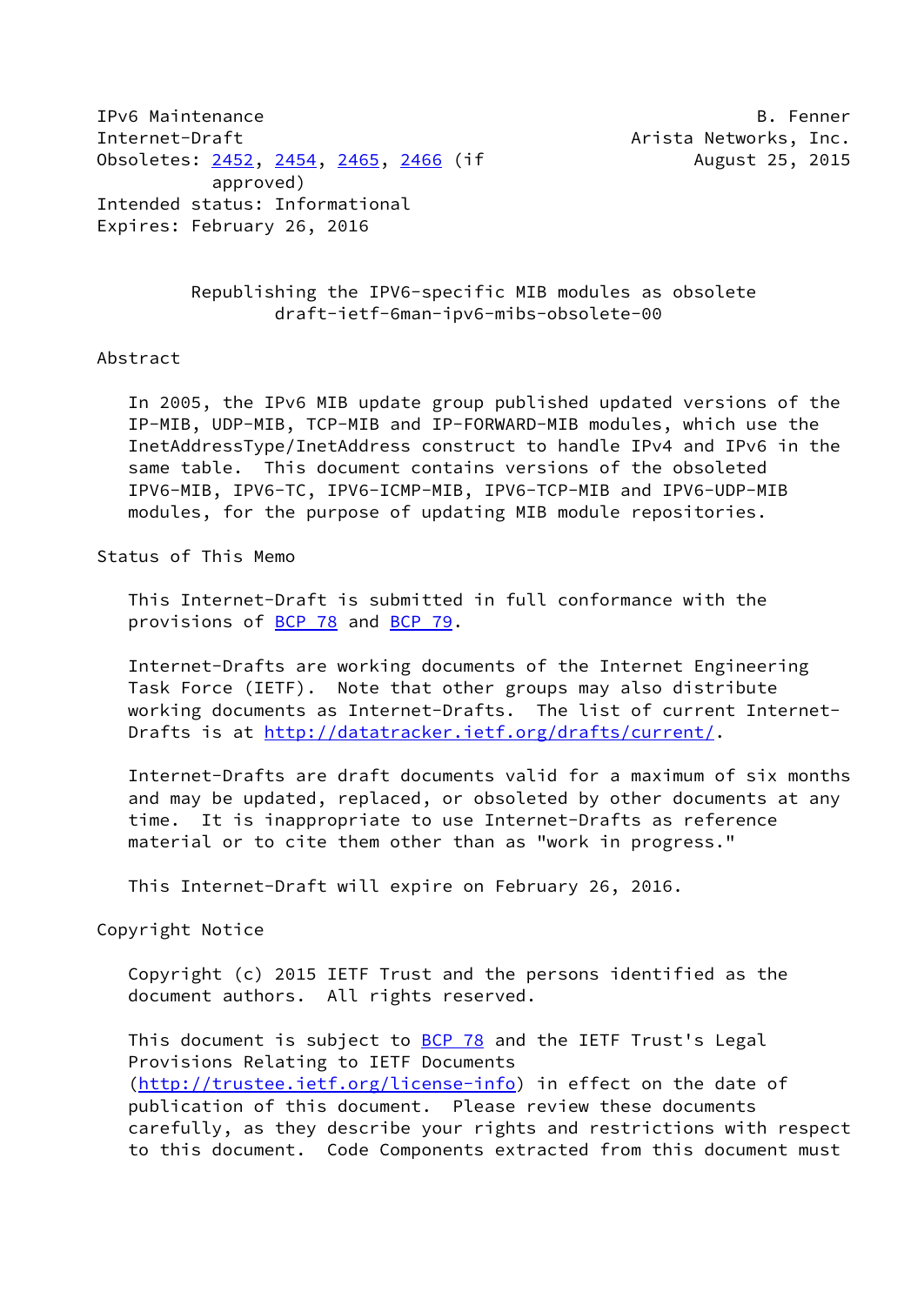Fenner Expires February 26, 2016 [Page 1]

<span id="page-1-1"></span>Internet-Draft ipv6-mibs-obsolete August 2015

 include Simplified BSD License text as described in Section 4.e of the Trust Legal Provisions and are provided without warranty as described in the Simplified BSD License.

 This document may contain material from IETF Documents or IETF Contributions published or made publicly available before November 10, 2008. The person(s) controlling the copyright in some of this material may not have granted the IETF Trust the right to allow modifications of such material outside the IETF Standards Process. Without obtaining an adequate license from the person(s) controlling the copyright in such materials, this document may not be modified outside the IETF Standards Process, and derivative works of it may not be created outside the IETF Standards Process, except to format it for publication as an RFC or to translate it into languages other than English.

## Table of Contents

|    |                              |                                                  |  |  |  |  |  |  |  |  |  |  |  | $\overline{2}$ |
|----|------------------------------|--------------------------------------------------|--|--|--|--|--|--|--|--|--|--|--|----------------|
| 2. |                              |                                                  |  |  |  |  |  |  |  |  |  |  |  | $\overline{3}$ |
| 3. |                              |                                                  |  |  |  |  |  |  |  |  |  |  |  | $\overline{4}$ |
| 4. |                              |                                                  |  |  |  |  |  |  |  |  |  |  |  | <u>38</u>      |
| 5. |                              |                                                  |  |  |  |  |  |  |  |  |  |  |  | 52             |
| 6. |                              |                                                  |  |  |  |  |  |  |  |  |  |  |  | 55             |
| 7. |                              |                                                  |  |  |  |  |  |  |  |  |  |  |  | 60             |
| 8. |                              |                                                  |  |  |  |  |  |  |  |  |  |  |  | 60             |
| 9. |                              |                                                  |  |  |  |  |  |  |  |  |  |  |  | 61             |
|    |                              |                                                  |  |  |  |  |  |  |  |  |  |  |  | 61             |
|    | 10.1.                        | Normative References                             |  |  |  |  |  |  |  |  |  |  |  | 61             |
|    | 10.2. Informative References |                                                  |  |  |  |  |  |  |  |  |  |  |  | 62             |
|    |                              |                                                  |  |  |  |  |  |  |  |  |  |  |  | 62             |
|    |                              |                                                  |  |  |  |  |  |  |  |  |  |  |  | 63             |
|    | A.1.                         | Changes since draft-fenner-ipv6-mibs-obsolete-00 |  |  |  |  |  |  |  |  |  |  |  | 63             |
|    | A.2.                         | Changes since draft-fenner-ipv6-mibs-obsolete-01 |  |  |  |  |  |  |  |  |  |  |  | 63             |
|    | A.3.                         | Changes since draft-fenner-ipv6-mibs-obsolete-02 |  |  |  |  |  |  |  |  |  |  |  | 63             |
|    | Author's Address             |                                                  |  |  |  |  |  |  |  |  |  |  |  | 63             |
|    |                              |                                                  |  |  |  |  |  |  |  |  |  |  |  |                |

## <span id="page-1-0"></span>[1](#page-1-0). Motivation

 In 2005, the IPv6 MIB update group published updated versions of the IP-MIB [\[RFC4293](https://datatracker.ietf.org/doc/pdf/rfc4293)], UDP-MIB [[RFC4113](https://datatracker.ietf.org/doc/pdf/rfc4113)], TCP-MIB [\[RFC4022](https://datatracker.ietf.org/doc/pdf/rfc4022)] and IP- FORWARD-MIB [\[RFC4292](https://datatracker.ietf.org/doc/pdf/rfc4292)] modules, which use the InetAddressType/ InetAddress construct to handle IPv4 and IPv6 in the same table.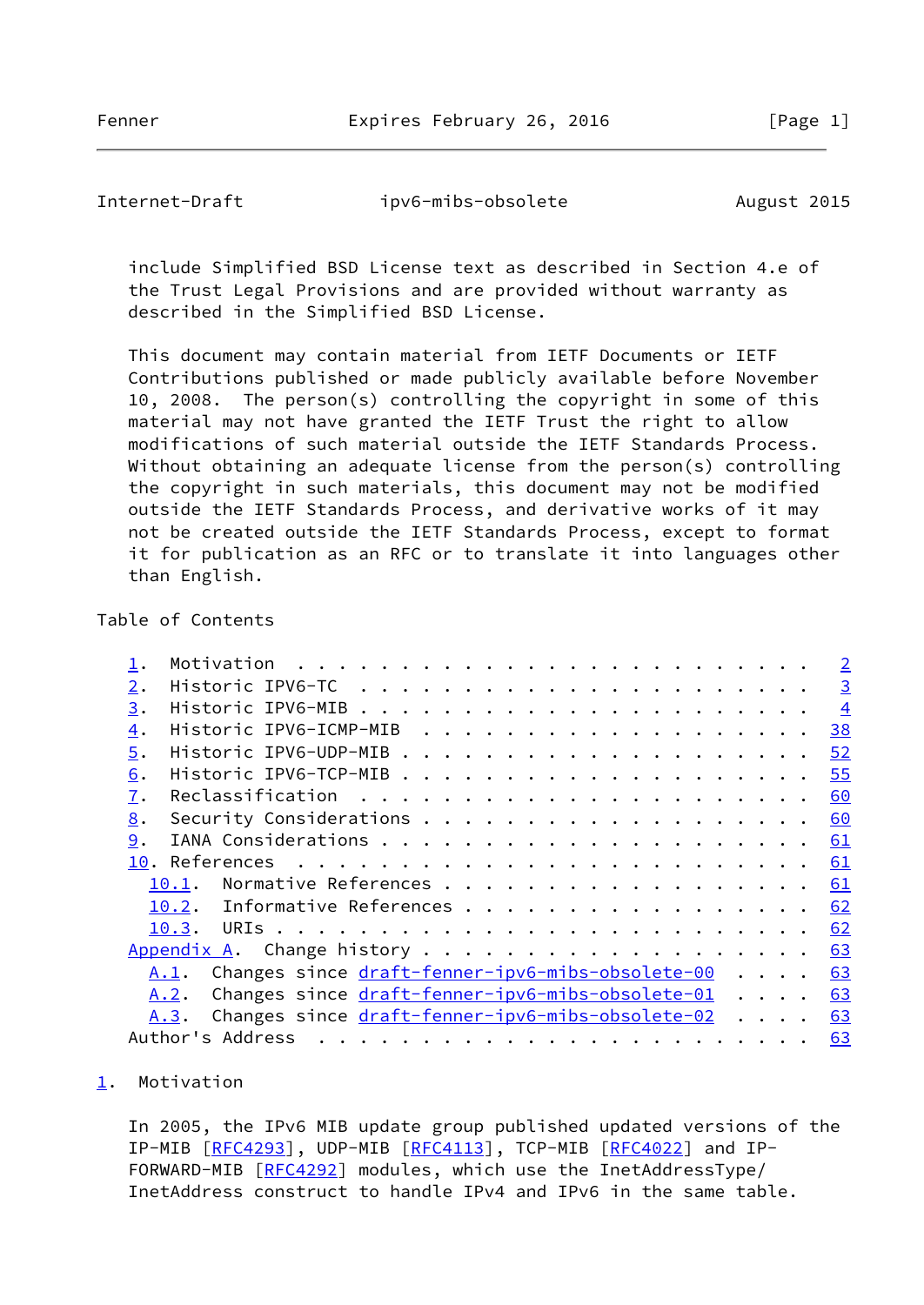These documents were marked in the RFC Index as obsoleting the corresponding IPV6-MIBs, but the extracted content of these MIBs never changed in MIB repositories, and the original RFCs (as is normal IETF policy) never changed from being Proposed Standard.

<span id="page-2-1"></span><span id="page-2-0"></span>

|                | Fenner                                                                                                                           |                                            | Expires February 26, 2016                                                                                                         | [Page 2]    |
|----------------|----------------------------------------------------------------------------------------------------------------------------------|--------------------------------------------|-----------------------------------------------------------------------------------------------------------------------------------|-------------|
| Internet-Draft |                                                                                                                                  |                                            | ipv6-mibs-obsolete                                                                                                                | August 2015 |
|                | the SMI syntax changed to obsolete.                                                                                              |                                            | This causes an unclear situation when simply looking at MIB<br>repositories, so we are simply republishing these MIB modules with |             |
| 2.             | Historic IPV6-TC                                                                                                                 |                                            |                                                                                                                                   |             |
|                | IPV6-TC DEFINITIONS ::= BEGIN                                                                                                    |                                            |                                                                                                                                   |             |
|                | <b>IMPORTS</b><br>Integer32                                                                                                      | TEXTUAL-CONVENTION                         | FROM SNMPv2-SMI<br>FROM SNMPv2-TC;                                                                                                |             |
|                | -- definition of textual conventions<br>Ipv6Address ::= TEXTUAL-CONVENTION<br>DISPLAY-HINT "2x:"<br><b>STATUS</b><br>DESCRIPTION | obsolete                                   | "This data type is used to model IPv6 addresses.<br>This is a binary string of 16 octets in network                               |             |
|                | byte-order."<br>SYNTAX                                                                                                           |                                            | OCTET STRING (SIZE (16))                                                                                                          |             |
|                | Ipv6AddressPrefix ::= TEXTUAL-CONVENTION<br>DISPLAY-HINT "2x:"<br><b>STATUS</b><br>DESCRIPTION<br><b>SYNTAX</b>                  | obsolete<br>octets in network byte-order." | "This data type is used to model IPv6 address<br>prefixes. This is a binary string of up to 16<br>OCTET STRING (SIZE (016))       |             |
|                | DISPLAY-HINT "2x:"<br><b>STATUS</b><br>DESCRIPTION                                                                               | obsolete                                   | Ipv6AddressIfIdentifier ::= TEXTUAL-CONVENTION<br>"This data type is used to model IPv6 address                                   |             |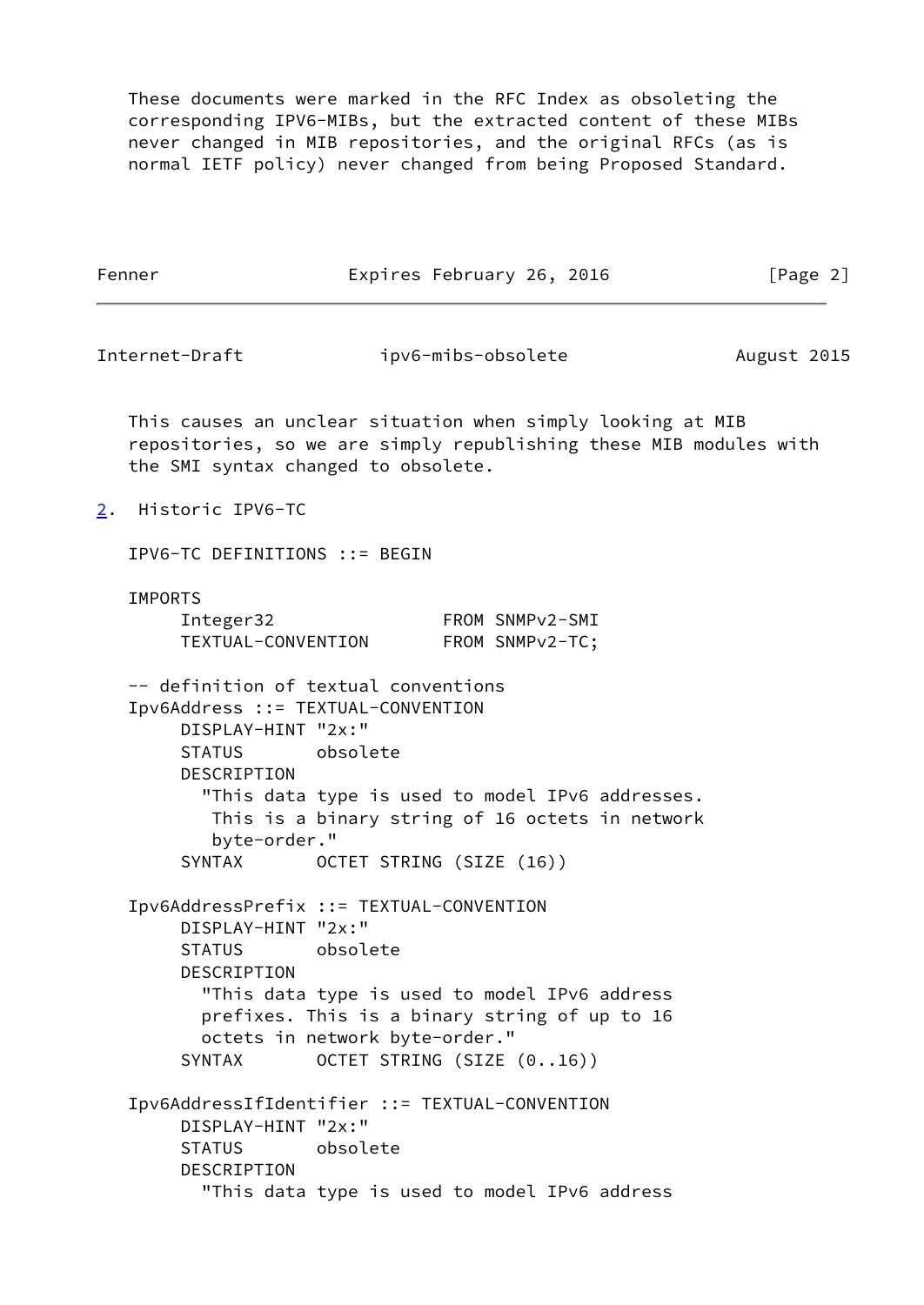<span id="page-3-1"></span> interface identifiers. This is a binary string of up to 8 octets in network byte-order." SYNTAX OCTET STRING (SIZE (0..8)) Ipv6IfIndex ::= TEXTUAL-CONVENTION DISPLAY-HINT "d" STATUS obsolete DESCRIPTION "A unique value, greater than zero for each internetwork-layer interface in the managed system. It is recommended that values are assigned contiguously starting from 1. The value for each Fenner **Expires February 26, 2016** [Page 3] Internet-Draft ipv6-mibs-obsolete August 2015 internetwork-layer interface must remain constant at least from one re-initialization of the entity's network management system to the next re-initialization." SYNTAX Integer32 (1..2147483647) Ipv6IfIndexOrZero ::= TEXTUAL-CONVENTION DISPLAY-HINT "d" STATUS obsolete DESCRIPTION "This textual convention is an extension of the Ipv6IfIndex convention. The latter defines a greater than zero value used to identify an IPv6 interface in the managed system. This extension permits the additional value of zero. The value zero is object-specific and must therefore be defined as part of the description of any object which uses this syntax. Examples of the usage of zero might include situations where interface was unknown, or when none or all interfaces need to be referenced." SYNTAX Integer32 (0..2147483647) END [3](#page-3-0). Historic IPV6-MIB

<span id="page-3-0"></span>IPV6-MIB DEFINITIONS ::= BEGIN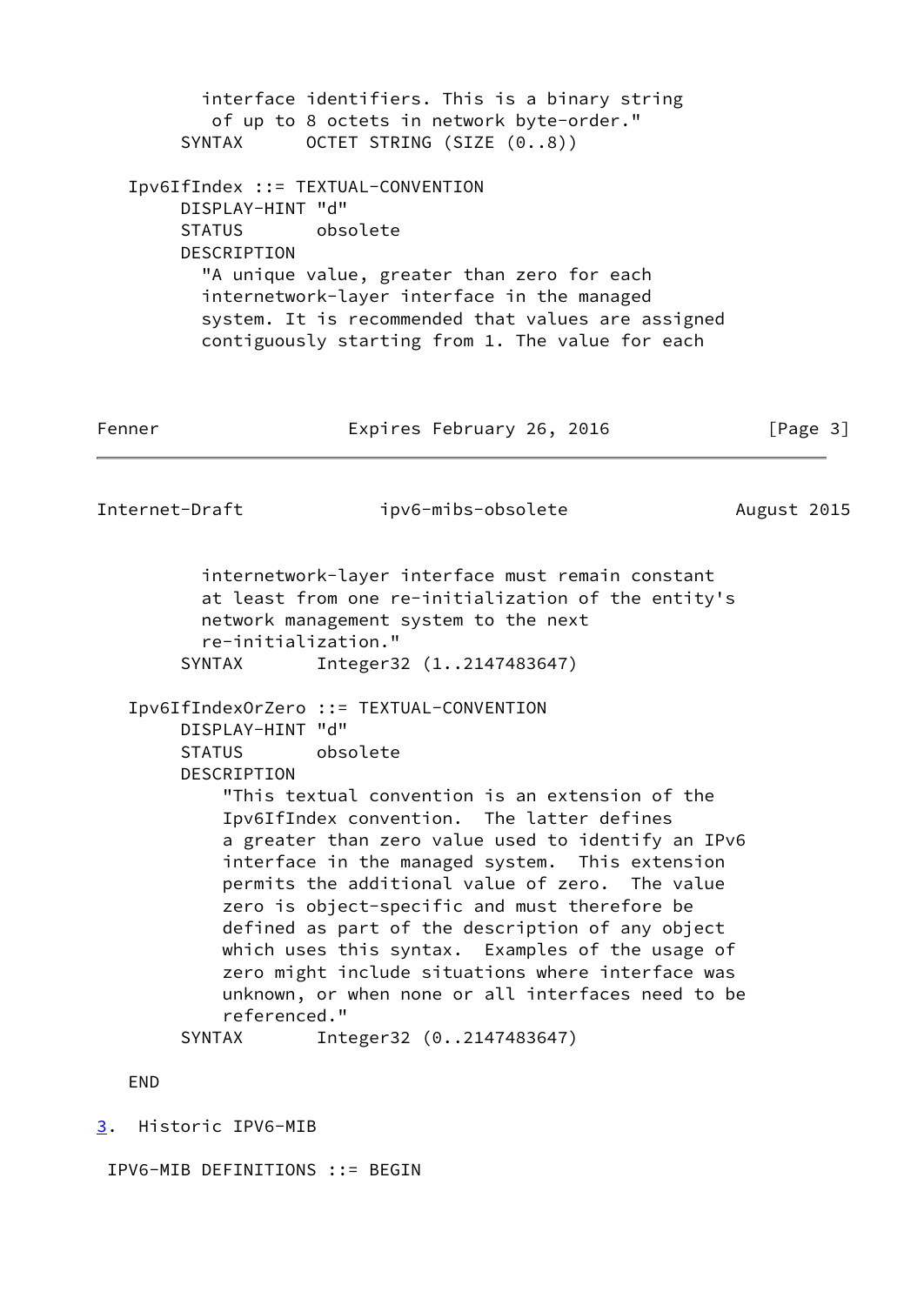IMPORTS MODULE-IDENTITY, OBJECT-TYPE, NOTIFICATION-TYPE, mib-2, Counter32, Unsigned32, Integer32, Gauge32 **FROM SNMPv2-SMI**  DisplayString, PhysAddress, TruthValue, TimeStamp, VariablePointer, RowPointer FROM SNMPv2-TC MODULE-COMPLIANCE, OBJECT-GROUP, NOTIFICATION-GROUP FROM SNMPv2-CONF Ipv6IfIndex, Ipv6Address, Ipv6AddressPrefix, Ipv6AddressIfIdentifier, Ipv6IfIndexOrZero FROM IPV6-TC; ipv6MIB MODULE-IDENTITY LAST-UPDATED "201505282112Z" ORGANIZATION "IETF IPv6 Working Group" CONTACT-INFO " Dimitry Haskin Postal: Bay Networks, Inc. Fenner Expires February 26, 2016 [Page 4] Internet-Draft ipv6-mibs-obsolete August 2015 660 Techology Park Drive. Billerica, MA 01821 US And the Contract of the US Tel: +1-978-916-8124 E-mail: dhaskin@baynetworks.com Steve Onishi Postal: Bay Networks, Inc. 3 Federal Street Billerica, MA 01821 US And the Contract of the US Tel: +1-978-916-3816 E-mail: sonishi@baynetworks.com" DESCRIPTION "The obsolete MIB module for entities implementing the IPv6 protocol. Use the IP-MIB or IP-FORWARD-MIB instead." REVISION "201505282112Z" DESCRIPTION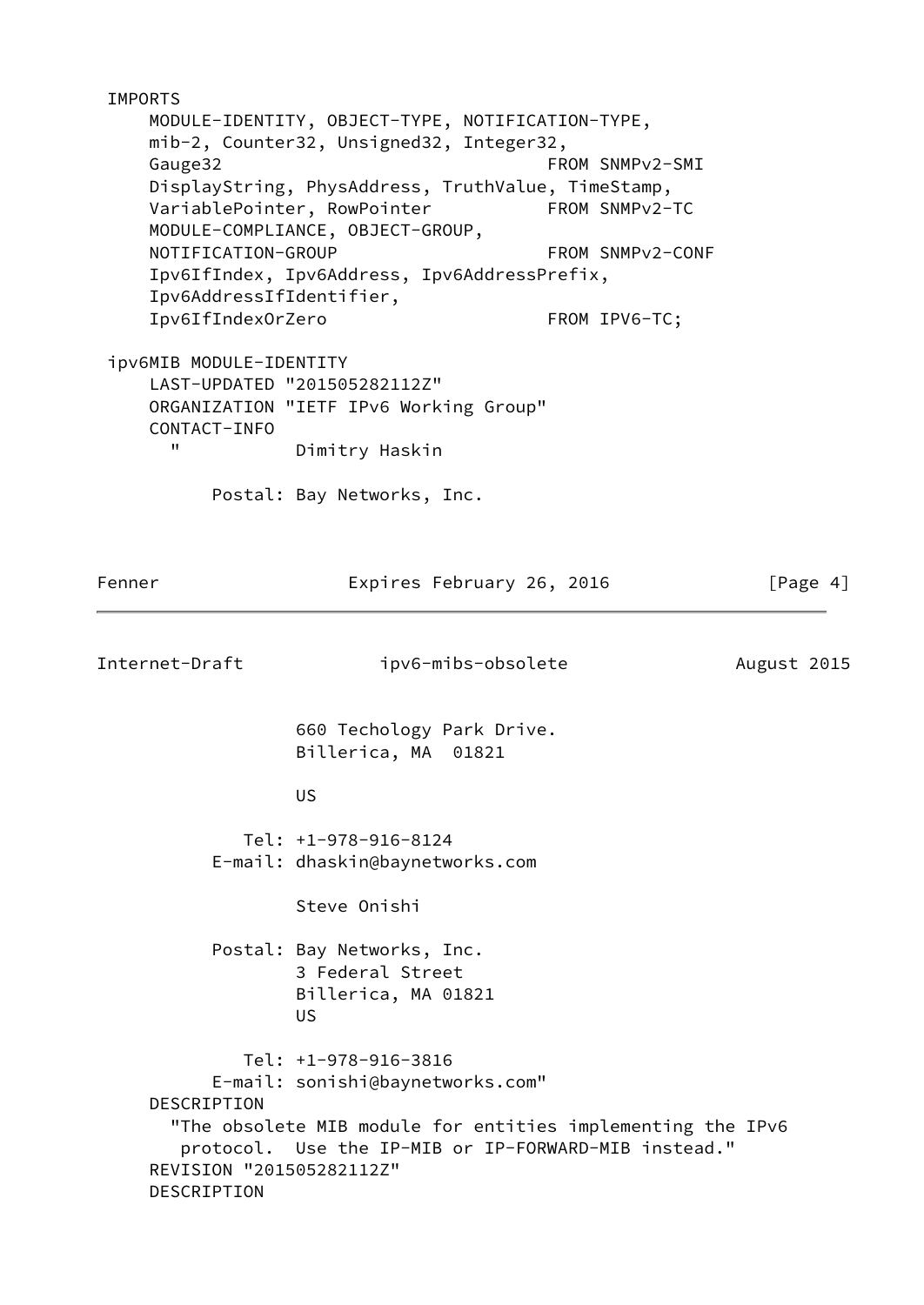"Obsoleting this MIB module; it has been replaced by the revised IP-MIB [\(RFC4293](https://datatracker.ietf.org/doc/pdf/rfc4293)) and IP-FORWARD-MIB [\(RFC4292](https://datatracker.ietf.org/doc/pdf/rfc4292))." REVISION "9801082155Z" DESCRIPTION "First revision, published as [RFC2465](https://datatracker.ietf.org/doc/pdf/rfc2465)" ::= { mib-2 55 } -- the IPv6 general group ipv6MIBObjects OBJECT IDENTIFIER ::= { ipv6MIB 1 } ipv6Forwarding OBJECT-TYPE SYNTAX INTEGER { forwarding $(1)$ , -- acting as a router -- NOT acting as notForwarding $(2)$  -- a router } MAX-ACCESS read-write STATUS obsolete DESCRIPTION "The indication of whether this entity is acting as an IPv6 router in respect to the forwarding of datagrams received by, but not addressed to, this entity. IPv6 routers forward datagrams. IPv6 Fenner **Expires February 26, 2016** [Page 5] Internet-Draft ipv6-mibs-obsolete August 2015 hosts do not (except those source-routed via the host). Note that for some managed nodes, this object may take on only a subset of the values possible. Accordingly, it is appropriate for an agent to return a `wrongValue' response if a management station attempts to change this object to an inappropriate value. This object is obsoleted by IP-MIB::ipv6IpForwarding." ::= { ipv6MIBObjects 1 } ipv6DefaultHopLimit OBJECT-TYPE SYNTAX INTEGER(0..255)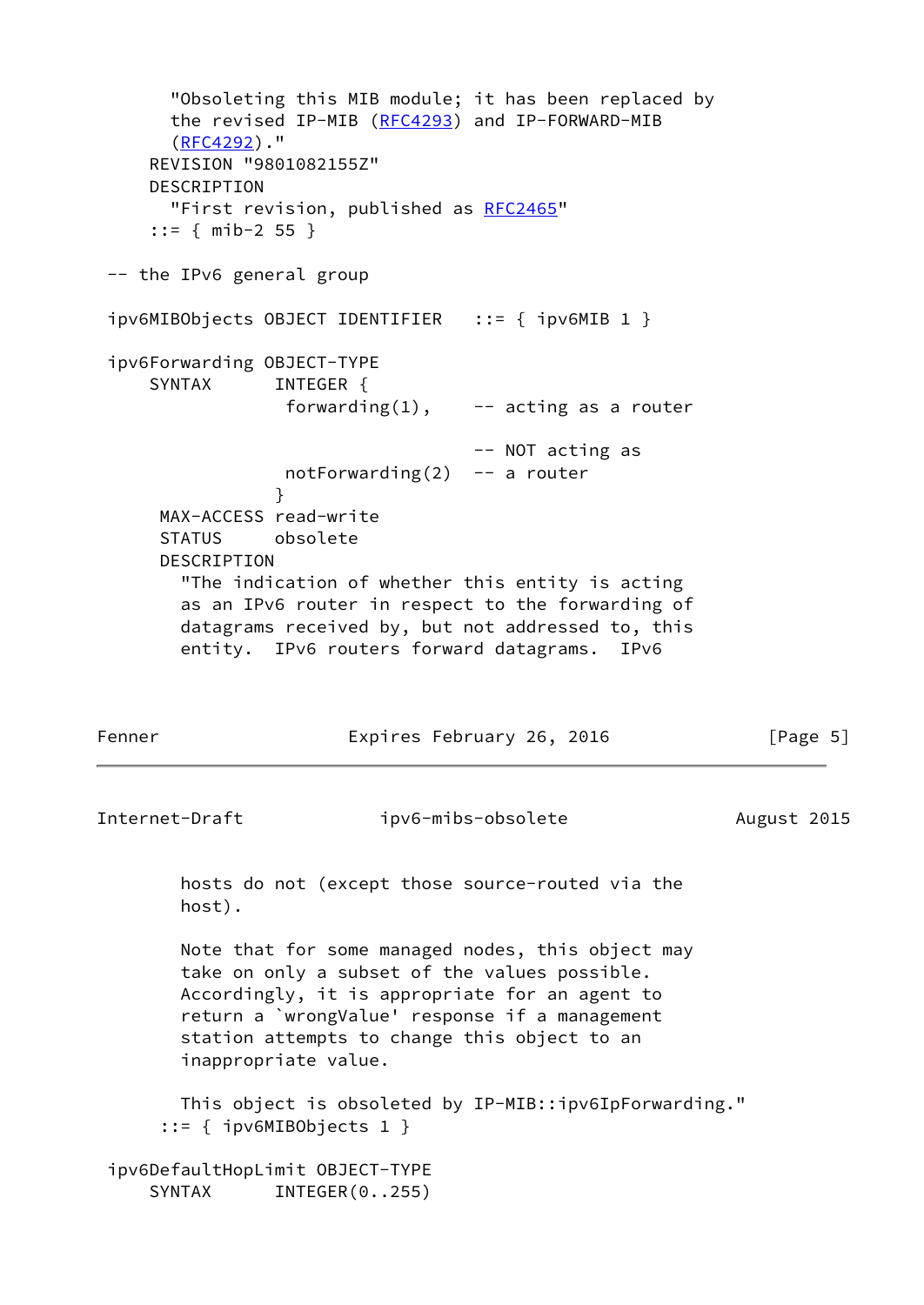```
 MAX-ACCESS read-write
      STATUS obsolete
     DESCRIPTION
        "The default value inserted into the Hop Limit
        field of the IPv6 header of datagrams originated
        at this entity, whenever a Hop Limit value is not
        supplied by the transport layer protocol.
        This object is obsoleted by IP-MIB::ipv6IpDefaultHopLimit."
     DEFVAL { 64 }
      ::= { ipv6MIBObjects 2 }
ipv6Interfaces OBJECT-TYPE
     SYNTAX Unsigned32
     MAX-ACCESS read-only
     STATUS obsolete
     DESCRIPTION
        "The number of IPv6 interfaces (regardless of
        their current state) present on this system.
        This object is obsolete; there is no direct replacement
        but its value can be derived from the number of rows
        in the IP-MIB::ipv6InterfaceTable."
      ::= { ipv6MIBObjects 3 }
ipv6IfTableLastChange OBJECT-TYPE
     SYNTAX TimeStamp
     MAX-ACCESS read-only
     STATUS obsolete
     DESCRIPTION
       "The value of sysUpTime at the time of the last
       insertion or removal of an entry in the
       ipv6IfTable. If the number of entries has been
Fenner Expires February 26, 2016 [Page 6]
Internet-Draft ipv6-mibs-obsolete August 2015
       unchanged since the last re-initialization of
       the local network management subsystem, then this
       object contains a zero value.
       This object is obsoleted by
       IP-MIB::ipv6InterfaceTableLastChange."
      ::= { ipv6MIBObjects 4 }
```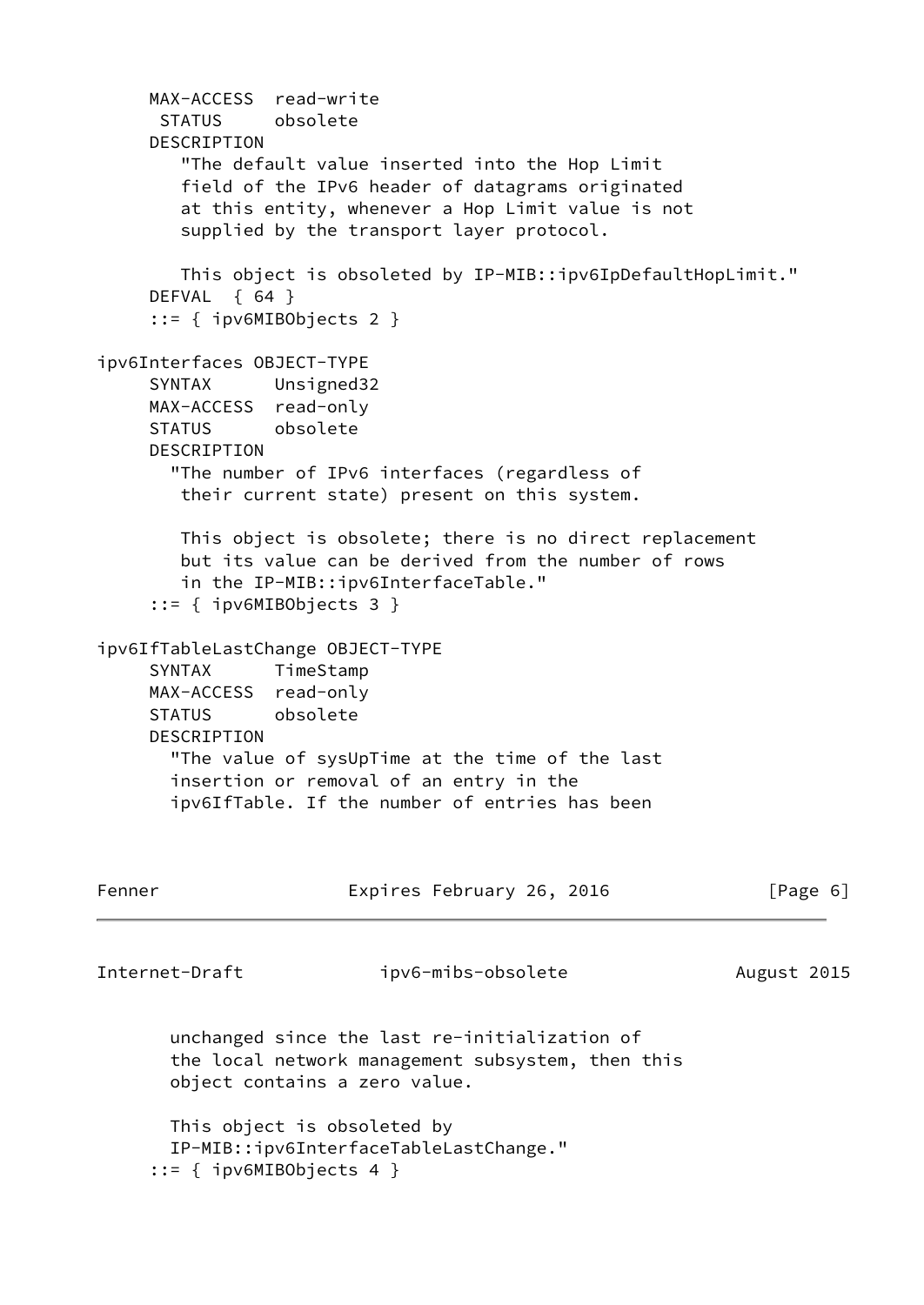-- the IPv6 Interfaces table ipv6IfTable OBJECT-TYPE SYNTAX SEQUENCE OF Ipv6IfEntry MAX-ACCESS not-accessible STATUS obsolete DESCRIPTION "The IPv6 Interfaces table contains information on the entity's internetwork-layer interfaces. An IPv6 interface constitutes a logical network layer attachment to the layer immediately below IPv6 including internet layer 'tunnels', such as tunnels over IPv4 or IPv6 itself. This table is obsoleted by IP-MIB::ipv6InterfaceTable." ::= { ipv6MIBObjects 5 } ipv6IfEntry OBJECT-TYPE SYNTAX Ipv6IfEntry MAX-ACCESS not-accessible STATUS obsolete DESCRIPTION "An interface entry containing objects about a particular IPv6 interface. This object is obsoleted by IP-MIB::ipv6InterfaceEntry." INDEX { ipv6IfIndex }  $::=$  { ipv6IfTable 1 } Ipv6IfEntry ::= SEQUENCE { ipv6IfIndex Ipv6IfIndex, ipv6IfDescr DisplayString, ipv6IfLowerLayer VariablePointer, ipv6IfEffectiveMtu Unsigned32, ipv6IfReasmMaxSize Unsigned32, ipv6IfIdentifier Ipv6AddressIfIdentifier, ipv6IfIdentifierLength INTEGER, ipv6IfPhysicalAddress PhysAddress, ipv6IfAdminStatus INTEGER, Fenner Expires February 26, 2016 [Page 7] Internet-Draft ipv6-mibs-obsolete August 2015 ipv6IfOperStatus INTEGER,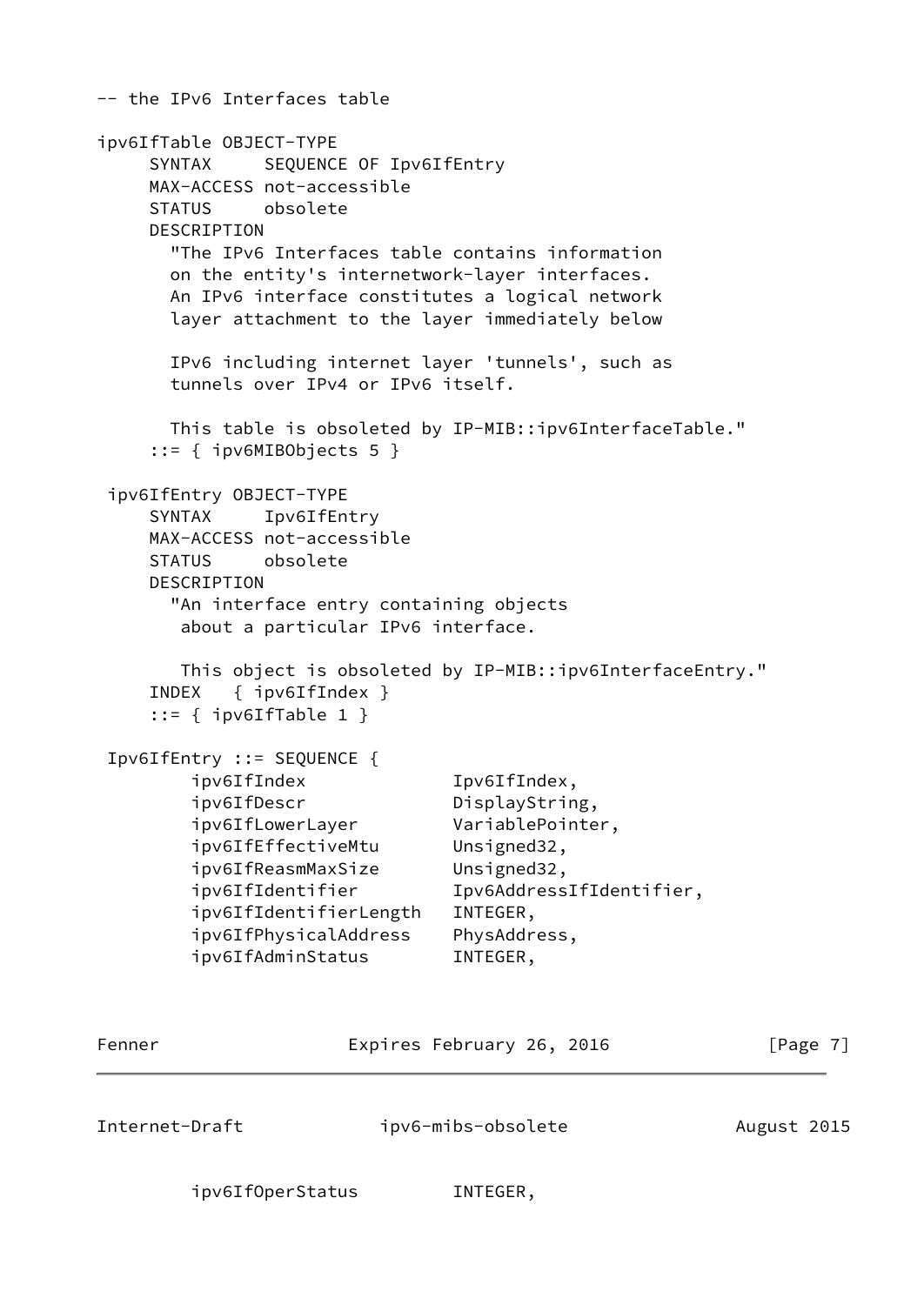ipv6IfLastChange TimeStamp } ipv6IfIndex OBJECT-TYPE SYNTAX Ipv6IfIndex MAX-ACCESS not-accessible STATUS obsolete DESCRIPTION "A unique non-zero value identifying the particular IPv6 interface. This object is obsoleted. In the IP-MIB, interfaces are simply identified by IfIndex." ::= { ipv6IfEntry 1 } ipv6IfDescr OBJECT-TYPE SYNTAX DisplayString MAX-ACCESS read-write STATUS obsolete DESCRIPTION "A textual string containing information about the interface. This string may be set by the network management system. This object is obsoleted by IF-MIB::ifDescr." ::= { ipv6IfEntry 2 } ipv6IfLowerLayer OBJECT-TYPE SYNTAX VariablePointer MAX-ACCESS read-only STATUS obsolete DESCRIPTION "This object identifies the protocol layer over which this network interface operates. If this network interface operates over the data-link layer, then the value of this object refers to an instance of ifIndex [6]. If this network interface operates over an IPv4 interface, the value of this object refers to an instance of ipAdEntAddr [3]. If this network interface operates over another IPv6 interface, the value of this object refers to an instance of ipv6IfIndex. If this network interface is not currently operating over an active protocol layer, then the value of this object should be set to the OBJECT ID  $\{ 0 0 \}$ .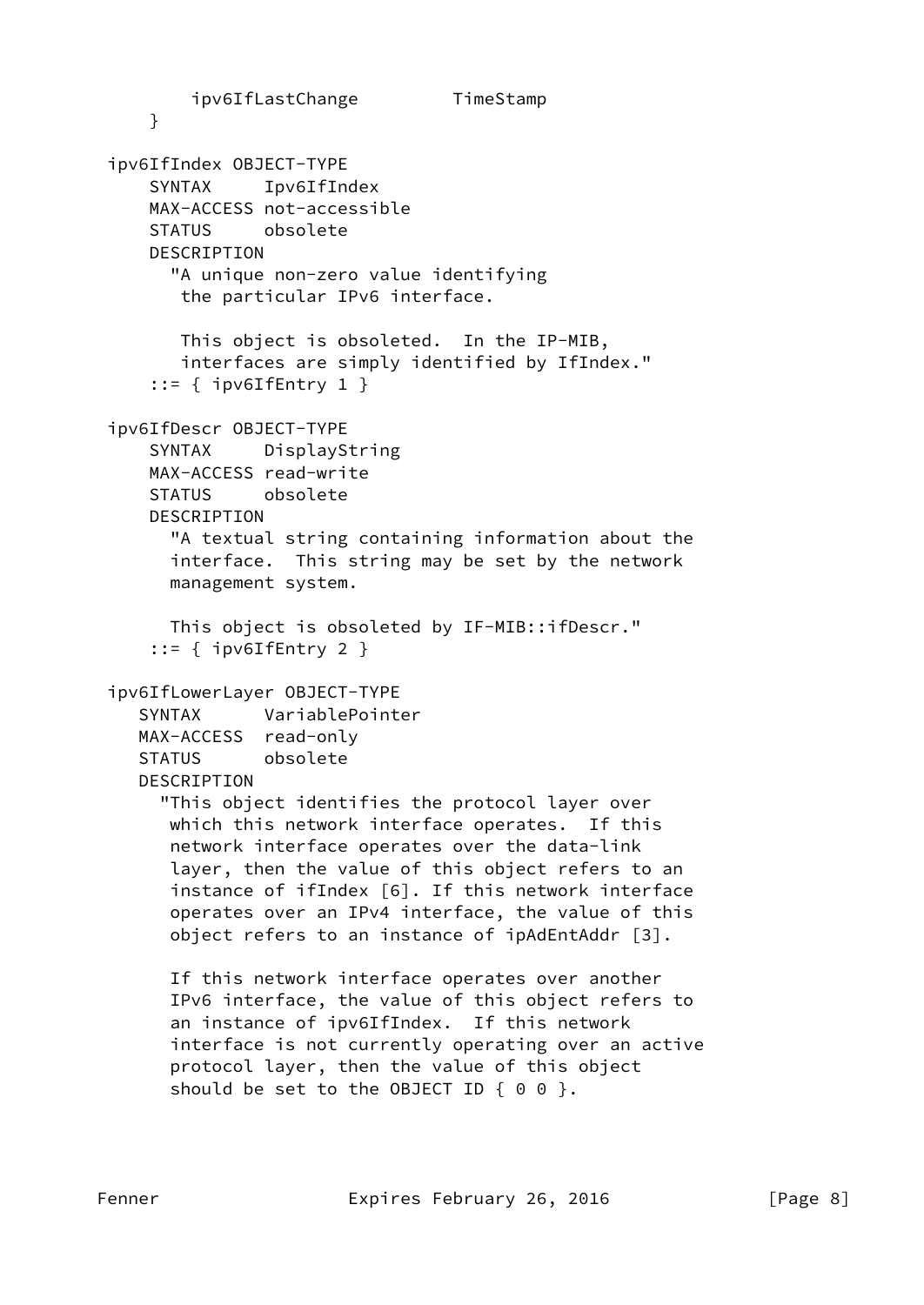```
Internet-Draft ipv6-mibs-obsolete August 2015
       This object is obsolete. The IF-STACK-TABLE may
       be used to express relationships between interfaces."
    ::= { ipv6IfEntry 3 }
  ipv6IfEffectiveMtu OBJECT-TYPE
     SYNTAX Unsigned32
    UNITS "octets"
    MAX-ACCESS read-only
     STATUS obsolete
     DESCRIPTION
       "The size of the largest IPv6 packet which can be
      sent/received on the interface, specified in
       octets.
      This object is obsolete. The value of IF-MIB::ifMtu
      for the corresponding value of ifIndex represents the
      MTU of the interface."
 ::= \{ ipv6IfEntry 4 \} ipv6IfReasmMaxSize OBJECT-TYPE
     SYNTAX Unsigned32 (0..65535)
     UNITS "octets"
    MAX-ACCESS read-only
    STATUS obsolete
     DESCRIPTION
       "The size of the largest IPv6 datagram which this
      entity can re-assemble from incoming IPv6 fragmented
      datagrams received on this interface.
      This object is obsoleted by IP-MIB::ipv6InterfaceReasmMaxSize."
 ::= { ipv6IfEntry 5 }
  ipv6IfIdentifier OBJECT-TYPE
      SYNTAX Ipv6AddressIfIdentifier
     MAX-ACCESS read-write
     STATUS obsolete
     DESCRIPTION
         "The Interface Identifier for this interface that
        is (at least) unique on the link this interface is
         attached to. The Interface Identifier is combined
        with an address prefix to form an interface address.
        By default, the Interface Identifier is autoconfigured
         according to the rules of the link type this
         interface is attached to.
```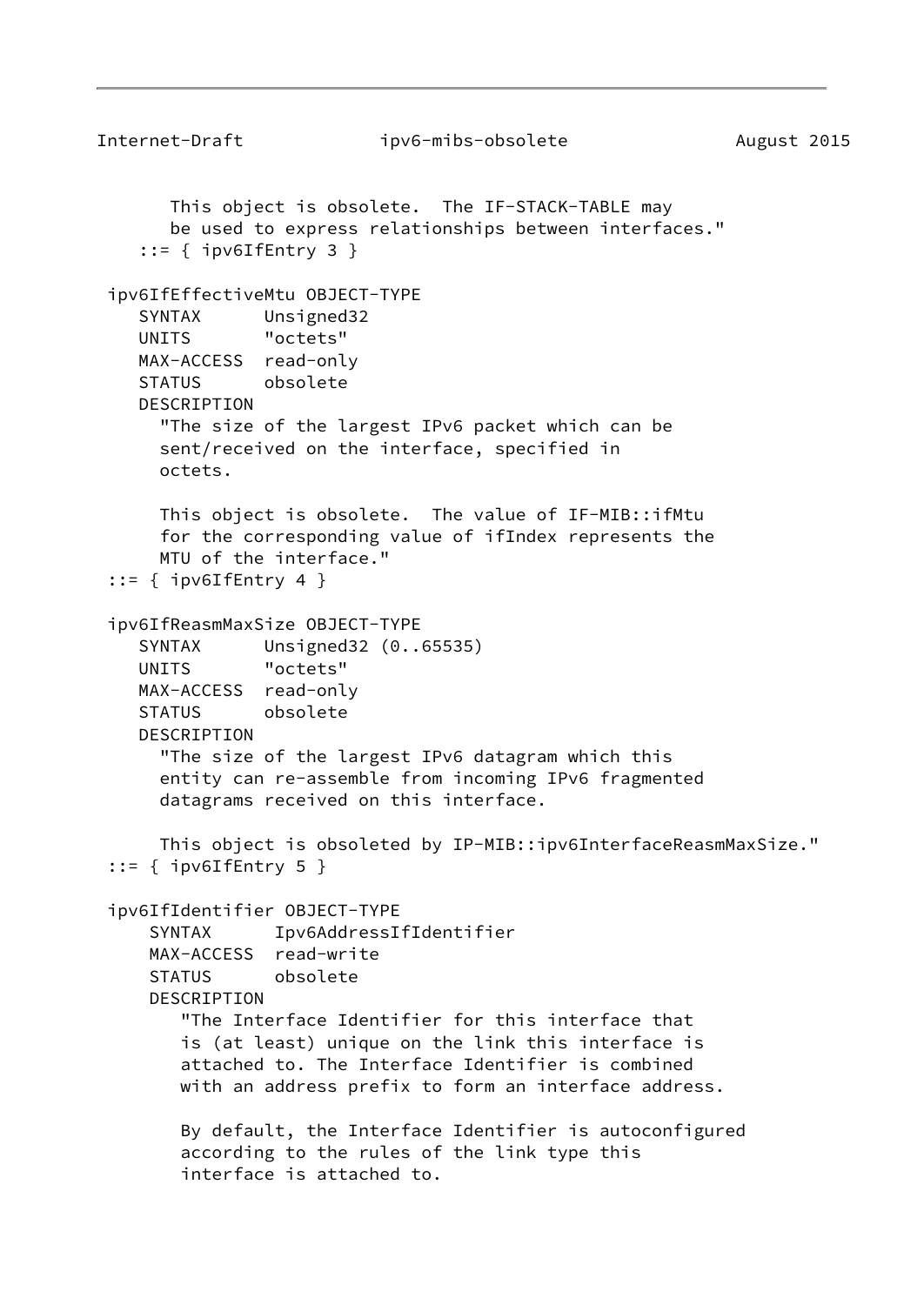This object is obsoleted by IP-MIB::ipv6InterfaceIdentifier." ::= { ipv6IfEntry 6 }

```
Fenner Expires February 26, 2016 [Page 9]
Internet-Draft ipv6-mibs-obsolete August 2015
  ipv6IfIdentifierLength OBJECT-TYPE
    SYNTAX INTEGER (0..64)
     UNITS "bits"
     MAX-ACCESS read-write
     STATUS obsolete
     DESCRIPTION
       "The length of the Interface Identifier in bits.
       This object is obsolete. It can be derived from the length
       of IP-MIB::ipv6InterfaceIdentifier; Interface Identifiers
       that are not an even number of octets are not supported."
    ::= { ipv6IfEntry 7 }
  ipv6IfPhysicalAddress OBJECT-TYPE
     SYNTAX PhysAddress
     MAX-ACCESS read-only
     STATUS obsolete
     DESCRIPTION
       "The interface's physical address. For example, for
       an IPv6 interface attached to an 802.x link, this
       object normally contains a MAC address. Note that
       in some cases this address may differ from the
       address of the interface's protocol sub-layer. The
       interface's media-specific MIB must define the bit
       and byte ordering and the format of the value of
       this object. For interfaces which do not have such
       an address (e.g., a serial line), this object should
       contain an octet string of zero length.
       This object is obsoleted by IF-MIB::ifPhysAddress."
    ::= { ipv6IfEntry 8 }
ipv6IfAdminStatus OBJECT-TYPE
    SYNTAX INTEGER {
            up(1), -- ready to pass packets
             down(2)
 }
    MAX-ACCESS read-write
    STATUS obsolete
```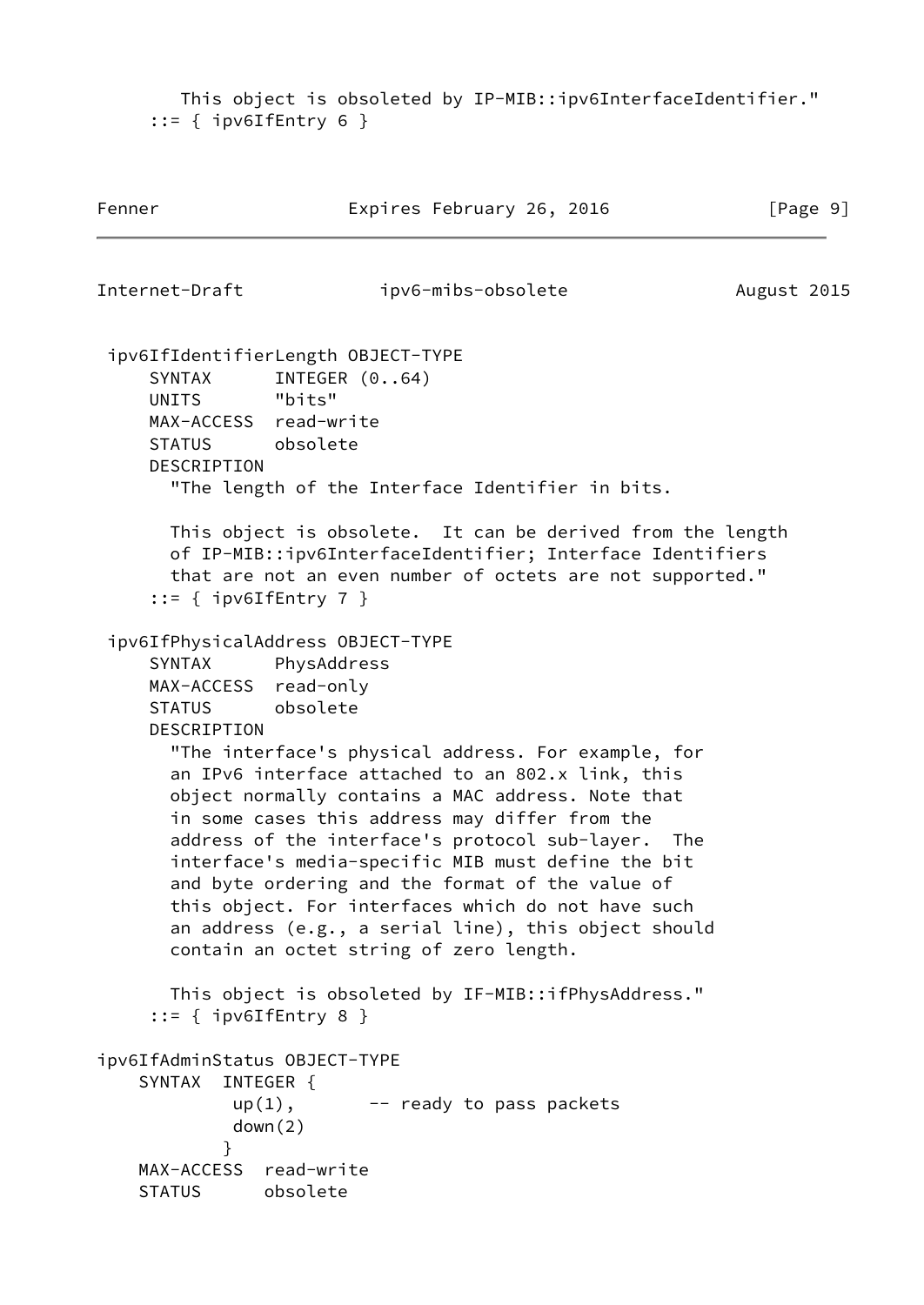## DESCRIPTION

 "The desired state of the interface. When a managed system initializes, all IPv6 interfaces start with ipv6IfAdminStatus in the down(2) state. As a result of either explicit management action or per configuration information retained by the managed system, ipv6IfAdminStatus is then changed to the up(1) state (or remains in the down(2) state).

| Fenner                                                           | Expires February 26, 2016                                                                                                                                                                                                                                                                                                                                                                                                                                                                                                                                            | [Page 10]   |
|------------------------------------------------------------------|----------------------------------------------------------------------------------------------------------------------------------------------------------------------------------------------------------------------------------------------------------------------------------------------------------------------------------------------------------------------------------------------------------------------------------------------------------------------------------------------------------------------------------------------------------------------|-------------|
| Internet-Draft                                                   | ipv6-mibs-obsolete                                                                                                                                                                                                                                                                                                                                                                                                                                                                                                                                                   | August 2015 |
| $::=$ { ipv6IfEntry 9 }                                          | This object is obsolete. IPv6 does not have a<br>separate admin status; the admin status of the<br>interface is represented by IF-MIB::ifAdminStatus."                                                                                                                                                                                                                                                                                                                                                                                                               |             |
| ipv6If0perStatus 0BJECT-TYPE<br>SYNTAX INTEGER {<br>$up(1)$ ,    | -- ready to pass packets                                                                                                                                                                                                                                                                                                                                                                                                                                                                                                                                             |             |
| $down(2)$ ,                                                      | noIfIdentifier(3), -- no interface identifier                                                                                                                                                                                                                                                                                                                                                                                                                                                                                                                        |             |
| $unknown(4)$ ,                                                   | -- status can not be<br>-- determined for some<br>-- reason                                                                                                                                                                                                                                                                                                                                                                                                                                                                                                          |             |
| notPresent(5)<br>ł                                               | -- some component is<br>-- missing                                                                                                                                                                                                                                                                                                                                                                                                                                                                                                                                   |             |
| MAX-ACCESS read-only<br>obsolete<br><b>STATUS</b><br>DESCRIPTION |                                                                                                                                                                                                                                                                                                                                                                                                                                                                                                                                                                      |             |
|                                                                  | "The current operational state of the interface.<br>The noIfIdentifier(3) state indicates that no valid<br>Interface Identifier is assigned to the interface.<br>This state usually indicates that the link-local<br>interface address failed Duplicate Address Detection.<br>If ipv6IfAdminStatus is down(2) then ipv6IfOperStatus<br>should be down(2). If ipv6IfAdminStatus is changed<br>to $up(1)$ then $ipv6If0perStatus$ should change to $up(1)$<br>if the interface is ready to transmit and receive<br>network traffic; it should remain in the down(2) or |             |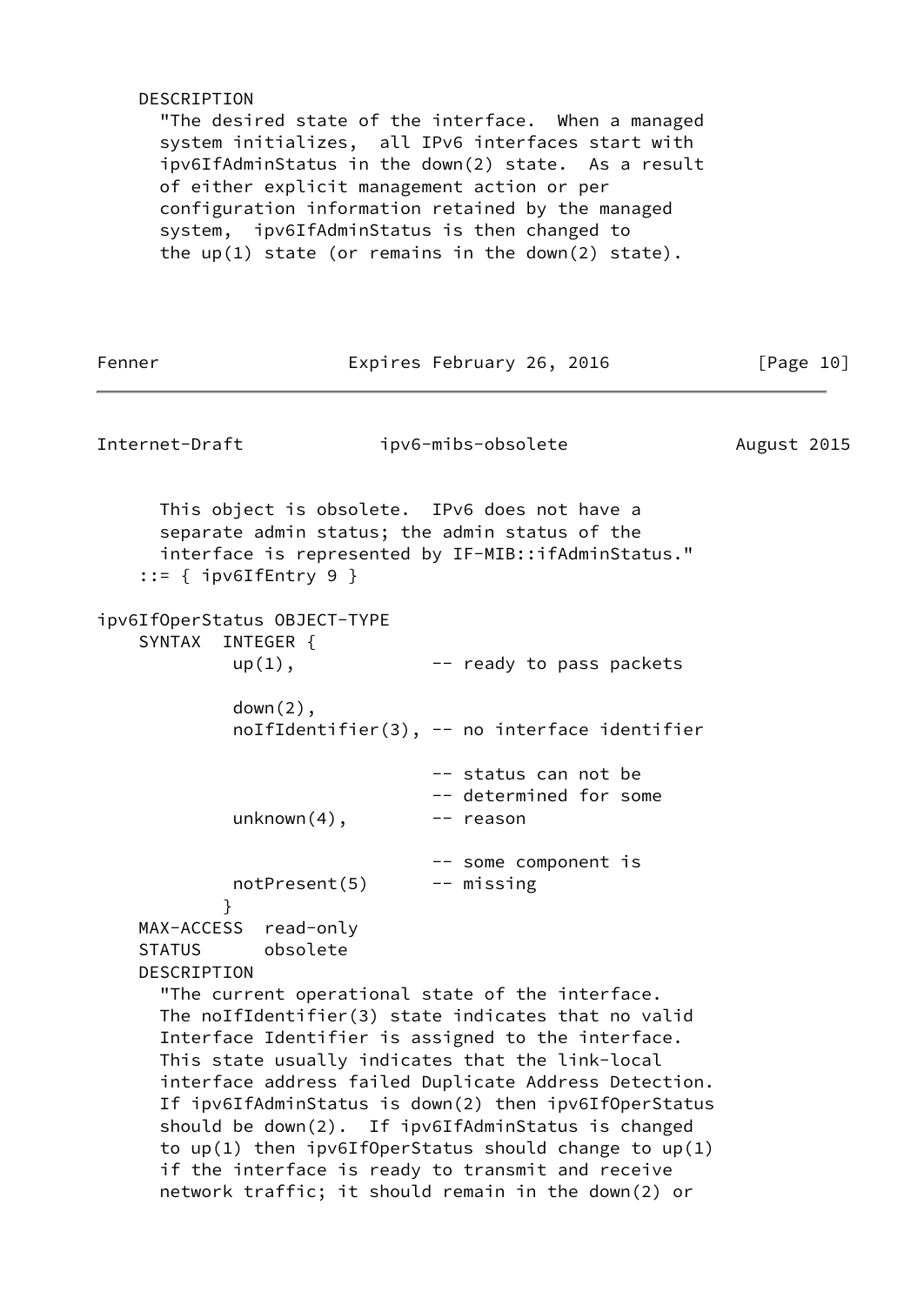noIfIdentifier(3) state if and only if there is a fault that prevents it from going to the up(1) state; it should remain in the notPresent(5) state if the interface has missing (typically, lower layer) components. This object is obsolete. IPv6 does not have a separate operational status; the operational status of the interface is represented by IF-MIB::ifOperStatus." ::= { ipv6IfEntry 10 } ipv6IfLastChange OBJECT-TYPE SYNTAX TimeStamp MAX-ACCESS read-only STATUS obsolete DESCRIPTION Fenner Expires February 26, 2016 [Page 11]

Internet-Draft ipv6-mibs-obsolete August 2015

 "The value of sysUpTime at the time the interface entered its current operational state. If the current state was entered prior to the last re-initialization of the local network management subsystem, then this object contains a zero value.

 This object is obsolete. The last change of IF-MIB::ifOperStatus is represented by IF-MIB::ifLastChange." ::= { ipv6IfEntry 11 }

-- IPv6 Interface Statistics table

 ipv6IfStatsTable OBJECT-TYPE SYNTAX SEQUENCE OF Ipv6IfStatsEntry MAX-ACCESS not-accessible STATUS obsolete DESCRIPTION "IPv6 interface traffic statistics.

 This table is obsoleted by the IP-MIB::ipIfStatsTable." ::= { ipv6MIBObjects 6 }

 ipv6IfStatsEntry OBJECT-TYPE SYNTAX Ipv6IfStatsEntry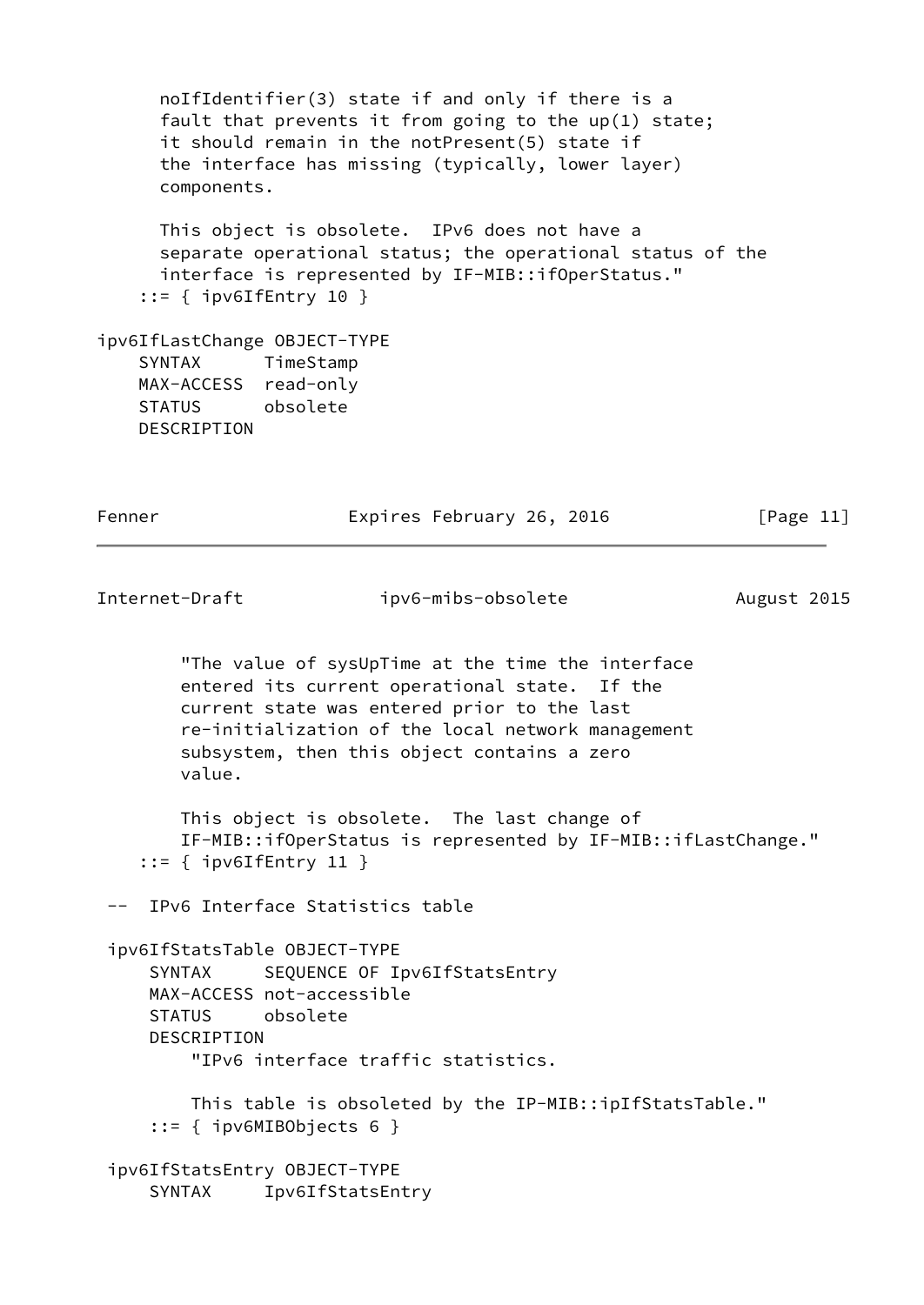| MAX-ACCESS not-accessible                                |
|----------------------------------------------------------|
| STATUS obsolete                                          |
| DESCRIPTION                                              |
| "An interface statistics entry containing objects        |
| at a particular IPv6 interface.                          |
| This object is obsoleted by the IP-MIB::ipIfStatsEntry." |
| AUGMENTS { ipv6IfEntry }                                 |
| $::=$ { ipv6IfStatsTable 1 }                             |
| Ipv6IfStatsEntry ::= SEQUENCE {                          |
| ipv6IfStatsInReceives                                    |
| Counter32,                                               |
| ipv6IfStatsInHdrErrors                                   |
| Counter32,                                               |
| ipv6IfStatsInTooBigErrors                                |
| Counter32,                                               |
| ipv6IfStatsInNoRoutes                                    |
| Counter32,                                               |
| ipv6IfStatsInAddrErrors                                  |
| Counter32,                                               |
| ipv6IfStatsInUnknownProtos                               |
| Counter32,                                               |

Expires February 26, 2016 [Page 12]

Internet-Draft ipv6-mibs-obsolete August 2015

 ipv6IfStatsInTruncatedPkts Counter32, ipv6IfStatsInDiscards Counter32, ipv6IfStatsInDelivers Counter32, ipv6IfStatsOutForwDatagrams Counter32, ipv6IfStatsOutRequests Counter32, ipv6IfStatsOutDiscards Counter32, ipv6IfStatsOutFragOKs Counter32, ipv6IfStatsOutFragFails Counter32, ipv6IfStatsOutFragCreates Counter32,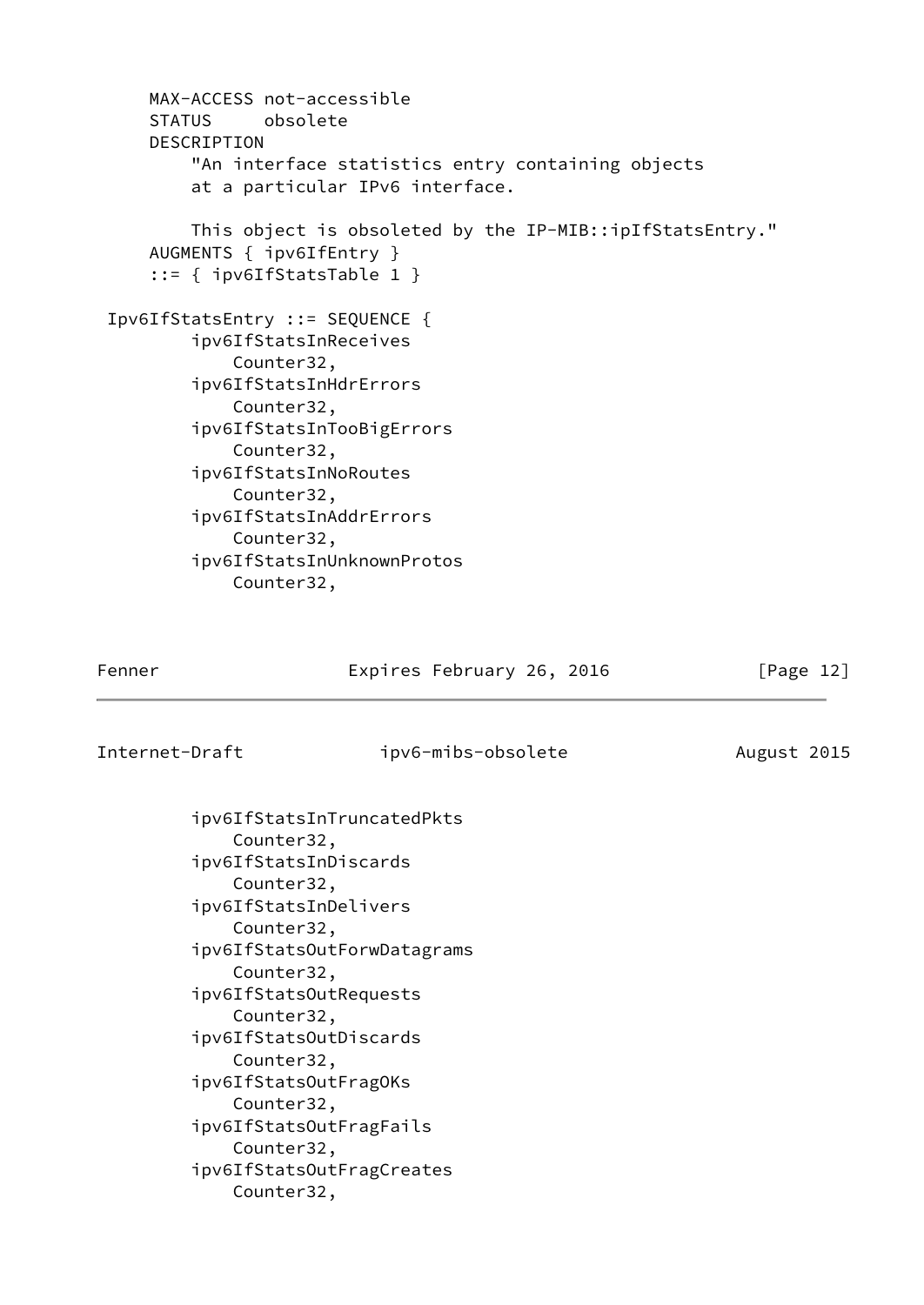```
 ipv6IfStatsReasmReqds
             Counter32,
         ipv6IfStatsReasmOKs
             Counter32,
         ipv6IfStatsReasmFails
             Counter32,
         ipv6IfStatsInMcastPkts
             Counter32,
         ipv6IfStatsOutMcastPkts
             Counter32
     }
  ipv6IfStatsInReceives OBJECT-TYPE
     SYNTAX Counter32
     MAX-ACCESS read-only
     STATUS obsolete
     DESCRIPTION
        "The total number of input datagrams received by
        the interface, including those received in error.
        This object is obsoleted by IP-MIB::ipIfStatsHCInReceives."
      ::= { ipv6IfStatsEntry 1 }
  ipv6IfStatsInHdrErrors OBJECT-TYPE
     SYNTAX Counter32
     MAX-ACCESS read-only
     STATUS obsolete
     DESCRIPTION
        "The number of input datagrams discarded due to
        errors in their IPv6 headers, including version
Fenner Expires February 26, 2016 [Page 13]
Internet-Draft ipv6-mibs-obsolete August 2015
        number mismatch, other format errors, hop count
        exceeded, errors discovered in processing their
        IPv6 options, etc.
        This object is obsoleted by IP-MIB::ipIfStatsInHdrErrors."
      ::= { ipv6IfStatsEntry 2 }
  ipv6IfStatsInTooBigErrors OBJECT-TYPE
     SYNTAX Counter32
     MAX-ACCESS read-only
     STATUS obsolete
```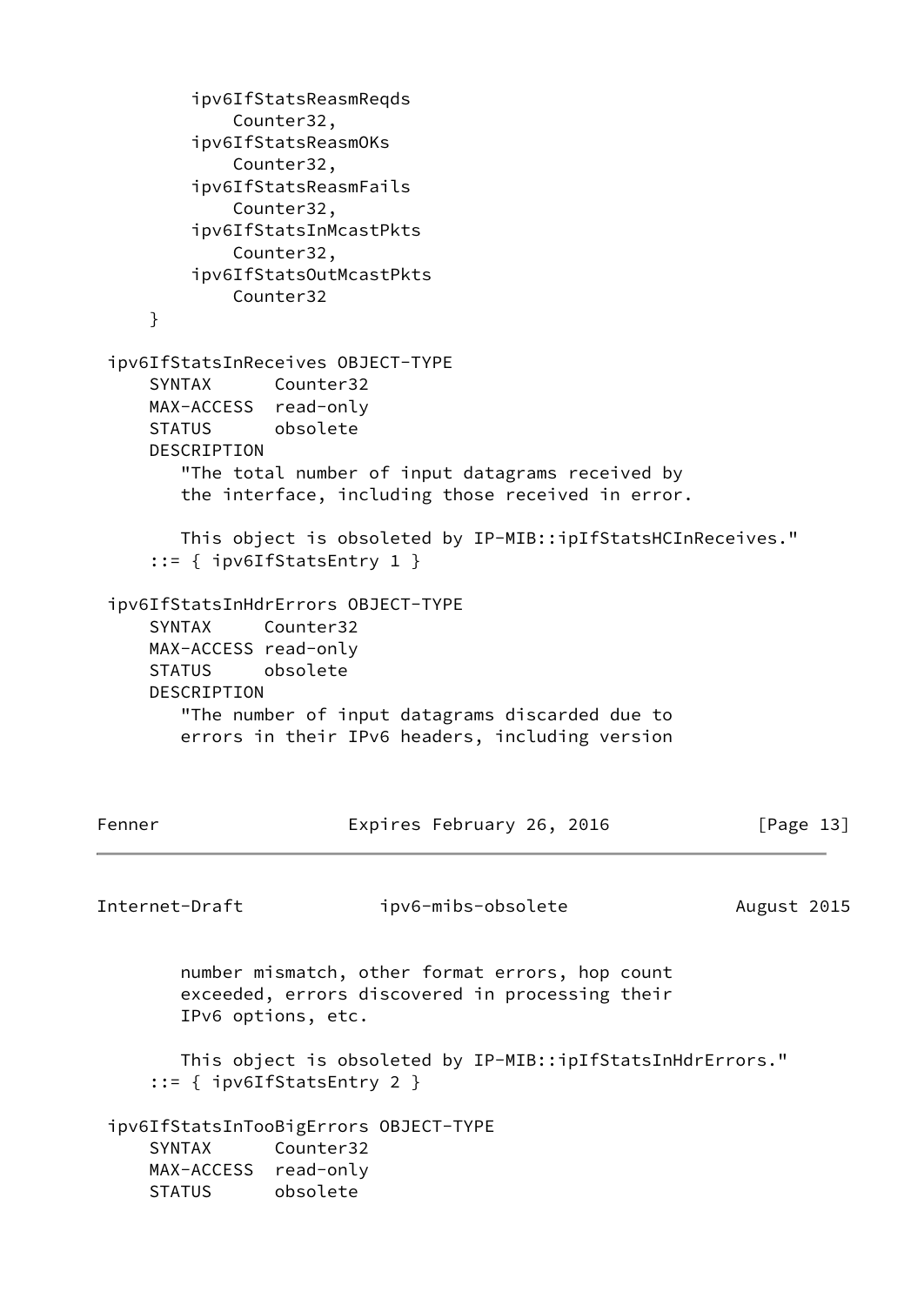| Internet-Draft               | ipv6-mibs-obsolete                                                                                                                                                                                                                                                                                                                                                                                                                                                                                                                                                                                                                         | August 2015  |
|------------------------------|--------------------------------------------------------------------------------------------------------------------------------------------------------------------------------------------------------------------------------------------------------------------------------------------------------------------------------------------------------------------------------------------------------------------------------------------------------------------------------------------------------------------------------------------------------------------------------------------------------------------------------------------|--------------|
| Fenner                       | Expires February 26, 2016                                                                                                                                                                                                                                                                                                                                                                                                                                                                                                                                                                                                                  | [Page $14$ ] |
| <b>SYNTAX</b><br>DESCRIPTION | $::=$ { ipv6IfStatsEntry 4 }<br>ipv6IfStatsInAddrErrors OBJECT-TYPE<br>Counter32<br>MAX-ACCESS read-only<br>STATUS obsolete<br>"The number of input datagrams discarded because<br>the IPv6 address in their IPv6 header's destination<br>field was not a valid address to be received at<br>this entity. This count includes invalid<br>addresses $(e.g., :: 0)$ and unsupported addresses<br>(e.g., addresses with unallocated prefixes). For<br>entities which are not IPv6 routers and therefore<br>do not forward datagrams, this counter includes<br>datagrams discarded because the destination address<br>was not a local address. |              |
| SYNTAX<br>DESCRIPTION        | ipv6IfStatsInNoRoutes OBJECT-TYPE<br>Counter32<br>MAX-ACCESS read-only<br>STATUS obsolete<br>"The number of input datagrams discarded because no<br>route could be found to transmit them to their<br>destination.<br>This object is obsoleted by IP-MIB::ipIfStatsInNoRoutes."                                                                                                                                                                                                                                                                                                                                                            |              |
|                              | This object is obsoleted. It was not replicated in the<br>IP-MIB due to feedback that systems did not retain the<br>incoming interface of a packet that failed fragmentation."<br>$::=$ { ipv6IfStatsEntry 3 }                                                                                                                                                                                                                                                                                                                                                                                                                             |              |
| DESCRIPTION                  | "The number of input datagrams that could not be<br>forwarded because their size exceeded the link MTU<br>of outgoing interface.                                                                                                                                                                                                                                                                                                                                                                                                                                                                                                           |              |

 This object is obsoleted by IP-MIB::ipIfStatsInAddrErrors." ::= { ipv6IfStatsEntry 5 }

ipv6IfStatsInUnknownProtos OBJECT-TYPE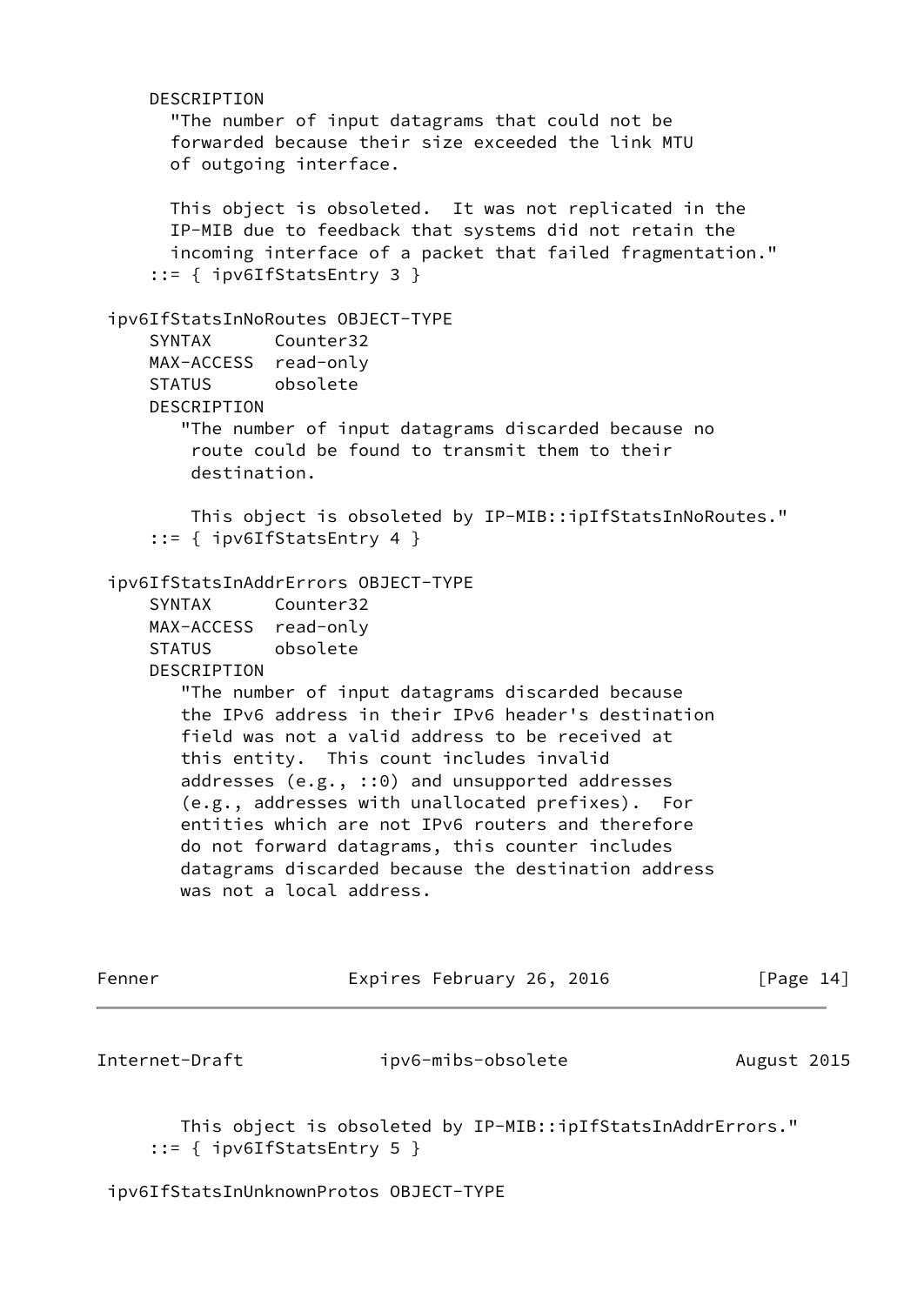SYNTAX Counter32 MAX-ACCESS read-only STATUS obsolete DESCRIPTION "The number of locally-addressed datagrams received successfully but discarded because of an unknown or unsupported protocol. This counter is incremented at the interface to which these datagrams were addressed which might not be necessarily the input interface for some of the datagrams. This object is obsoleted by IP-MIB::ipIfStatsInUnknownProtos." ::= { ipv6IfStatsEntry 6 } ipv6IfStatsInTruncatedPkts OBJECT-TYPE SYNTAX Counter32 MAX-ACCESS read-only STATUS obsolete DESCRIPTION "The number of input datagrams discarded because datagram frame didn't carry enough data. This object is obsoleted by IP-MIB::ipIfStatsInTruncatedPkts." ::= { ipv6IfStatsEntry 7 } ipv6IfStatsInDiscards OBJECT-TYPE SYNTAX Counter32 MAX-ACCESS read-only STATUS obsolete DESCRIPTION "The number of input IPv6 datagrams for which no problems were encountered to prevent their continued processing, but which were discarded (e.g., for lack of buffer space). Note that this counter does not include any datagrams discarded while awaiting re-assembly. This object is obsoleted by IP-MIB::ipIfStatsInDiscards." ::= { ipv6IfStatsEntry 8 } ipv6IfStatsInDelivers OBJECT-TYPE SYNTAX Counter32 MAX-ACCESS read-only

Fenner Expires February 26, 2016 [Page 15]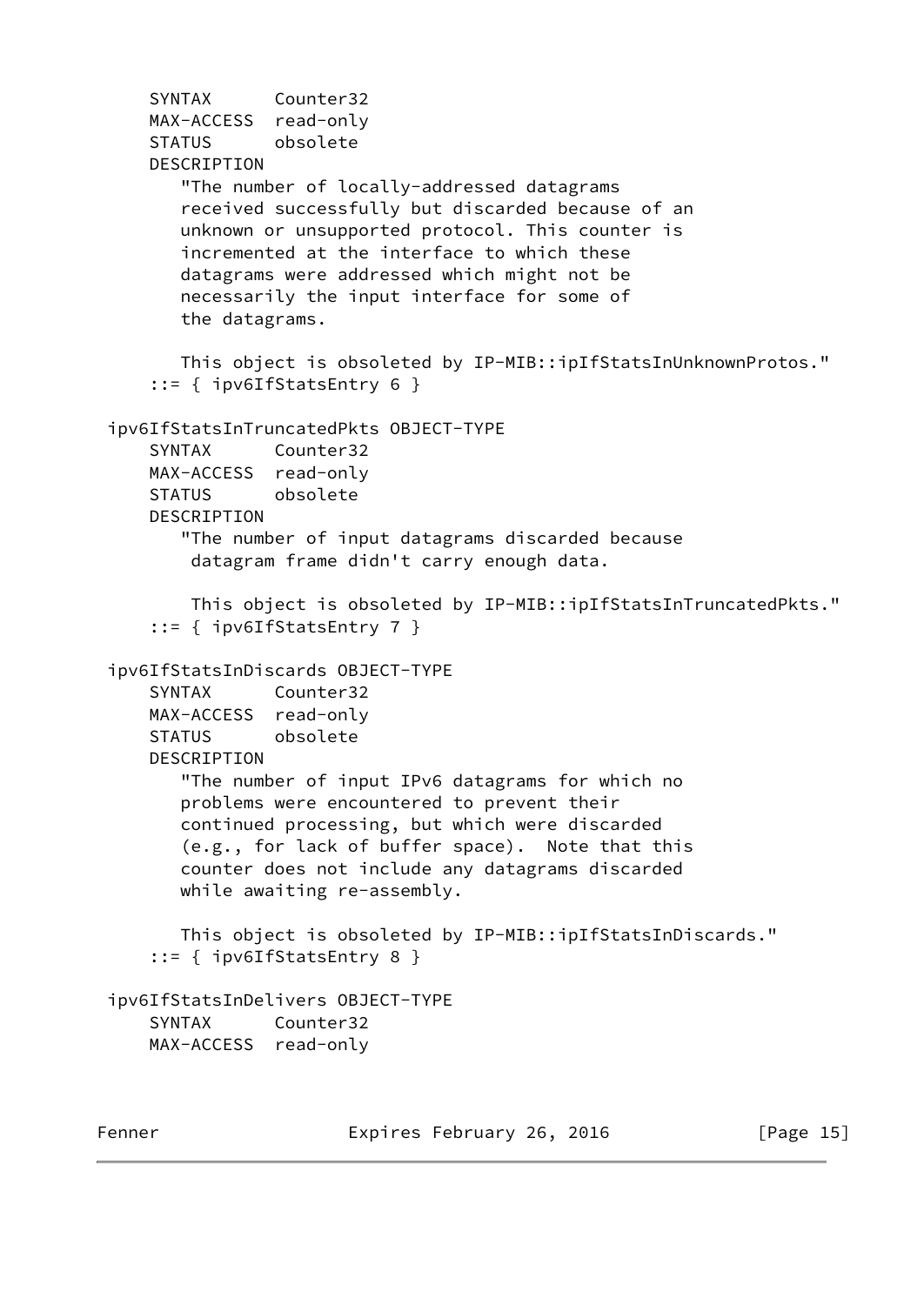```
 STATUS obsolete
    DESCRIPTION
      "The total number of datagrams successfully
     delivered to IPv6 user-protocols (including ICMP).
     This counter is incremented at the interface to
     which these datagrams were addressed which might
     not be necessarily the input interface for some of
     the datagrams.
     This object is obsoleted by IP-MIB::ipIfStatsHCInDelivers."
     ::= { ipv6IfStatsEntry 9 }
 ipv6IfStatsOutForwDatagrams OBJECT-TYPE
     SYNTAX Counter32
    MAX-ACCESS read-only
     STATUS obsolete
    DESCRIPTION
        "The number of output datagrams which this
        entity received and forwarded to their final
        destinations. In entities which do not act
        as IPv6 routers, this counter will include
        only those packets which were Source-Routed
        via this entity, and the Source-Route
       processing was successful. Note that for
        a successfully forwarded datagram the counter
        of the outgoing interface is incremented.
       This object is obsoleted by
       IP-MIB::ipIfStatsHCOutForwDatagrams."
     ::= { ipv6IfStatsEntry 10 }
 ipv6IfStatsOutRequests OBJECT-TYPE
     SYNTAX Counter32
    MAX-ACCESS read-only
     STATUS obsolete
    DESCRIPTION
      "The total number of IPv6 datagrams which local IPv6
     user-protocols (including ICMP) supplied to IPv6 in
      requests for transmission. Note that this counter
     does not include any datagrams counted in
      ipv6IfStatsOutForwDatagrams.
     This object is obsoleted by IP-MIB::ipIfStatsHCOutRequests."
     ::= { ipv6IfStatsEntry 11 }
 ipv6IfStatsOutDiscards OBJECT-TYPE
     SYNTAX Counter32
```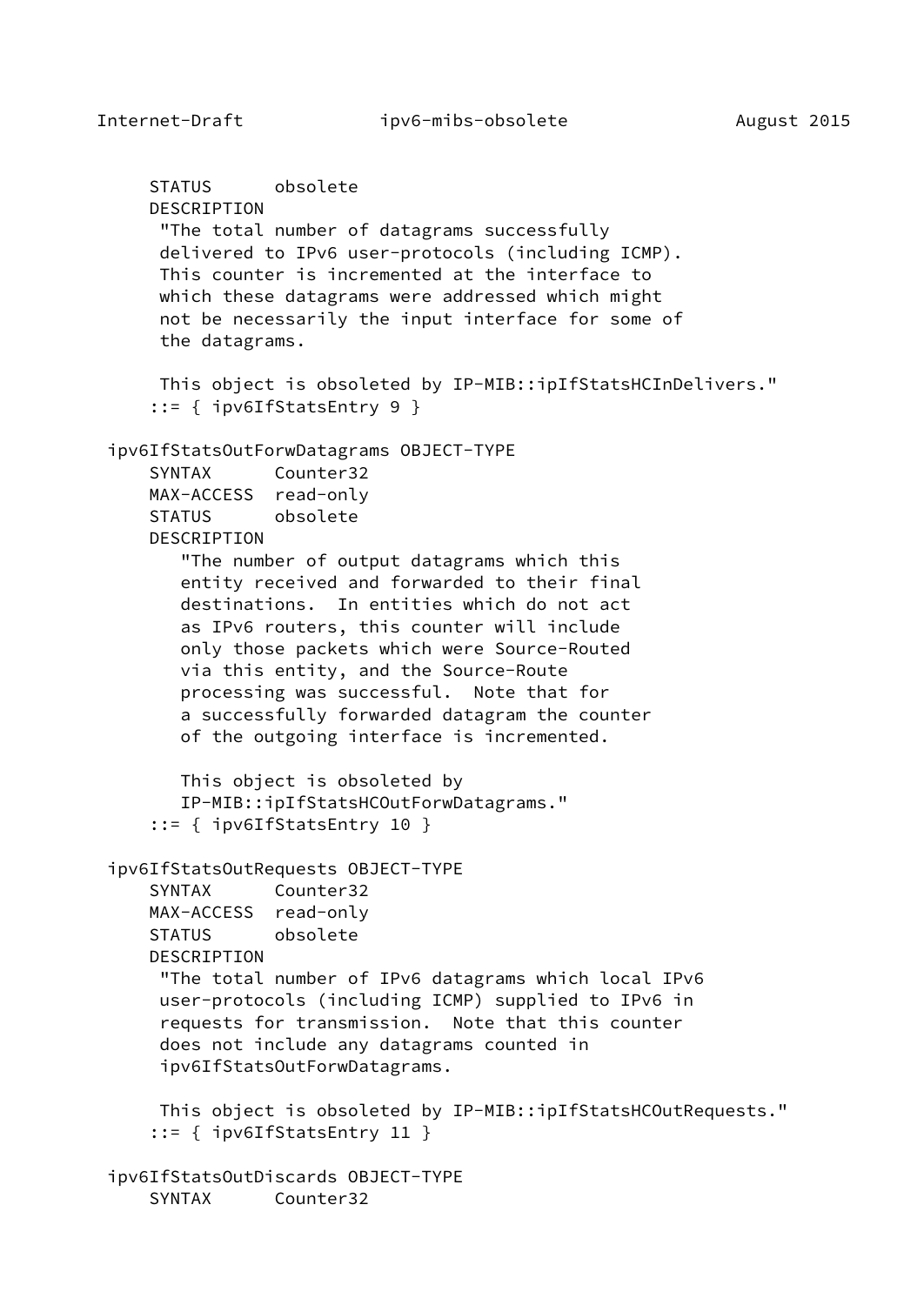Fenner Expires February 26, 2016 [Page 16]

Internet-Draft ipv6-mibs-obsolete August 2015

 STATUS obsolete DESCRIPTION "The number of output IPv6 datagrams for which no problem was encountered to prevent their transmission to their destination, but which were discarded (e.g., for lack of buffer space). Note that this counter would include datagrams counted in ipv6IfStatsOutForwDatagrams if any such packets met this (discretionary) discard criterion. This object is obsoleted by IP-MIB::ipIfStatsOutDiscards." ::= { ipv6IfStatsEntry 12 } ipv6IfStatsOutFragOKs OBJECT-TYPE SYNTAX Counter32 MAX-ACCESS read-only STATUS obsolete DESCRIPTION "The number of IPv6 datagrams that have been successfully fragmented at this output interface. This object is obsoleted by IP-MIB::ipIfStatsOutFragOKs." ::= { ipv6IfStatsEntry 13 } ipv6IfStatsOutFragFails OBJECT-TYPE SYNTAX Counter32 MAX-ACCESS read-only STATUS obsolete DESCRIPTION "The number of IPv6 datagrams that have been discarded because they needed to be fragmented at this output interface but could not be. This object is obsoleted by IP-MIB::ipIfStatsOutFragFails." ::= { ipv6IfStatsEntry 14 } ipv6IfStatsOutFragCreates OBJECT-TYPE SYNTAX Counter32 MAX-ACCESS read-only STATUS obsolete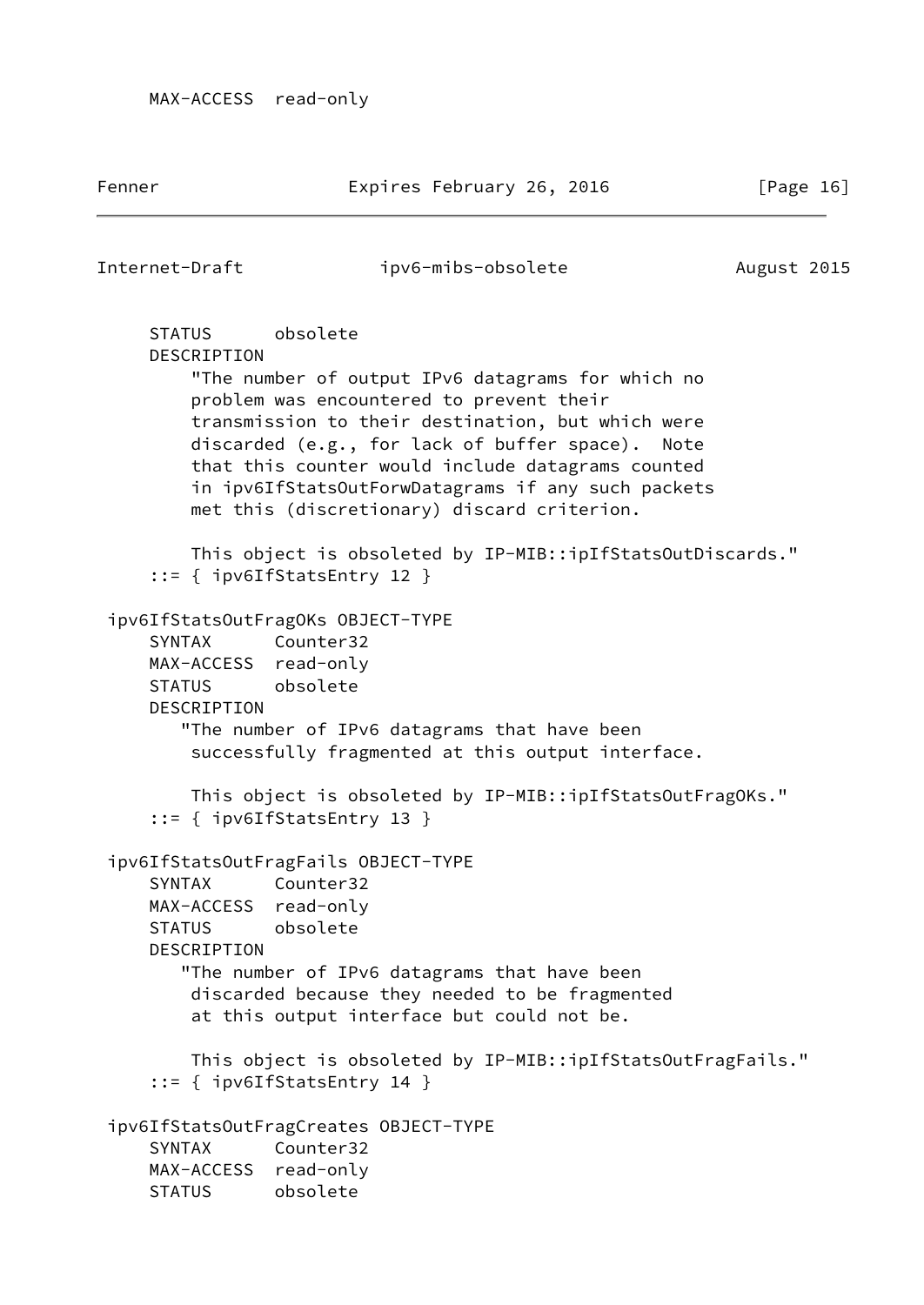| DESCRIPTION                                                                                                | "The number of output datagram fragments that have<br>been generated as a result of fragmentation at<br>this output interface.                                                                                                                                                                                       |             |
|------------------------------------------------------------------------------------------------------------|----------------------------------------------------------------------------------------------------------------------------------------------------------------------------------------------------------------------------------------------------------------------------------------------------------------------|-------------|
|                                                                                                            | This object is obsoleted by IP-MIB::ipIfStatsOutFragCreates."<br>$::=$ { ipv6IfStatsEntry 15 }                                                                                                                                                                                                                       |             |
| Fenner                                                                                                     | Expires February 26, 2016                                                                                                                                                                                                                                                                                            | [Page 17]   |
| Internet-Draft                                                                                             | ipv6-mibs-obsolete                                                                                                                                                                                                                                                                                                   | August 2015 |
| SYNTAX<br>MAX-ACCESS read-only<br>STATUS obsolete<br>DESCRIPTION<br>the fragments.                         | ipv6IfStatsReasmReqds OBJECT-TYPE<br>Counter32<br>"The number of IPv6 fragments received which needed<br>to be reassembled at this interface. Note that this<br>counter is incremented at the interface to which<br>these fragments were addressed which might not<br>be necessarily the input interface for some of |             |
|                                                                                                            | This object is obsoleted by IP-MIB::ipIfStatsReasmReqds."<br>$::=$ { ipv6IfStatsEntry 16 }                                                                                                                                                                                                                           |             |
| ipv6IfStatsReasmOKs OBJECT-TYPE<br><b>SYNTAX</b><br>MAX-ACCESS read-only<br>STATUS obsolete<br>DESCRIPTION | Counter32<br>"The number of IPv6 datagrams successfully<br>reassembled. Note that this counter is incremented<br>at the interface to which these datagrams were<br>addressed which might not be necessarily the input<br>interface for some of the fragments.                                                        |             |
|                                                                                                            | This object is obsoleted by IP-MIB::ipIfStatsReasmOKs."<br>$::=$ { ipv6IfStatsEntry 17 }                                                                                                                                                                                                                             |             |
| <b>SYNTAX</b><br>MAX-ACCESS read-only<br><b>STATUS</b>                                                     | ipv6IfStatsReasmFails OBJECT-TYPE<br>Counter32<br>obsolete                                                                                                                                                                                                                                                           |             |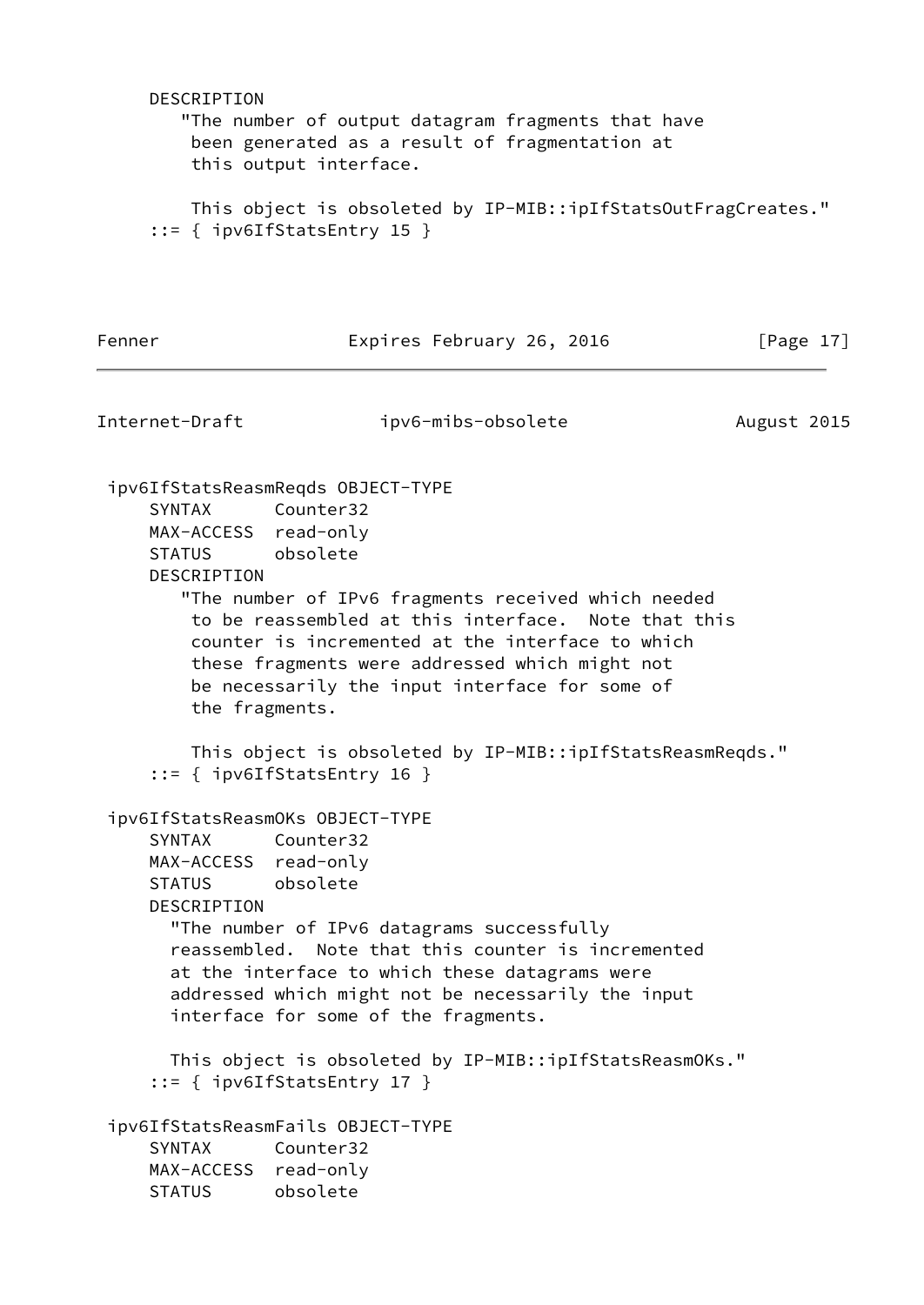| DESCRIPTION                                                      | "The number of failures detected by the IPv6 re-<br>assembly algorithm (for whatever reason: timed<br>out, errors, etc.). Note that this is not<br>necessarily a count of discarded IPv6 fragments<br>since some algorithms (notably the algorithm in<br>RFC 815) can lose track of the number of fragments<br>by combining them as they are received.<br>This counter is incremented at the interface to which<br>these fragments were addressed which might not be<br>necessarily the input interface for some of the<br>fragments. |             |  |  |  |  |  |
|------------------------------------------------------------------|---------------------------------------------------------------------------------------------------------------------------------------------------------------------------------------------------------------------------------------------------------------------------------------------------------------------------------------------------------------------------------------------------------------------------------------------------------------------------------------------------------------------------------------|-------------|--|--|--|--|--|
|                                                                  | This object is obsoleted by IP-MIB::ipIfStatsReasmFails."<br>$::=$ { ipv6IfStatsEntry 18 }                                                                                                                                                                                                                                                                                                                                                                                                                                            |             |  |  |  |  |  |
| Fenner                                                           | Expires February 26, 2016                                                                                                                                                                                                                                                                                                                                                                                                                                                                                                             | [Page 18]   |  |  |  |  |  |
| Internet-Draft                                                   | ipv6-mibs-obsolete                                                                                                                                                                                                                                                                                                                                                                                                                                                                                                                    | August 2015 |  |  |  |  |  |
| MAX-ACCESS read-only<br>STATUS obsolete<br><b>DESCRIPTION</b>    | "The number of multicast packets received<br>by the interface                                                                                                                                                                                                                                                                                                                                                                                                                                                                         |             |  |  |  |  |  |
|                                                                  | This object is obsoleted by IP-MIB::ipIfStatsHCInMcastPkts."<br>$::=$ { ipv6IfStatsEntry 19 }                                                                                                                                                                                                                                                                                                                                                                                                                                         |             |  |  |  |  |  |
| SYNTAX<br>MAX-ACCESS read-only<br>STATUS obsolete<br>DESCRIPTION | ipv6IfStatsOutMcastPkts OBJECT-TYPE<br>Counter32<br>"The number of multicast packets transmitted                                                                                                                                                                                                                                                                                                                                                                                                                                      |             |  |  |  |  |  |
|                                                                  | by the interface                                                                                                                                                                                                                                                                                                                                                                                                                                                                                                                      |             |  |  |  |  |  |
|                                                                  | This object is obsoleted by IP-MIB::ipIfStatsHCOutMcastPkts."<br>$::=$ { ipv6IfStatsEntry 20 }                                                                                                                                                                                                                                                                                                                                                                                                                                        |             |  |  |  |  |  |
| -- Address Prefix table                                          |                                                                                                                                                                                                                                                                                                                                                                                                                                                                                                                                       |             |  |  |  |  |  |
|                                                                  | -- The IPv6 Address Prefix table contains information on<br>-- the entity's IPv6 Address Prefixes that are associated                                                                                                                                                                                                                                                                                                                                                                                                                 |             |  |  |  |  |  |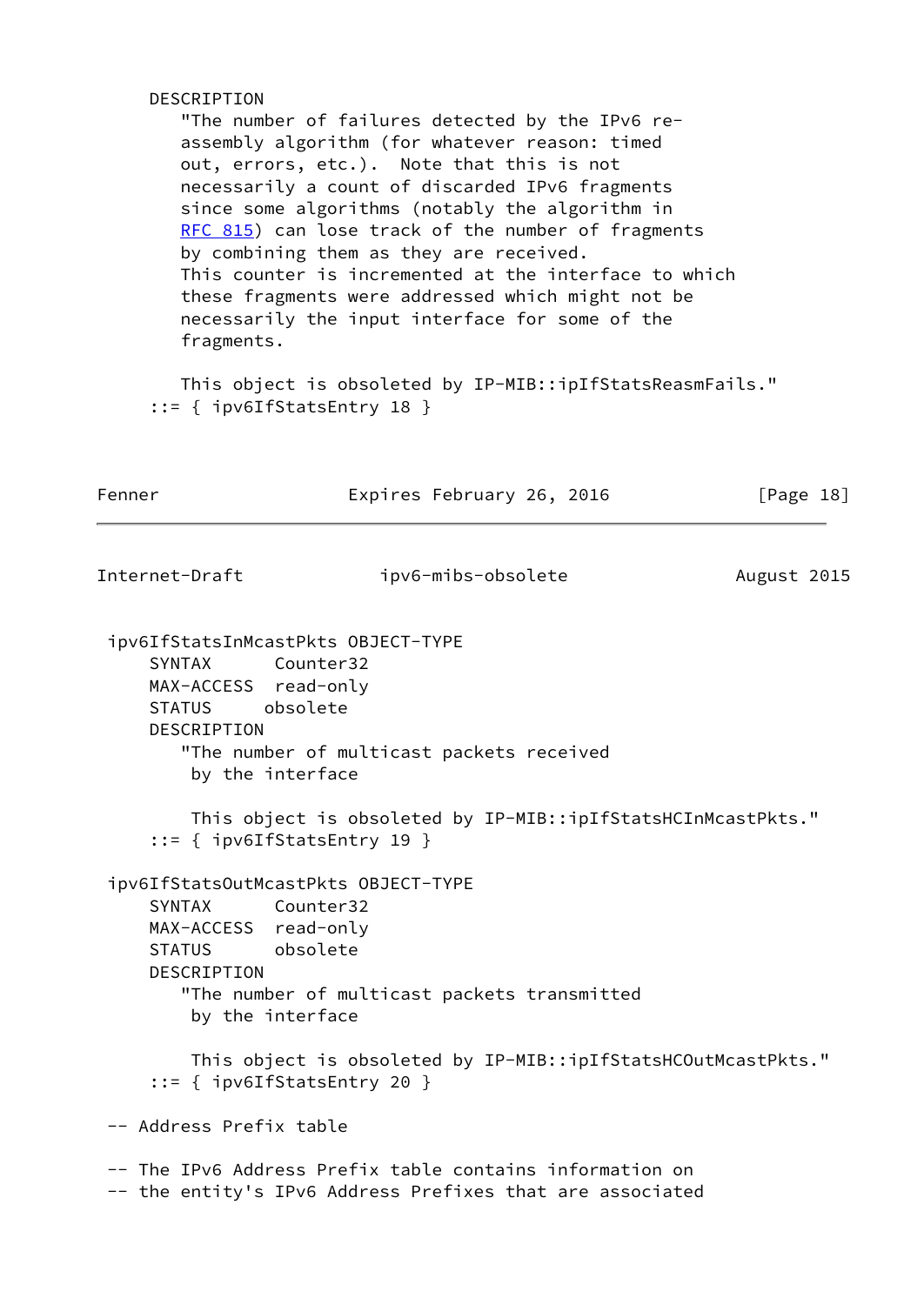-- with IPv6 interfaces. ipv6AddrPrefixTable OBJECT-TYPE SYNTAX SEQUENCE OF Ipv6AddrPrefixEntry MAX-ACCESS not-accessible STATUS obsolete DESCRIPTION "The list of IPv6 address prefixes of IPv6 interfaces. This table is obsoleted by IP-MIB::ipAddressPrefixTable." ::= { ipv6MIBObjects 7 } ipv6AddrPrefixEntry OBJECT-TYPE SYNTAX Ipv6AddrPrefixEntry MAX-ACCESS not-accessible STATUS obsolete DESCRIPTION "An interface entry containing objects of a particular IPv6 address prefix. This entry is obsoleted by IP-MIB::ipAddressPrefixEntry." Fenner Expires February 26, 2016 [Page 19] Internet-Draft ipv6-mibs-obsolete August 2015 INDEX { ipv6IfIndex, ipv6AddrPrefix, ipv6AddrPrefixLength } ::= { ipv6AddrPrefixTable 1 } Ipv6AddrPrefixEntry ::= SEQUENCE { ipv6AddrPrefix Ipv6AddressPrefix, ipv6AddrPrefixLength INTEGER  $(0..128)$ , ipv6AddrPrefixOnLinkFlag TruthValue, ipv6AddrPrefixAutonomousFlag TruthValue, ipv6AddrPrefixAdvPreferredLifetime Unsigned32, ipv6AddrPrefixAdvValidLifetime Unsigned32 } ipv6AddrPrefix OBJECT-TYPE SYNTAX Ipv6AddressPrefix MAX-ACCESS not-accessible STATUS obsolete DESCRIPTION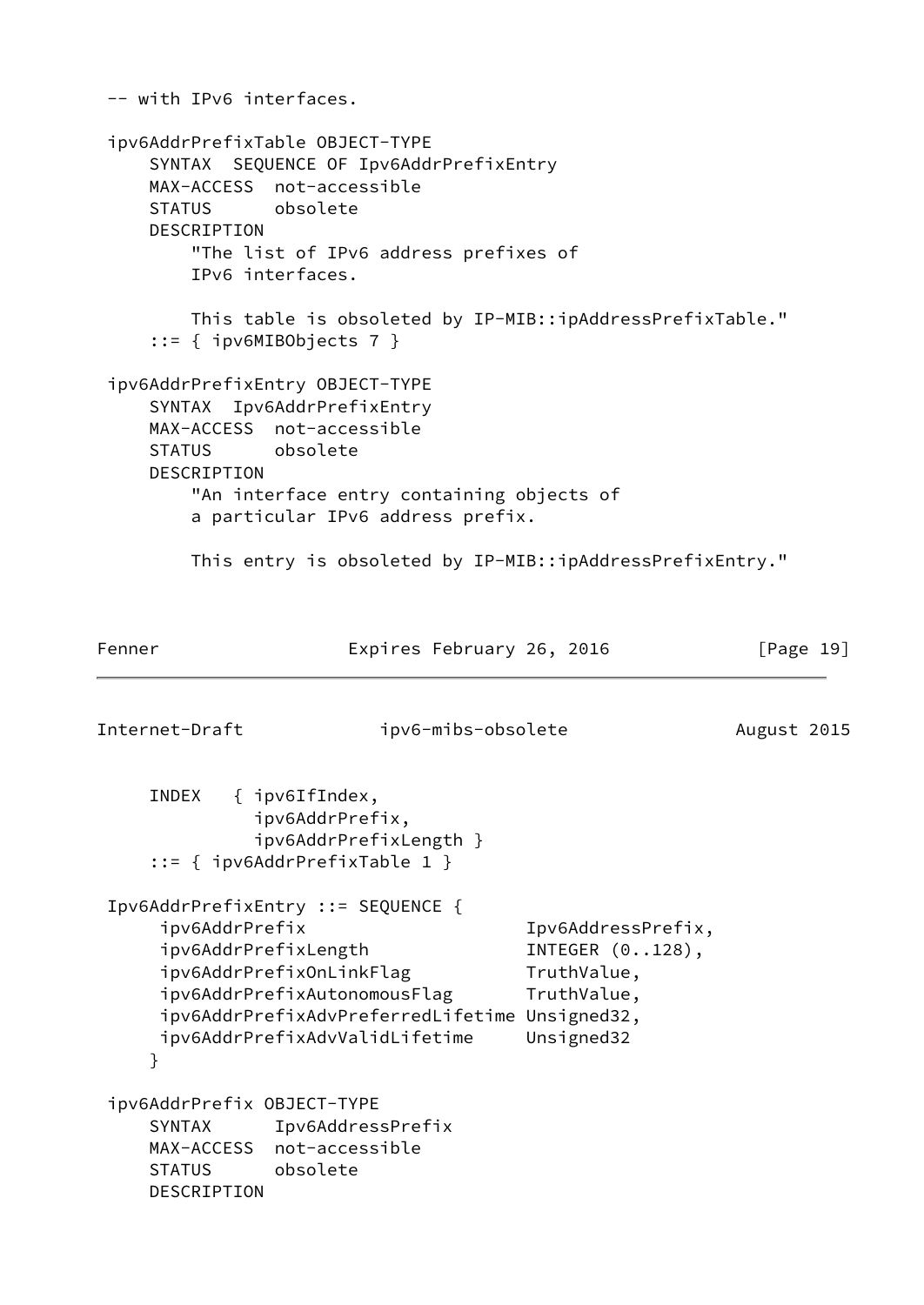```
 "The prefix associated with the this interface.
      This object is obsoleted by IP-MIB::ipAddressPrefixPrefix."
      ::= { ipv6AddrPrefixEntry 1 }
  ipv6AddrPrefixLength OBJECT-TYPE
    SYNTAX INTEGER (0..128)
     UNITS "bits"
     MAX-ACCESS not-accessible
     STATUS obsolete
     DESCRIPTION
       "The length of the prefix (in bits).
       This object is obsoleted by IP-MIB::ipAddressPrefixLength."
      ::= { ipv6AddrPrefixEntry 2 }
  ipv6AddrPrefixOnLinkFlag OBJECT-TYPE
     SYNTAX TruthValue
     MAX-ACCESS read-only
     STATUS obsolete
     DESCRIPTION
       "This object has the value 'true(1)', if this
       prefix can be used for on-link determination
       and the value 'false(2)' otherwise.
       This object is obsoleted by IP-MIB::ipAddressPrefixOnLinkFlag."
      ::= { ipv6AddrPrefixEntry 3 }
  ipv6AddrPrefixAutonomousFlag OBJECT-TYPE
Fenner Expires February 26, 2016 [Page 20]
Internet-Draft ipv6-mibs-obsolete August 2015
     SYNTAX TruthValue
     MAX-ACCESS read-only
     STATUS obsolete
     DESCRIPTION
       "Autonomous address configuration flag. When
       true(1), indicates that this prefix can be used
       for autonomous address configuration (i.e. can
       be used to form a local interface address).
       If false(2), it is not used to autoconfigure
       a local interface address.
       This object is obsoleted by
```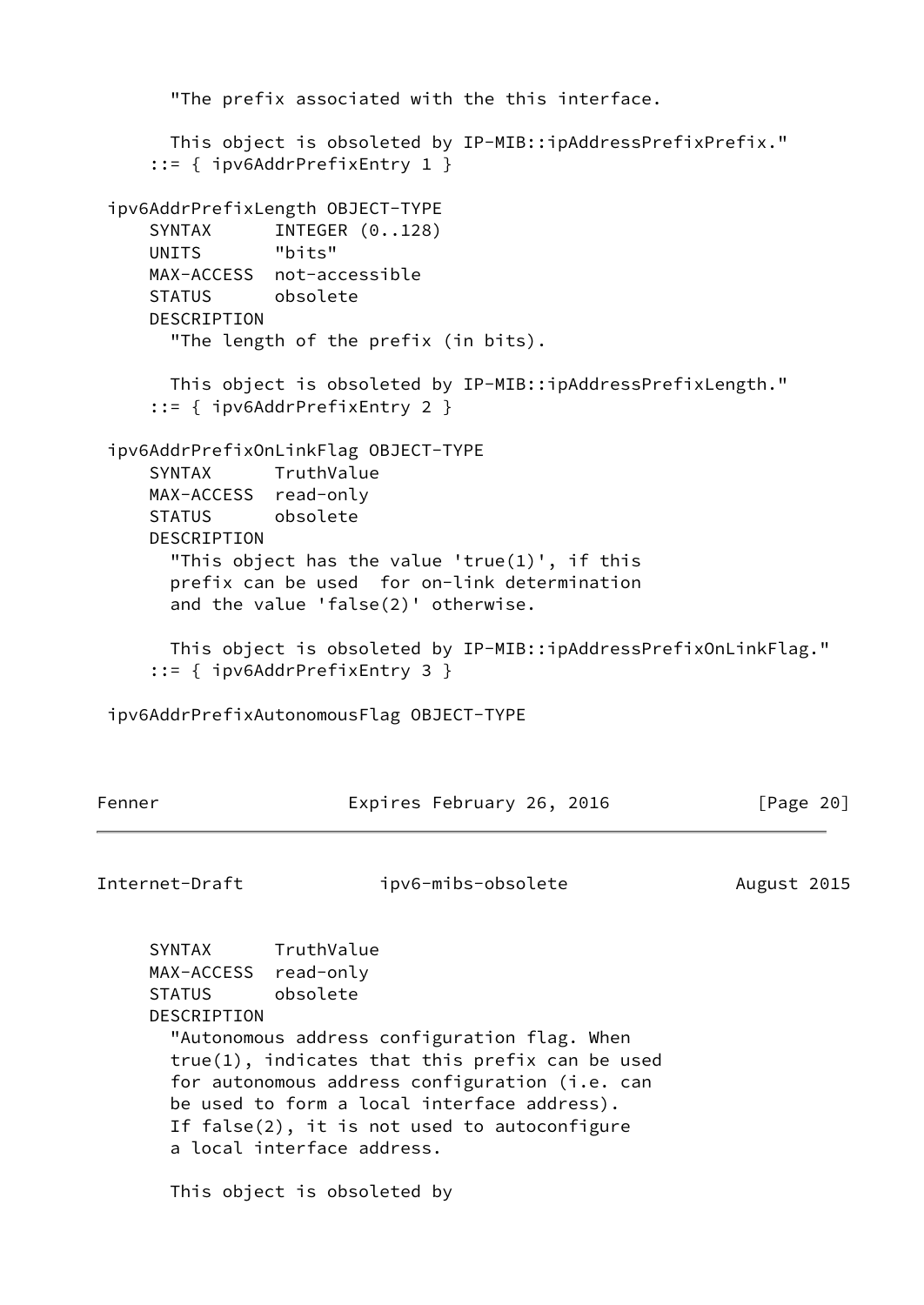```
 IP-MIB::ipAddressPrefixAutonomousFlag."
      ::= { ipv6AddrPrefixEntry 4 }
  ipv6AddrPrefixAdvPreferredLifetime OBJECT-TYPE
      SYNTAX Unsigned32
      UNITS "seconds"
      MAX-ACCESS read-only
      STATUS obsolete
      DESCRIPTION
         "It is the length of time in seconds that this
         prefix will remain preferred, i.e. time until
         deprecation. A value of 4,294,967,295 represents
         infinity.
         The address generated from a deprecated prefix
         should no longer be used as a source address in
         new communications, but packets received on such
         an interface are processed as expected.
        This object is obsoleted by
         IP-MIB::ipAddressPrefixAdvPreferredLifetime."
      ::= { ipv6AddrPrefixEntry 5 }
  ipv6AddrPrefixAdvValidLifetime OBJECT-TYPE
      SYNTAX Unsigned32
      UNITS "seconds"
      MAX-ACCESS read-only
      STATUS obsolete
      DESCRIPTION
        "It is the length of time in seconds that this
        prefix will remain valid, i.e. time until
        invalidation. A value of 4,294,967,295 represents
        infinity.
        The address generated from an invalidated prefix
        should not appear as the destination or source
Fenner                             Expires February 26, 2016               [Page 21]
Internet-Draft ipv6-mibs-obsolete August 2015
        address of a packet.
        This object is obsoleted by
        IP-MIB::ipAddressPrefixAdvValidLifetime."
      ::= { ipv6AddrPrefixEntry 6 }
```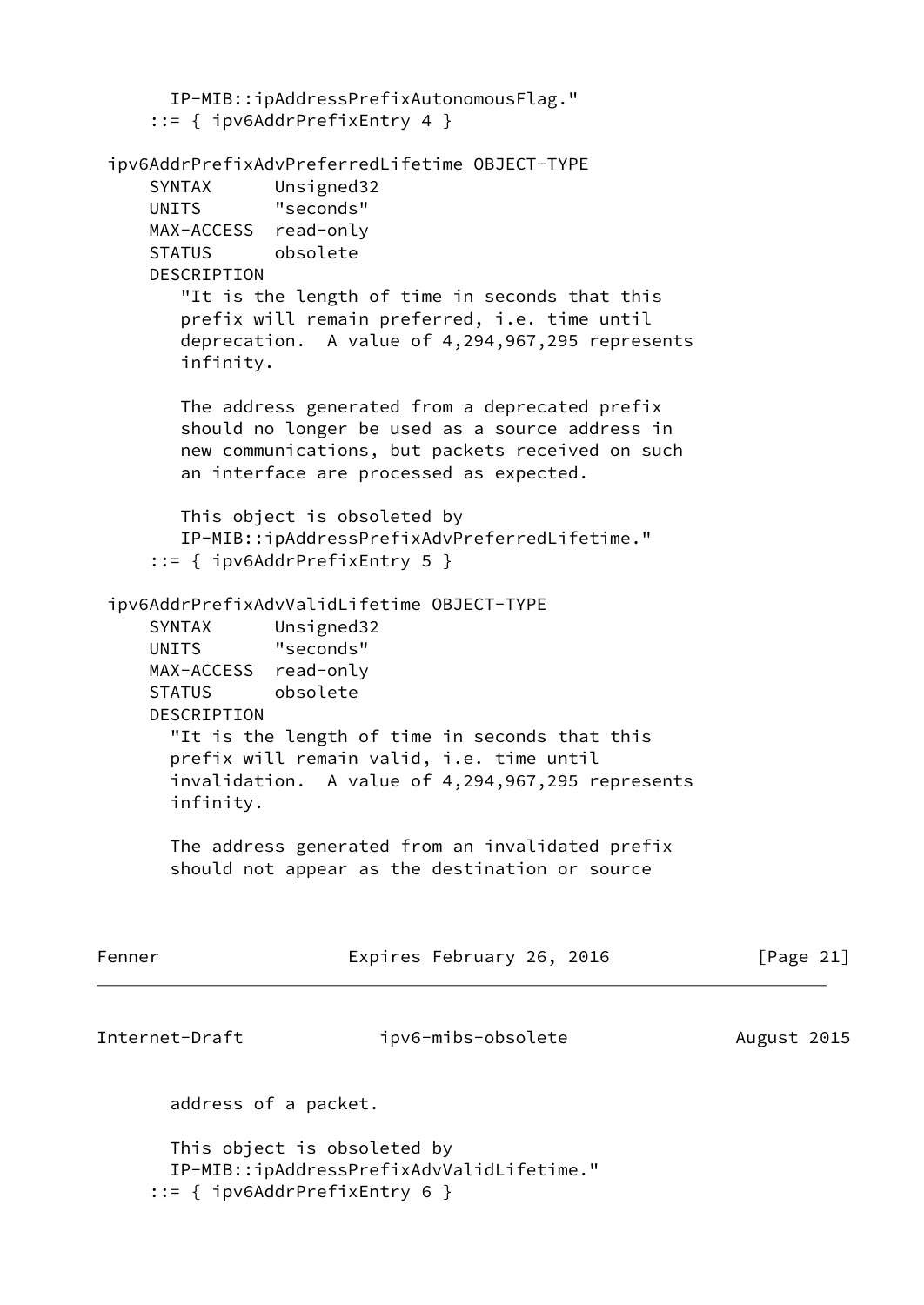-- the IPv6 Address table -- The IPv6 address table contains this node's IPv6 -- addressing information. ipv6AddrTable OBJECT-TYPE SYNTAX SEQUENCE OF Ipv6AddrEntry MAX-ACCESS not-accessible STATUS obsolete DESCRIPTION "The table of addressing information relevant to this node's interface addresses. This table is obsoleted by IP-MIB::ipAddressTable." ::= { ipv6MIBObjects 8 } ipv6AddrEntry OBJECT-TYPE SYNTAX Ipv6AddrEntry MAX-ACCESS not-accessible STATUS obsolete DESCRIPTION "The addressing information for one of this node's interface addresses. This entry is obsoleted by IP-MIB::ipAddressEntry." INDEX { ipv6IfIndex, ipv6AddrAddress } ::= { ipv6AddrTable 1 } Ipv6AddrEntry ::= SEQUENCE { ipv6AddrAddress Ipv6Address, ipv6AddrPfxLength INTEGER, ipv6AddrType INTEGER, ipv6AddrAnycastFlag TruthValue, ipv6AddrStatus INTEGER } ipv6AddrAddress OBJECT-TYPE SYNTAX Ipv6Address MAX-ACCESS not-accessible STATUS obsolete DESCRIPTION Fenner Expires February 26, 2016 [Page 22]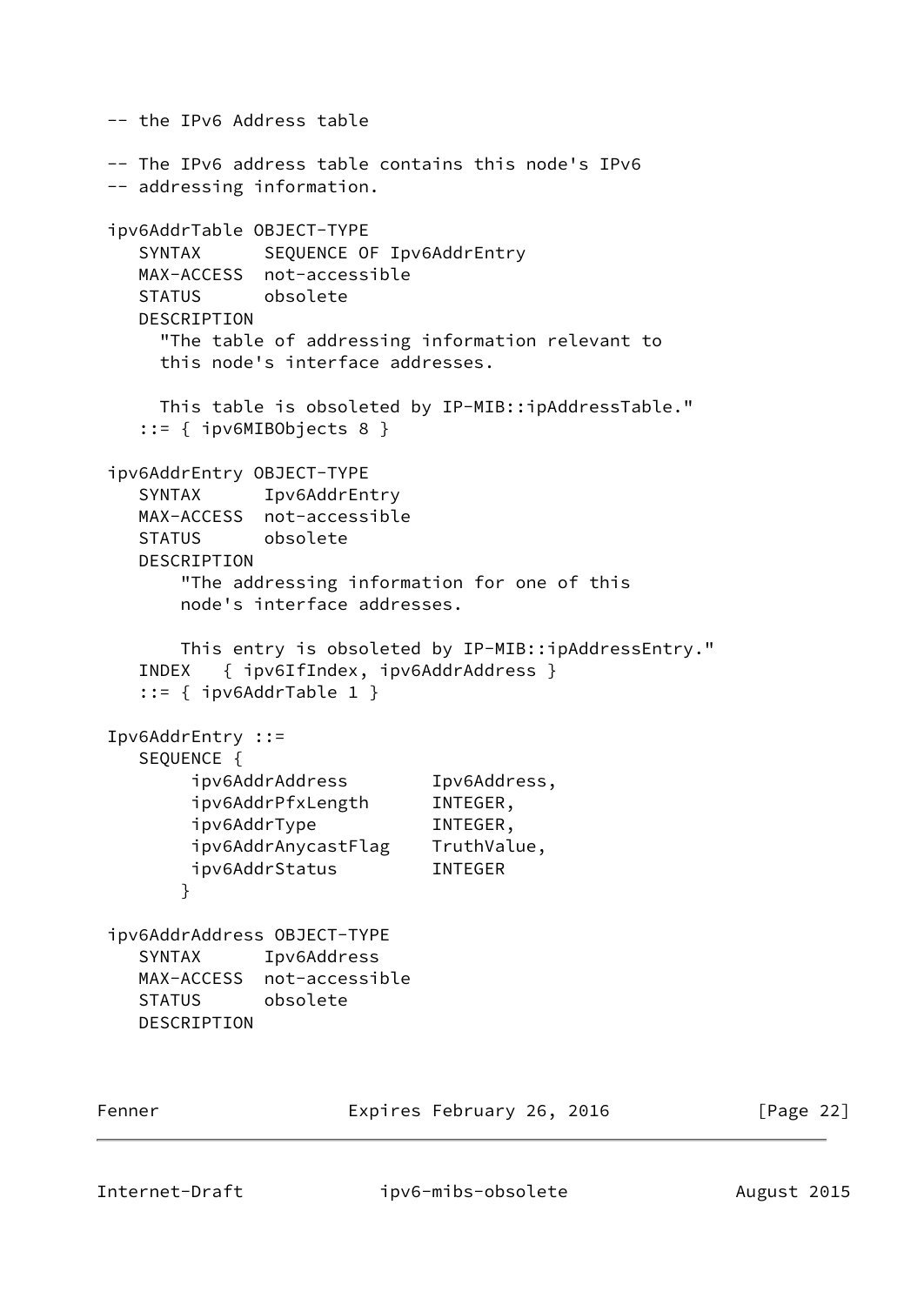"The IPv6 address to which this entry's addressing information pertains. This object is obsoleted by IP-MIB::ipAddressAddr." ::= { ipv6AddrEntry 1 } ipv6AddrPfxLength OBJECT-TYPE SYNTAX INTEGER(0..128) UNITS "bits" MAX-ACCESS read-only STATUS obsolete DESCRIPTION "The length of the prefix (in bits) associated with the IPv6 address of this entry. This object is obsoleted by the IP-MIB::ipAddressPrefixLength in the row of the IP-MIB::ipAddressPrefixTable to which the IP-MIB::ipAddressPrefix points." ::= { ipv6AddrEntry 2 } ipv6AddrType OBJECT-TYPE SYNTAX INTEGER { -- address has been formed -- using stateless stateless $(1)$ , -- autoconfiguration -- address has been acquired -- by stateful means -- (e.g. DHCPv6, manual stateful $(2)$ , -- configuration) -- type can not be determined unknown(3) -- for some reason. } MAX-ACCESS read-only STATUS obsolete DESCRIPTION "The type of address. Note that 'stateless(1)' refers to an address that was statelessly autoconfigured; 'stateful(2)' refers to a address which was acquired by via a stateful protocol (e.g. DHCPv6, manual configuration). This object is obsoleted by IP-MIB::ipAddressOrigin." ::= { ipv6AddrEntry 3 } ipv6AddrAnycastFlag OBJECT-TYPE SYNTAX TruthValue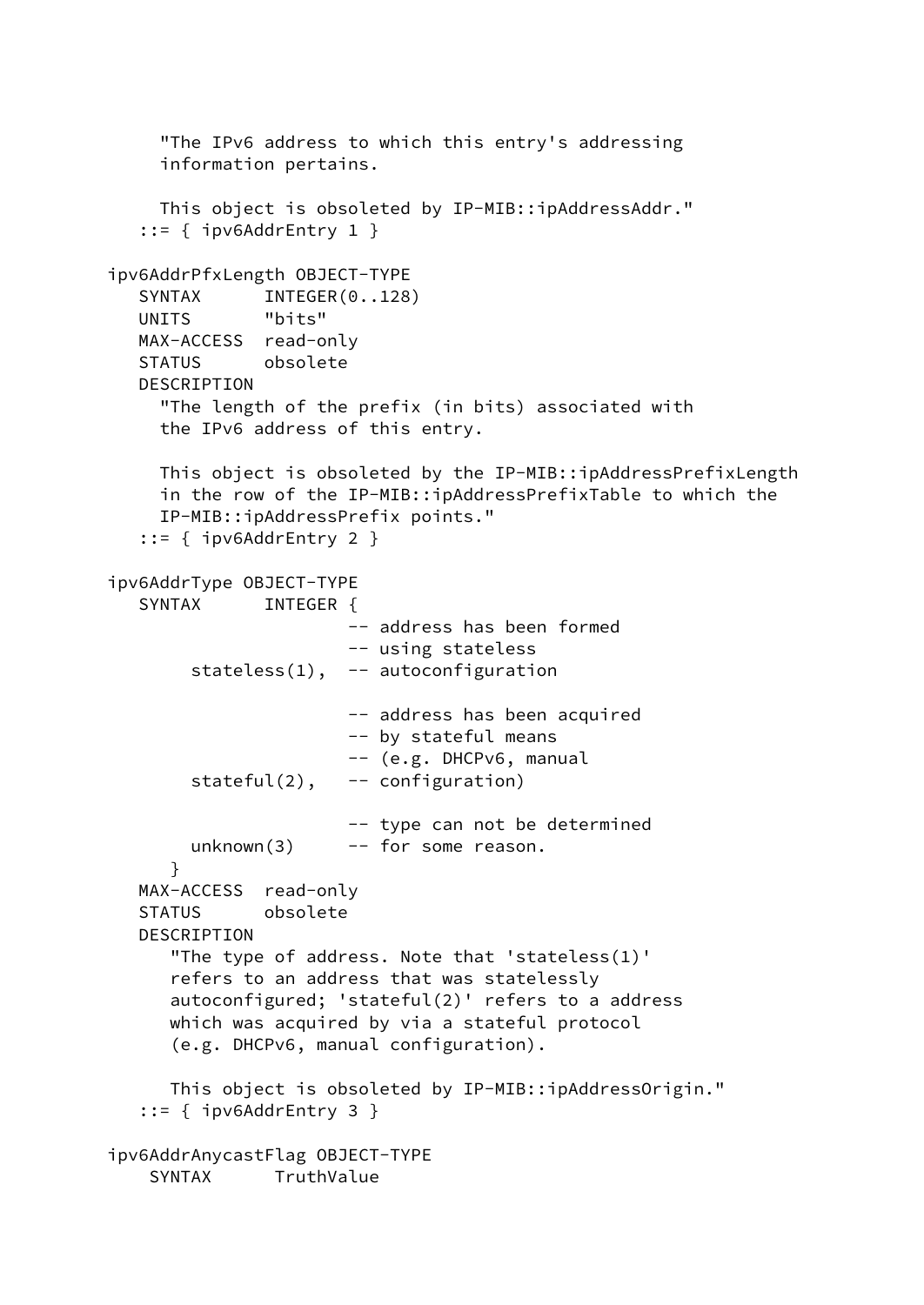```
Internet-Draft ipv6-mibs-obsolete August 2015
     MAX-ACCESS read-only
     STATUS obsolete
     DESCRIPTION
        "This object has the value 'true(1)', if this
       address is an anycast address and the value
        'false(2)' otherwise.
       This object is obsoleted by a value of 'anycast(2)'
       in IP-MIB::ipAddressType."
      ::= { ipv6AddrEntry 4 }
  ipv6AddrStatus OBJECT-TYPE
    SYNTAX INTEGER {
             preferred(1),
             deprecated(2),
             invalid(3),
             inaccessible(4),
            unknown(5) - status can not be determined
                         -- for some reason.
 }
    MAX-ACCESS read-only
     STATUS obsolete
     DESCRIPTION
       "Address status. The preferred(1) state indicates
       that this is a valid address that can appear as
       the destination or source address of a packet.
      The deprecated(2) state indicates that this is
       a valid but deprecated address that should no longer
      be used as a source address in new communications,
      but packets addressed to such an address are
      processed as expected. The invalid(3) state indicates
      that this is not valid address which should not
      appear as the destination or source address of
      a packet. The inaccessible(4) state indicates that
      the address is not accessible because the interface
       to which this address is assigned is not operational.
      This object is obsoleted by IP-MIB::ipAddressStatus."
    ::= { ipv6AddrEntry 5 }
 -- IPv6 Routing objects
```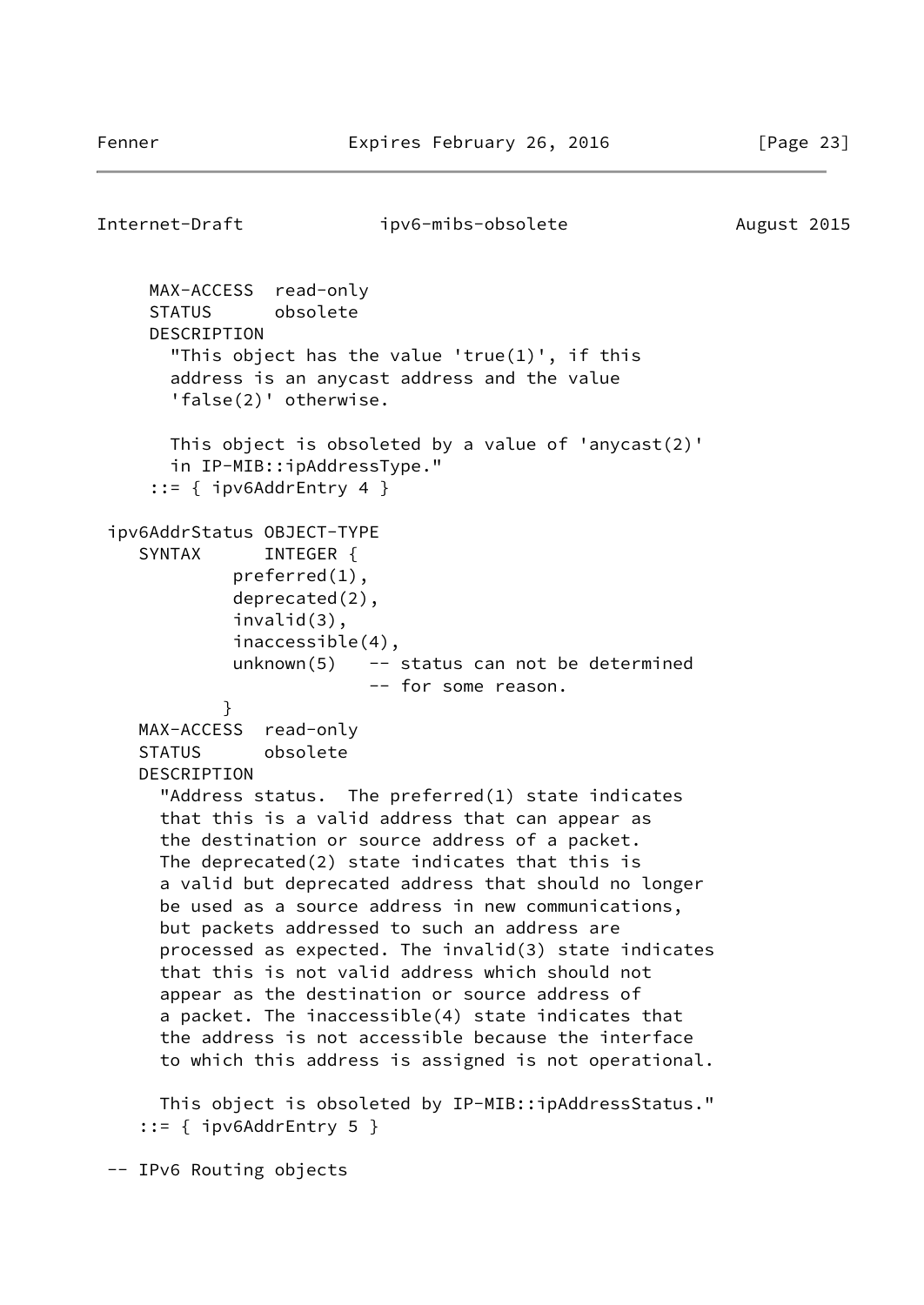ipv6RouteNumber OBJECT-TYPE SYNTAX Gauge32 MAX-ACCESS read-only STATUS obsolete DESCRIPTION "The number of current ipv6RouteTable entries.

| Fenner                                                                                                                                 | Expires February 26, 2016                                                                                                                                                                                                          | [Page $24$ ] |
|----------------------------------------------------------------------------------------------------------------------------------------|------------------------------------------------------------------------------------------------------------------------------------------------------------------------------------------------------------------------------------|--------------|
| Internet-Draft                                                                                                                         | ipv6-mibs-obsolete                                                                                                                                                                                                                 | August 2015  |
|                                                                                                                                        | This is primarily to avoid having to read<br>the table in order to determine this number.                                                                                                                                          |              |
| $::=$ { ipv6MIBObjects 9 }                                                                                                             | This object is obsoleted by IP-FORWARD-MIB::inetCidrRouteNumber."                                                                                                                                                                  |              |
| ipv6DiscardedRoutes OBJECT-TYPE<br><b>SYNTAX</b><br>MAX-ACCESS read-only<br><b>STATUS</b><br>DESCRIPTION<br>entries.                   | Counter32<br>obsolete<br>"The number of routing entries which were chosen<br>to be discarded even though they are valid. One<br>possible reason for discarding such an entry could<br>be to free-up buffer space for other routing |              |
| $::=$ { ipv6MIBObjects 10 }                                                                                                            | This object is obsoleted by<br>IP-FORWARD-MIB::inetCidrRouteDiscards."                                                                                                                                                             |              |
| -- IPv6 Routing table                                                                                                                  |                                                                                                                                                                                                                                    |              |
| ipv6RouteTable OBJECT-TYPE<br><b>SYNTAX</b><br>MAX-ACCESS not-accessible<br>obsolete<br><b>STATUS</b><br>DESCRIPTION<br>determination. | SEQUENCE OF Ipv6RouteEntry<br>"IPv6 Routing table. This table contains<br>an entry for each valid IPv6 unicast route<br>that can be used for packet forwarding                                                                     |              |
| $::=$ { ipv6MIBObjects 11 }                                                                                                            | This table is obsoleted by IP-FORWARD-MIB::inetCidrRouteTable."                                                                                                                                                                    |              |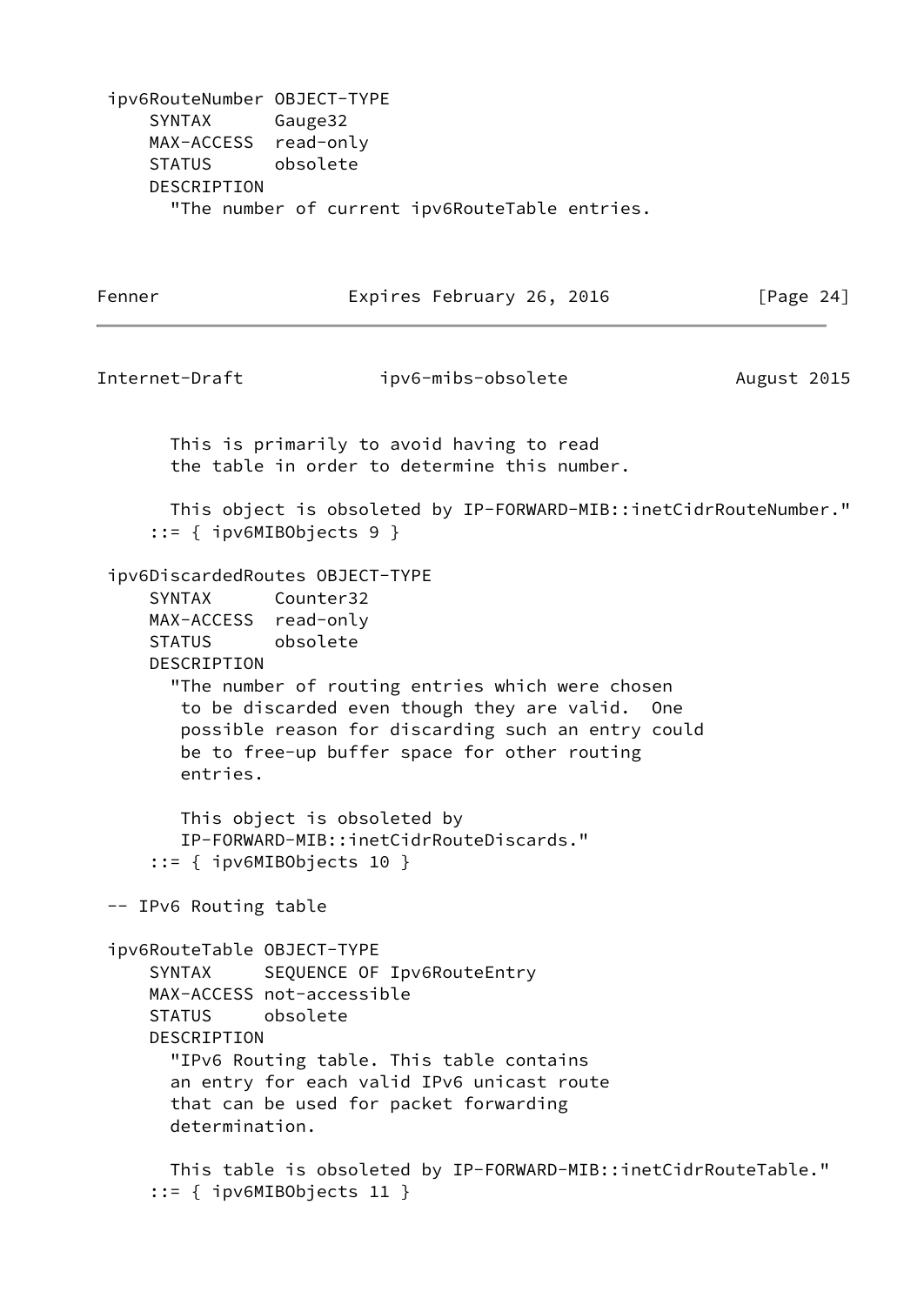| ipv6RouteEntry 0BJECT-TYPE<br>SYNTAX<br>MAX-ACCESS not-accessible<br>obsolete<br><b>STATUS</b><br>DESCRIPTION<br>"A routing entry.<br>INDEX<br>{ ipv6RouteDest,                                                                                                                                                                            | Ipv6RouteEntry<br>This entry is obsoleted by<br>IP-FORWARD-MIB::inetCidrRouteEntry."<br>ipv6RoutePfxLength,                                                                                                  |              |
|--------------------------------------------------------------------------------------------------------------------------------------------------------------------------------------------------------------------------------------------------------------------------------------------------------------------------------------------|--------------------------------------------------------------------------------------------------------------------------------------------------------------------------------------------------------------|--------------|
|                                                                                                                                                                                                                                                                                                                                            | ipv6RouteIndex }                                                                                                                                                                                             |              |
| Fenner                                                                                                                                                                                                                                                                                                                                     | Expires February 26, 2016                                                                                                                                                                                    | [Page $25$ ] |
| Internet-Draft                                                                                                                                                                                                                                                                                                                             | ipv6-mibs-obsolete                                                                                                                                                                                           | August 2015  |
| $::=$ { ipv6RouteTable 1 }<br>Ipv6RouteEntry ::= SEQUENCE {<br>ipv6RouteDest<br>ipv6RoutePfxLength<br>ipv6RouteIndex<br>ipv6RouteIfIndex<br>ipv6RouteNextHop<br>ipv6RouteType<br>ipv6RouteProtocol<br>ipv6RoutePolicy<br>ipv6RouteAge<br>ipv6RouteNextHopRDI<br>ipv6RouteMetric<br>ipv6RouteWeight<br>ipv6RouteInfo<br>ipv6RouteValid<br>} | Ipv6Address,<br>INTEGER,<br>Unsigned32,<br>Ipv6IfIndexOrZero,<br>Ipv6Address,<br>INTEGER,<br>INTEGER,<br>Integer32,<br>Unsigned32,<br>Unsigned32,<br>Unsigned32,<br>Unsigned32,<br>RowPointer,<br>TruthValue |              |
| ipv6RouteDest OBJECT-TYPE<br><b>SYNTAX</b><br>Ipv6Address<br>MAX-ACCESS not-accessible<br>obsolete<br><b>STATUS</b><br>DESCRIPTION<br>value.                                                                                                                                                                                               | "The destination IPv6 address of this route.<br>This object may not take a Multicast address                                                                                                                 |              |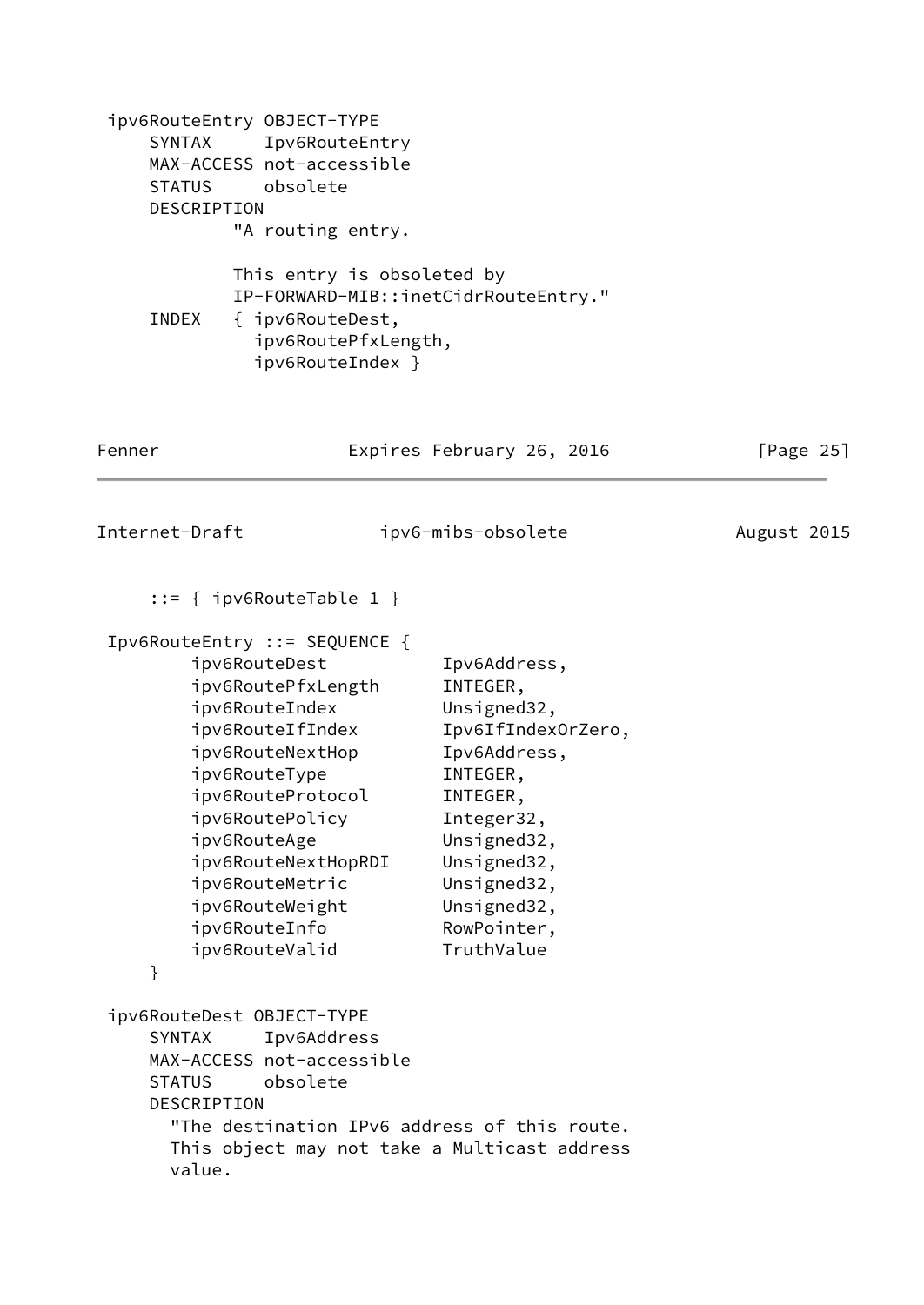```
 This object is obsoleted by IP-FORWARD-MIB::inetCidrRouteDest."
      ::= { ipv6RouteEntry 1 }
 ipv6RoutePfxLength OBJECT-TYPE
    SYNTAX INTEGER(0..128)
     UNITS "bits"
     MAX-ACCESS not-accessible
     STATUS obsolete
     DESCRIPTION
       "Indicates the prefix length of the destination
       address.
       This object is obsoleted by IP-FORWARD-MIB::inetCidrRoutePfxLen."
     ::= { ipv6RouteEntry 2 }
 ipv6RouteIndex OBJECT-TYPE
     SYNTAX Unsigned32
     MAX-ACCESS not-accessible
     STATUS obsolete
     DESCRIPTION
Fenner Expires February 26, 2016 [Page 26]
Internet-Draft ipv6-mibs-obsolete August 2015
       "The value which uniquely identifies the route
       among the routes to the same network layer
       destination. The way this value is chosen is
       implementation specific but it must be unique for
       ipv6RouteDest/ipv6RoutePfxLength pair and remain
       constant for the life of the route.
       This object is obsoleted by IP-FORWARD-MIB::inetCidrRoutePolicy."
     ::= { ipv6RouteEntry 3 }
 ipv6RouteIfIndex OBJECT-TYPE
     SYNTAX Ipv6IfIndexOrZero
     MAX-ACCESS read-only
     STATUS obsolete
```
"The index value which uniquely identifies the local

 route should be reached. The interface identified by a particular value of this index is the same interface as identified by the same value of

ipv6IfIndex. For routes of the discard type this

interface through which the next hop of this

DESCRIPTION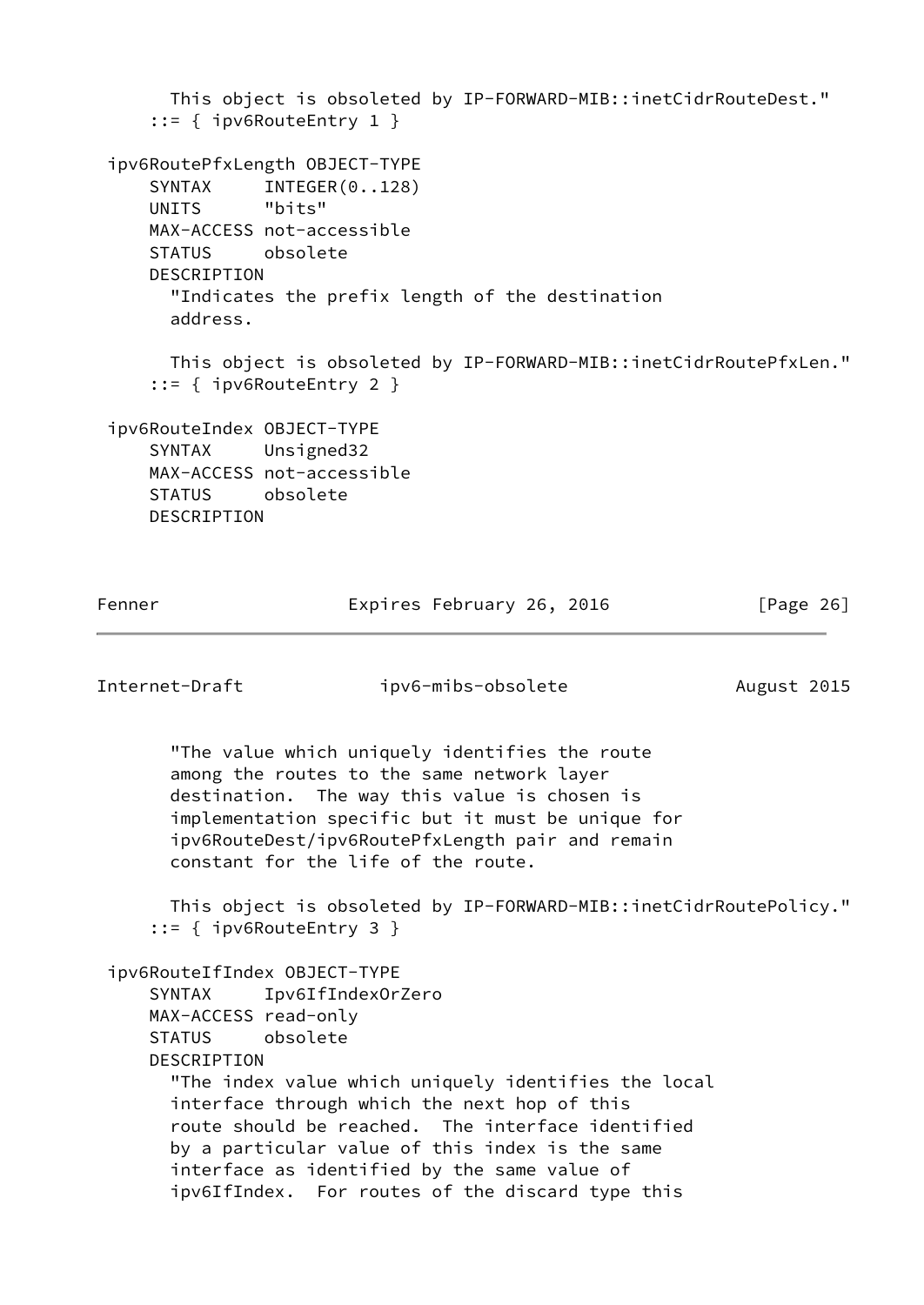```
 value can be zero.
       This object is obsoleted by
       IP-FORWARD-MIB::inetCidrRouteIfIndex."
     ::= { ipv6RouteEntry 4 }
 ipv6RouteNextHop OBJECT-TYPE
     SYNTAX Ipv6Address
     MAX-ACCESS read-only
     STATUS obsolete
     DESCRIPTION
       "On remote routes, the address of the next
       system en route; otherwise, ::0
       ('00000000000000000000000000000000'H in ASN.1
       string representation).
       This object is obsoleted by
       IP-FORWARD-MIB::inetCidrRouteNextHop."
     ::= { ipv6RouteEntry 5 }
 ipv6RouteType OBJECT-TYPE
    SYNTAX INTEGER {
       other(1), --- none of the following
                     -- an route indicating that
                     -- packets to destinations
                     -- matching this route are
Fenner Expires February 26, 2016 [Page 27]
Internet-Draft ipv6-mibs-obsolete August 2015
       discard(2), - to be discarded
                     -- route to directly
       local(3), -- connected (sub-)network
                     -- route to a remote
        remote(4) -- destination
     }
     MAX-ACCESS read-only
     STATUS obsolete
     DESCRIPTION
        "The type of route. Note that 'local(3)' refers
```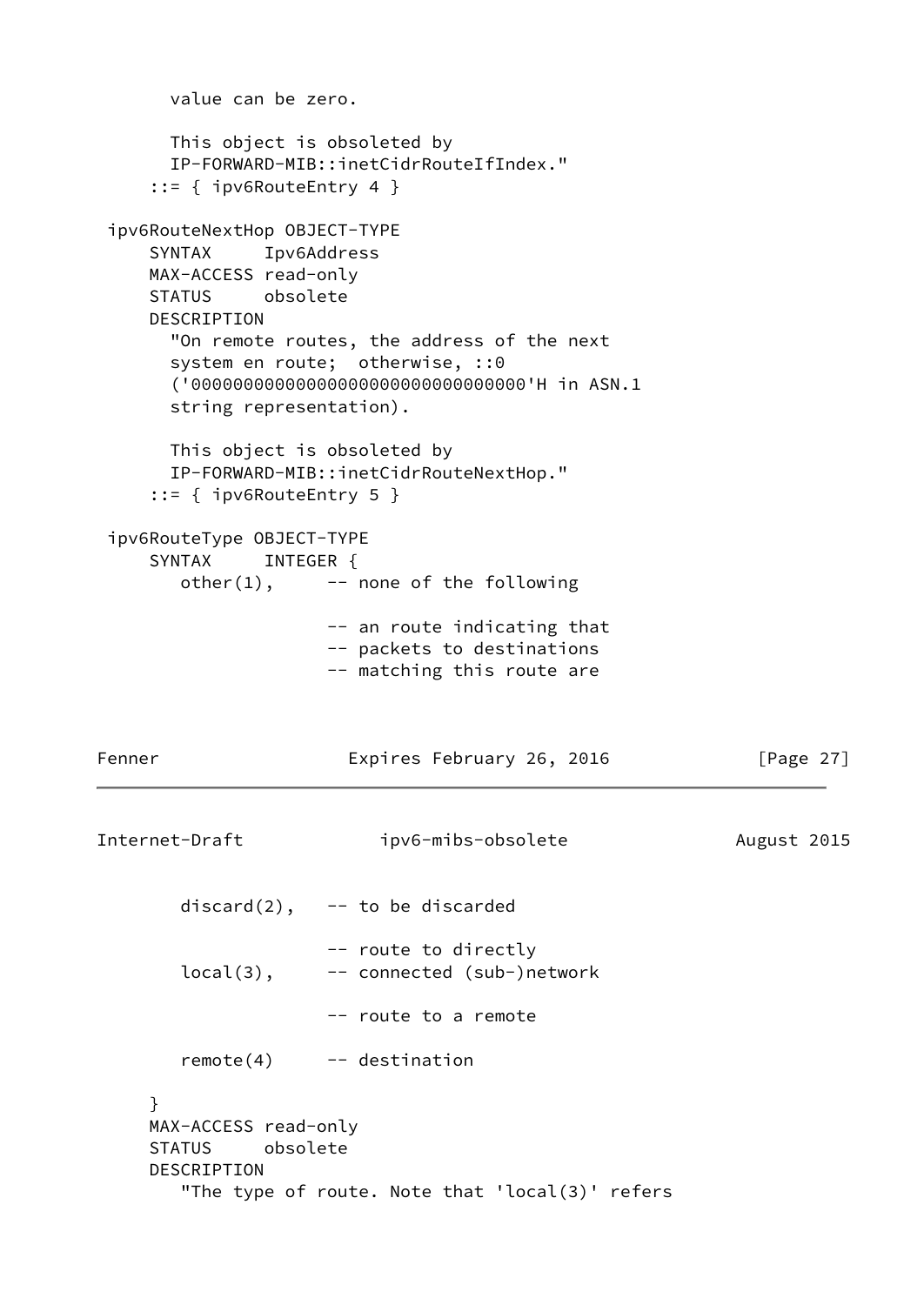to a route for which the next hop is the final destination; 'remote(4)' refers to a route for which the next hop is not the final destination; 'discard(2)' refers to a route indicating that packets to destinations matching this route are to be discarded (sometimes called black-hole route). This object is obsoleted by IP-FORWARD-MIB::inetCidrRouteType." ::= { ipv6RouteEntry 6 } ipv6RouteProtocol OBJECT-TYPE SYNTAX INTEGER {  $other(1)$ ,  $--$  none of the following -- non-protocol information, -- e.g., manually configured  $local(2)$ ,  $--$  entries netmgmt(3), -- static route -- obtained via Neighbor -- Discovery protocol, ndisc $(4)$ ,  $-$  e.g., result of Redirect -- the following are all -- dynamic routing protocols  $rip(5)$ ,  $--$  RIPng ospf(6), -- Open Shortest Path First bgp(7), -- Border Gateway Protocol idrp(8), -- InterDomain Routing Protocol igrp(9) -- InterGateway Routing Protocol } MAX-ACCESS read-only Fenner Expires February 26, 2016 [Page 28] Internet-Draft ipv6-mibs-obsolete August 2015 STATUS obsolete DESCRIPTION "The routing mechanism via which this route was learned. This object is obsoleted by IP-FORWARD-MIB::inetCidrRouteProto." ::= { ipv6RouteEntry 7 }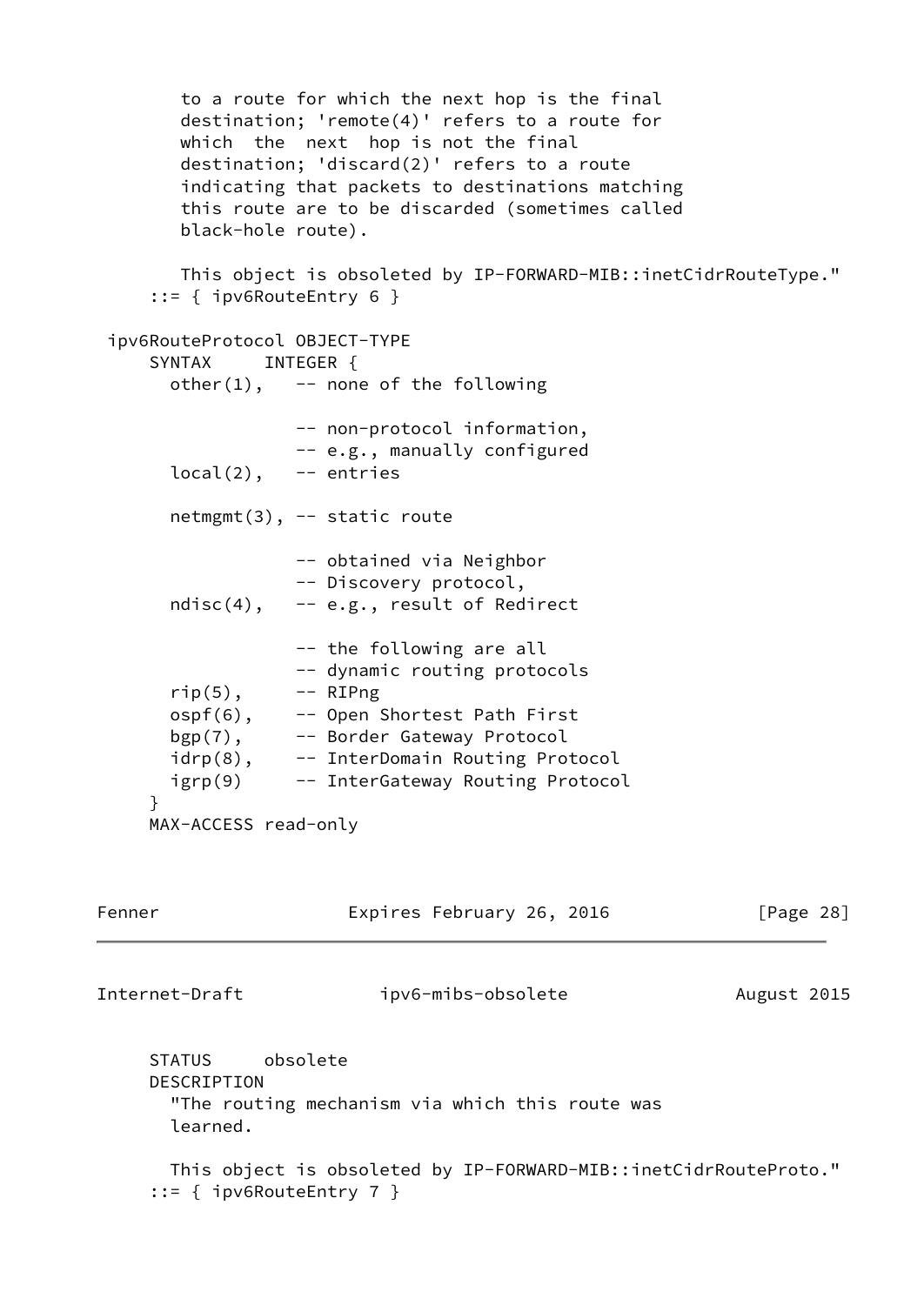```
 ipv6RoutePolicy OBJECT-TYPE
      SYNTAX Integer32
     MAX-ACCESS read-only
      STATUS obsolete
      DESCRIPTION
       "The general set of conditions that would cause the
       selection of one multipath route (set of next hops
       for a given destination) is referred to as 'policy'.
      Unless the mechanism indicated by ipv6RouteProtocol
       specified otherwise, the policy specifier is the
       8-bit Traffic Class field of the IPv6 packet header
       that is zero extended at the left to a 32-bit value.
      Protocols defining 'policy' otherwise must either
      define a set of values which are valid for
       this object or must implement an integer-
       instanced policy table for which this object's
       value acts as an index.
      This object is obsoleted by IP-FORWARD-MIB::inetCidrRoutePolicy."
      ::= { ipv6RouteEntry 8 }
  ipv6RouteAge OBJECT-TYPE
     SYNTAX Unsigned32
     UNITS "seconds"
     MAX-ACCESS read-only
      STATUS obsolete
      DESCRIPTION
         "The number of seconds since this route was last
        updated or otherwise determined to be correct.
        Note that no semantics of `too old' can be implied
         except through knowledge of the routing protocol
        by which the route was learned.
        This object is obsoleted by IP-FORWARD-MIB::inetCidrRouteAge."
      ::= { ipv6RouteEntry 9 }
  ipv6RouteNextHopRDI OBJECT-TYPE
     SYNTAX Unsigned32
     MAX-ACCESS read-only
Fenner Expires February 26, 2016 [Page 29]
```
Internet-Draft ipv6-mibs-obsolete August 2015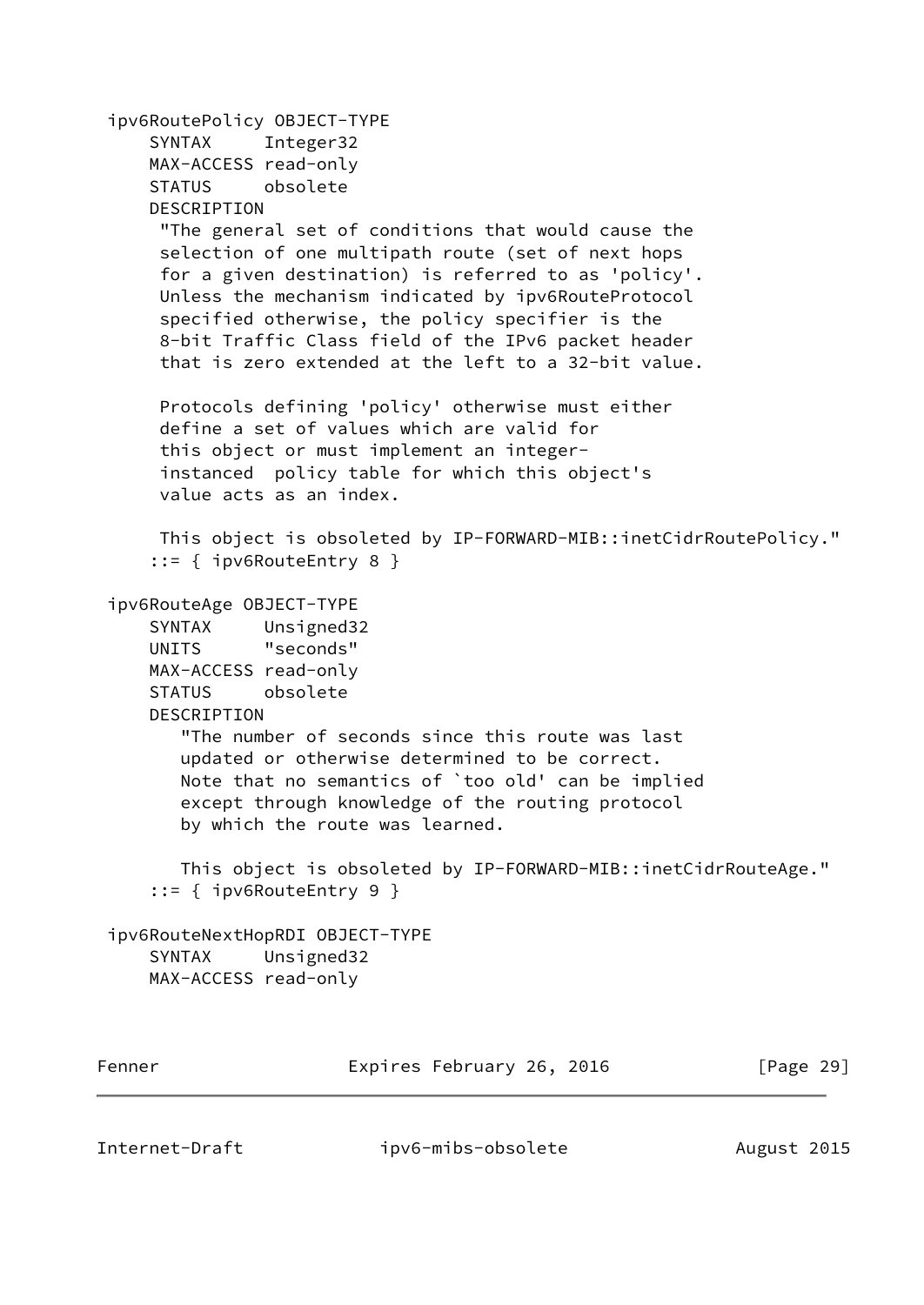```
 STATUS obsolete
    DESCRIPTION
        "The Routing Domain ID of the Next Hop.
        The semantics of this object are determined by
        the routing-protocol specified in the route's
        ipv6RouteProtocol value. When this object is
        unknown or not relevant its value should be set
        to zero.
       This object is obsolete, and has no replacement.
        The Routing Domain ID concept did not catch on."
     ::= { ipv6RouteEntry 10 }
 ipv6RouteMetric OBJECT-TYPE
     SYNTAX Unsigned32
    MAX-ACCESS read-only
     STATUS obsolete
    DESCRIPTION
        "The routing metric for this route. The
        semantics of this metric are determined by the
        routing protocol specified in the route's
        ipv6RouteProtocol value. When this is unknown
        or not relevant to the protocol indicated by
        ipv6RouteProtocol, the object value should be
        set to its maximum value (4,294,967,295).
       This object is obsoleted by
       IP-FORWARD-MIB::inetCidrRouteMetric1."
     ::= { ipv6RouteEntry 11 }
 ipv6RouteWeight OBJECT-TYPE
     SYNTAX Unsigned32
    MAX-ACCESS read-only
    STATUS obsolete
    DESCRIPTION
        "The system internal weight value for this route.
        The semantics of this value are determined by
        the implementation specific rules. Generally,
        within routes with the same ipv6RoutePolicy value,
        the lower the weight value the more preferred is
        the route.
        This object is obsoleted, and has not been replaced."
     ::= { ipv6RouteEntry 12 }
 ipv6RouteInfo OBJECT-TYPE
     SYNTAX RowPointer
    MAX-ACCESS read-only
```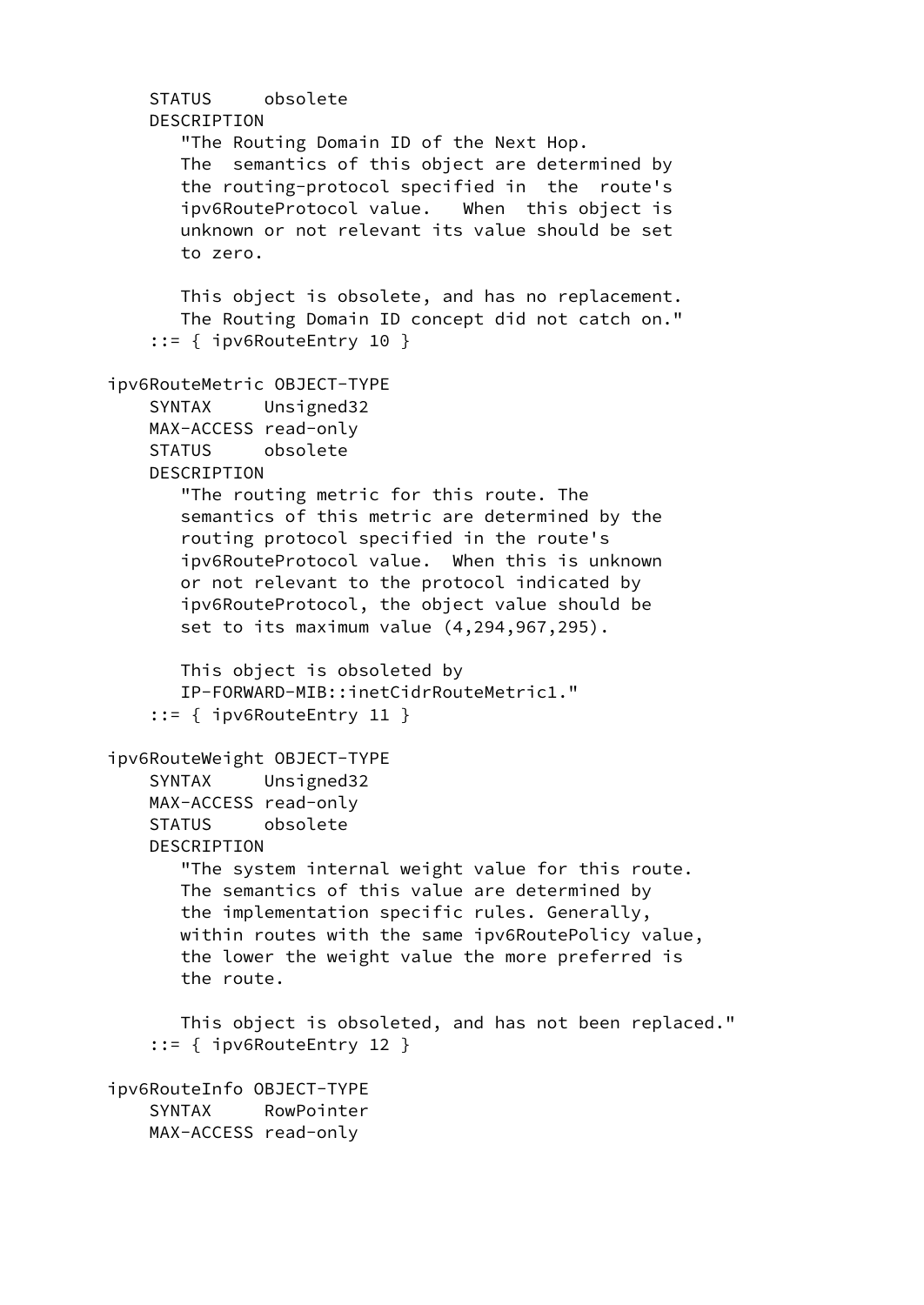Internet-Draft ipv6-mibs-obsolete August 2015 STATUS obsolete DESCRIPTION "A reference to MIB definitions specific to the particular routing protocol which is responsible for this route, as determined by the value specified in the route's ipv6RouteProto value. If this information is not present, its value should be set to the OBJECT ID  $\{ 0 0 \}$ , which is a syntactically valid object identifier, and any implementation conforming to ASN.1 and the Basic Encoding Rules must be able to generate and recognize this value. This object is obsoleted, and has not been replaced." ::= { ipv6RouteEntry 13 } ipv6RouteValid OBJECT-TYPE SYNTAX TruthValue MAX-ACCESS read-write STATUS obsolete DESCRIPTION "Setting this object to the value 'false(2)' has the effect of invalidating the corresponding entry in the ipv6RouteTable object. That is, it effectively disassociates the destination identified with said entry from the route identified with said entry. It is an implementation-specific matter as to whether the agent removes an invalidated entry from the table. Accordingly, management stations must be prepared to receive tabular information from agents that corresponds to entries not currently in use. Proper interpretation of such entries requires examination of the relevant ipv6RouteValid object. This object is obsoleted by IP-FORWARD-MIB::inetCidrRouteStatus." DEFVAL { true } ::= { ipv6RouteEntry 14 } -- IPv6 Address Translation table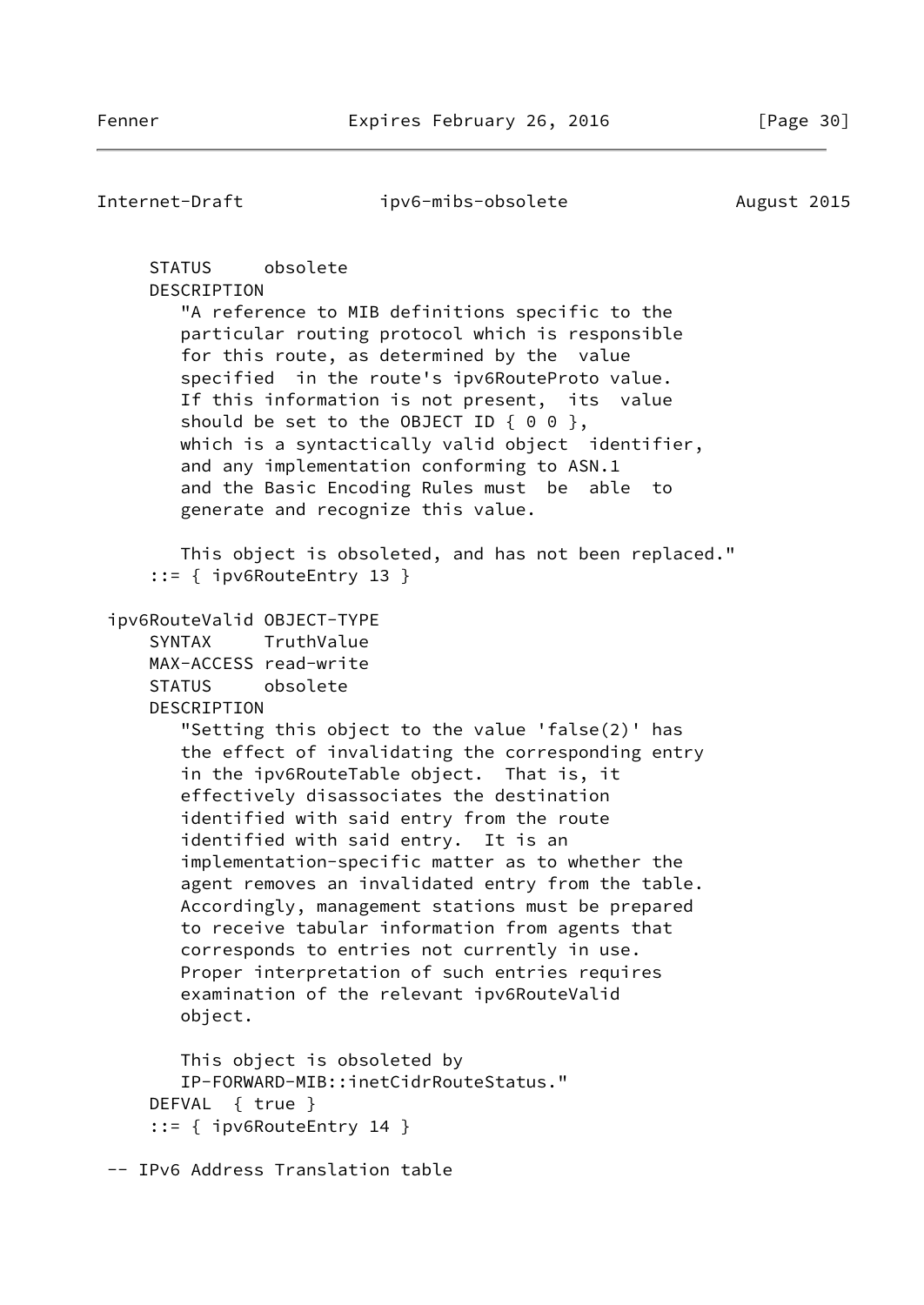ipv6NetToMediaTable OBJECT-TYPE SYNTAX SEQUENCE OF Ipv6NetToMediaEntry MAX-ACCESS not-accessible STATUS obsolete DESCRIPTION

Fenner Expires February 26, 2016 [Page 31]

Internet-Draft ipv6-mibs-obsolete August 2015 "The IPv6 Address Translation table used for mapping from IPv6 addresses to physical addresses. The IPv6 address translation table contain the Ipv6Address to `physical' address equivalencies. Some interfaces do not use translation tables for determining address equivalencies; if all interfaces are of this type, then the Address Translation table is empty, i.e., has zero entries. This table is obsoleted by IP-MIB::ipNetToPhysicalTable." ::= { ipv6MIBObjects 12 } ipv6NetToMediaEntry OBJECT-TYPE SYNTAX Ipv6NetToMediaEntry MAX-ACCESS not-accessible STATUS obsolete DESCRIPTION "Each entry contains one IPv6 address to `physical' address equivalence. This entry is obsoleted by IP-MIB::ipNetToPhysicalEntry." INDEX { ipv6IfIndex, ipv6NetToMediaNetAddress } ::= { ipv6NetToMediaTable 1 } Ipv6NetToMediaEntry ::= SEQUENCE { ipv6NetToMediaNetAddress Ipv6Address, ipv6NetToMediaPhysAddress PhysAddress, ipv6NetToMediaType

- INTEGER,
- ipv6IfNetToMediaState
	- INTEGER,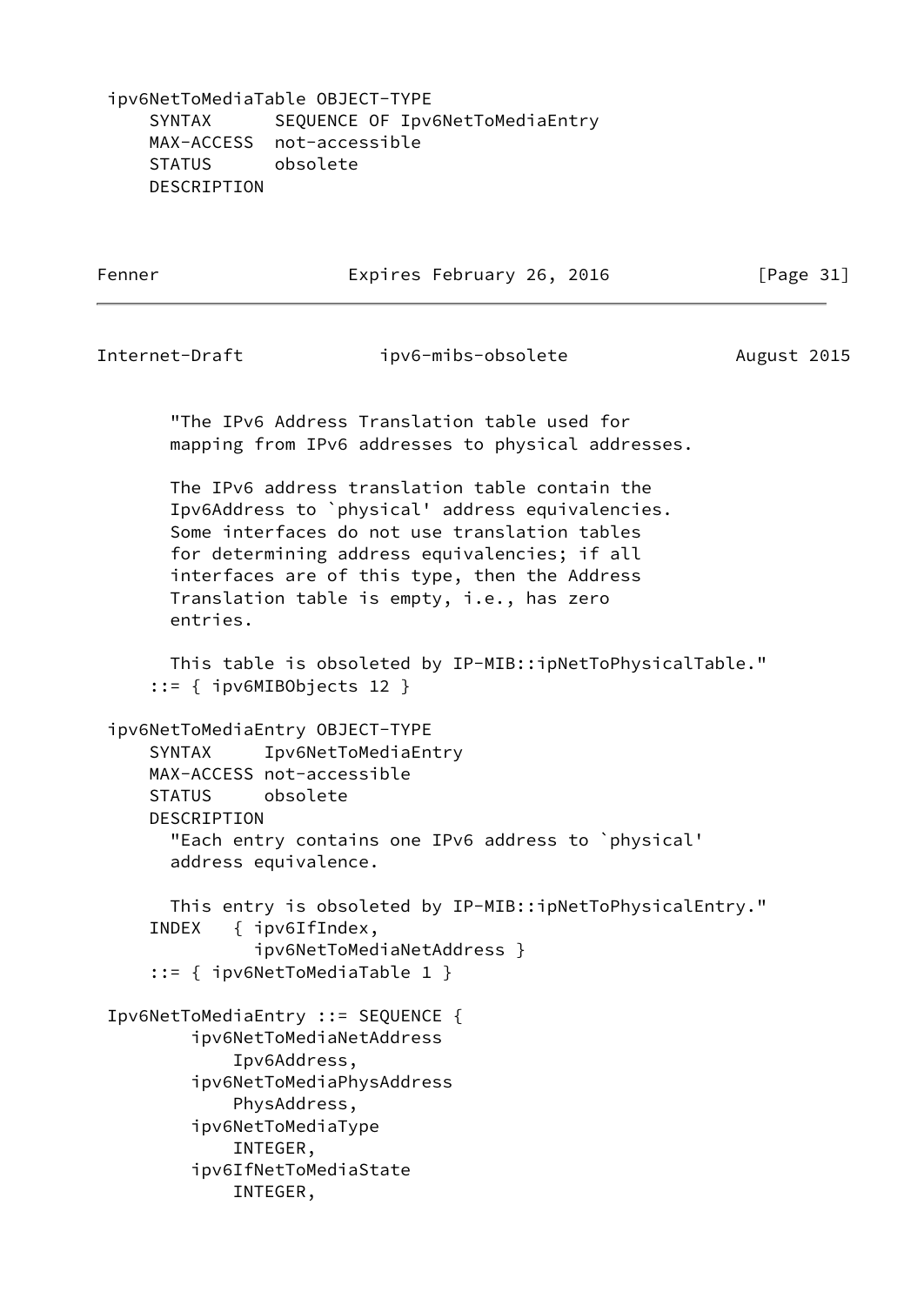```
 ipv6IfNetToMediaLastUpdated
             TimeStamp,
         ipv6NetToMediaValid
             TruthValue
     }
  ipv6NetToMediaNetAddress OBJECT-TYPE
     SYNTAX Ipv6Address
     MAX-ACCESS not-accessible
     STATUS obsolete
     DESCRIPTION
        "The IPv6 Address corresponding to
Fenner Expires February 26, 2016 [Page 32]
Internet-Draft ipv6-mibs-obsolete August 2015
        the media-dependent `physical' address.
        This object is obsoleted by IP-MIB::ipNetToPhysicalNetAddress."
     ::= { ipv6NetToMediaEntry 1 }
  ipv6NetToMediaPhysAddress OBJECT-TYPE
     SYNTAX PhysAddress
     MAX-ACCESS read-only
     STATUS obsolete
     DESCRIPTION
       "The media-dependent `physical' address.
       This object is obsoleted by IP-MIB::ipNetToPhysicalPhysAddress."
     ::= { ipv6NetToMediaEntry 2 }
  ipv6NetToMediaType OBJECT-TYPE
     SYNTAX INTEGER {
                other(1), --- none of the following
                 dynamic(2), -- dynamically resolved
                 static(3), -- statically configured
                 local(4) -- local interface
 }
     MAX-ACCESS read-only
     STATUS obsolete
     DESCRIPTION
            "The type of the mapping. The 'dynamic(2)' type
             indicates that the IPv6 address to physical
             addresses mapping has been dynamically
             resolved using the IPv6 Neighbor Discovery
```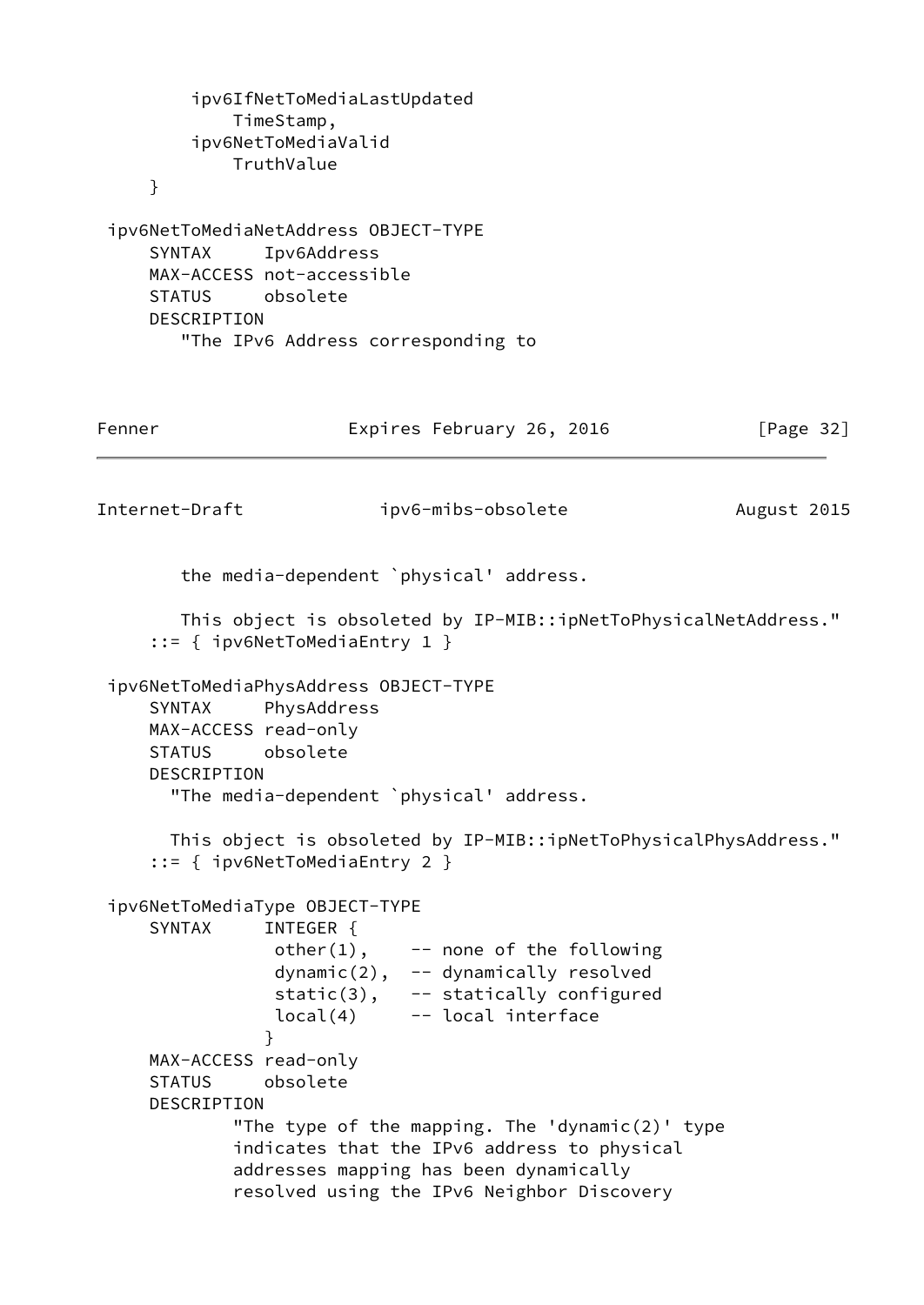|                                            |                                                      | protocol. The static(3)' types indicates that<br>the mapping has been statically configured.<br>The $local(4)$ indicates that the mapping is<br>provided for an entity's own interface address. |              |  |  |
|--------------------------------------------|------------------------------------------------------|-------------------------------------------------------------------------------------------------------------------------------------------------------------------------------------------------|--------------|--|--|
|                                            |                                                      | This object is obsoleted by IP-MIB::ipNetToPhysicalType."<br>$::=$ { ipv6NetToMediaEntry 3 }                                                                                                    |              |  |  |
| <b>SYNTAX</b>                              | ipv6IfNetToMediaState OBJECT-TYPE<br>INTEGER {       | $reachable(1)$ , -- confirmed reachability                                                                                                                                                      |              |  |  |
|                                            | $state(2)$ ,                                         | -- unconfirmed reachability                                                                                                                                                                     |              |  |  |
|                                            | $delay(3)$ ,                                         | -- waiting for reachability<br>-- confirmation before entering<br>-- the probe state                                                                                                            |              |  |  |
|                                            |                                                      | $probe(4)$ , $--$ actively probing                                                                                                                                                              |              |  |  |
| Fenner                                     |                                                      | Expires February 26, 2016                                                                                                                                                                       | [Page $33$ ] |  |  |
| Internet-Draft                             |                                                      | ipv6-mibs-obsolete                                                                                                                                                                              | August 2015  |  |  |
|                                            |                                                      | $invald(5)$ , -- an invalidated mapping                                                                                                                                                         |              |  |  |
|                                            | unknown(6)                                           | -- state can not be determined<br>-- for some reason.                                                                                                                                           |              |  |  |
| MAX-ACCESS<br><b>STATUS</b><br>DESCRIPTION | }<br>read-only<br>obsolete<br>this entry is used.    | "The Neighbor Unreachability Detection [8] state<br>for the interface when the address mapping in                                                                                               |              |  |  |
|                                            | $::=$ { ipv6NetToMediaEntry 4 }                      | This object is obsoleted by IP-MIB::ipNetToPhysicalState."                                                                                                                                      |              |  |  |
| <b>SYNTAX</b><br>DESCRIPTION               | TimeStamp<br>MAX-ACCESS read-only<br>STATUS obsolete | ipv6IfNetToMediaLastUpdated OBJECT-TYPE<br>"The value of sysUpTime at the time this entry<br>was last updated. If this entry was updated prior                                                  |              |  |  |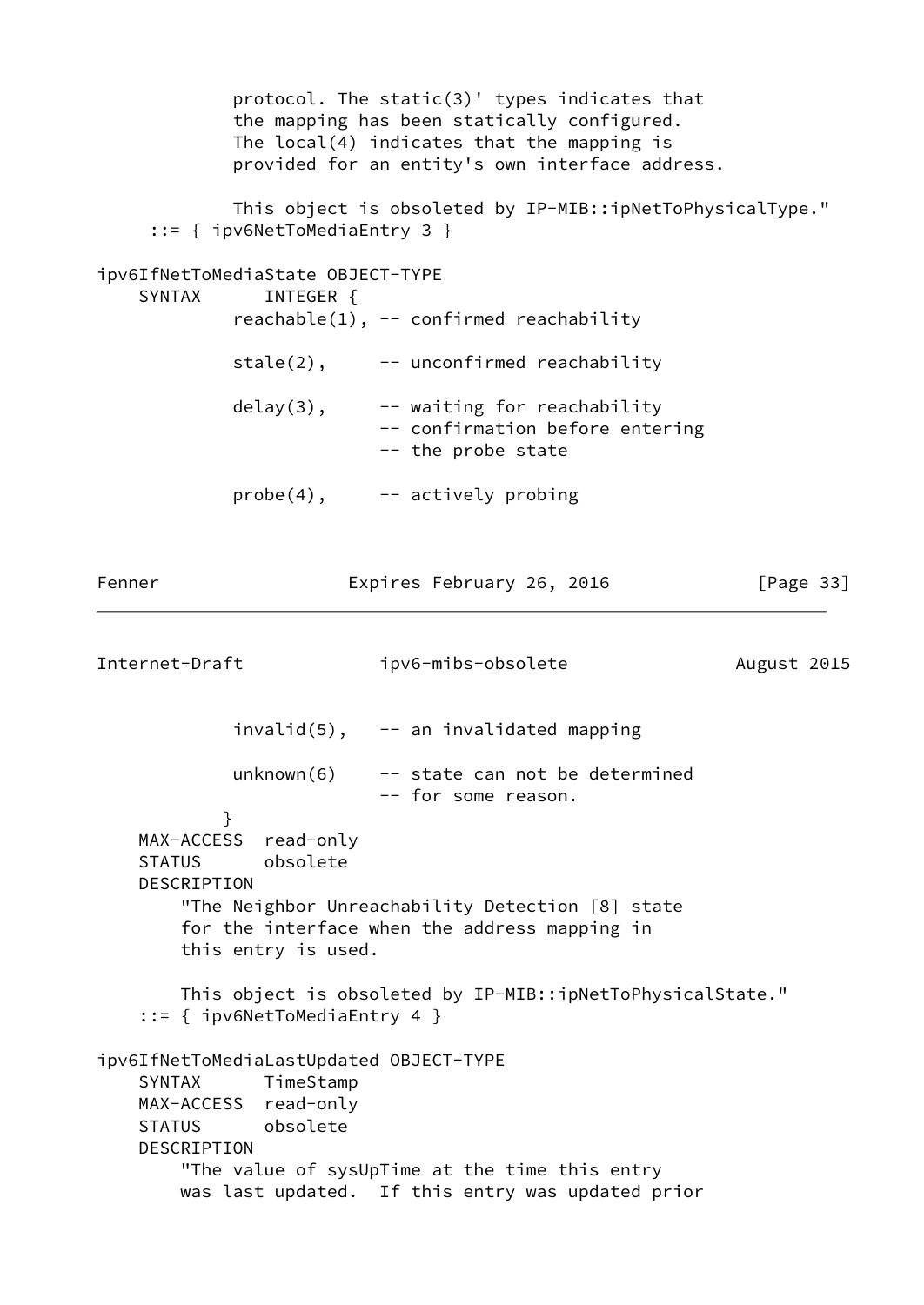to the last re-initialization of the local network management subsystem, then this object contains a zero value. This object is obsoleted by IP-MIB::ipNetToPhysicalLastUpdated." ::= { ipv6NetToMediaEntry 5 } ipv6NetToMediaValid OBJECT-TYPE SYNTAX TruthValue MAX-ACCESS read-write STATUS obsolete DESCRIPTION "Setting this object to the value 'false(2)' has the effect of invalidating the corresponding entry in the ipv6NetToMediaTable. That is, it effectively disassociates the interface identified with said entry from the mapping identified with said entry. It is an implementation-specific matter as to whether the agent removes an invalidated entry from the table. Accordingly, management stations must be prepared to receive tabular information from agents that corresponds to entries not currently in use. Proper interpretation of such entries requires examination of the relevant ipv6NetToMediaValid object. Fenner Expires February 26, 2016 [Page 34] Internet-Draft ipv6-mibs-obsolete August 2015 This object is obsoleted by IP-MIB::ipNetToPhysicalRowStatus." DEFVAL { true } ::= { ipv6NetToMediaEntry 6 } -- definition of IPv6-related notifications. -- Note that we need ipv6NotificationPrefix with the 0 -- sub-identifier to make this MIB to translate to -- an SNMPv1 format in a reversible way. For example -- it is needed for proxies that convert SNMPv1 traps -- to SNMPv2 notifications without MIB knowledge.

ipv6Notifications OBJECT IDENTIFIER ::= { ipv6MIB 2 } ipv6NotificationPrefix OBJECT IDENTIFIER ::= { ipv6Notifications 0 }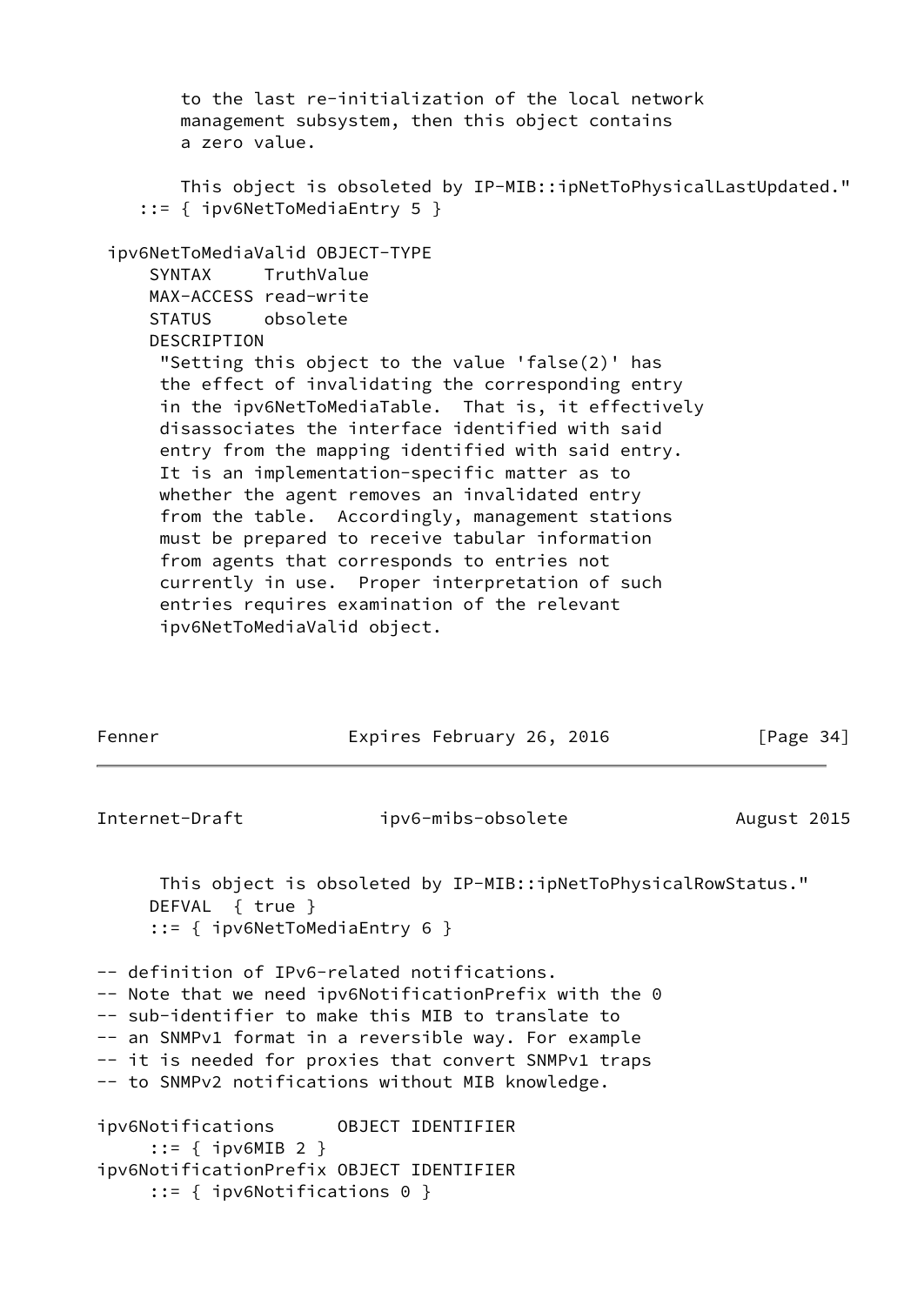ipv6IfStateChange NOTIFICATION-TYPE OBJECTS { ipv6IfDescr, ipv6IfOperStatus -- the new state of the If. } STATUS obsolete DESCRIPTION "An ipv6IfStateChange notification signifies that there has been a change in the state of an ipv6 interface. This notification should be generated when the interface's operational status transitions to or from the up(1) state. This object is obsoleted by IF-MIB::linkUp and IF-MIB::linkDown notifications." ::= { ipv6NotificationPrefix 1 } -- conformance information ipv6Conformance OBJECT IDENTIFIER ::= { ipv6MIB 3 } ipv6Compliances OBJECT IDENTIFIER ::= { ipv6Conformance 1 } ipv6Groups OBJECT IDENTIFIER ::= { ipv6Conformance 2 } -- compliance statements ipv6Compliance MODULE-COMPLIANCE STATUS obsolete DESCRIPTION "The compliance statement for SNMPv2 entities which implement ipv6 MIB. Fenner Expires February 26, 2016 [Page 35] Internet-Draft ipv6-mibs-obsolete August 2015 This compliance statement is obsoleted by IP-MIB::ipMIBCompliance2." MODULE -- this module MANDATORY-GROUPS { ipv6GeneralGroup, ipv6NotificationGroup } OBJECT ipv6Forwarding

> MIN-ACCESS read-only DESCRIPTION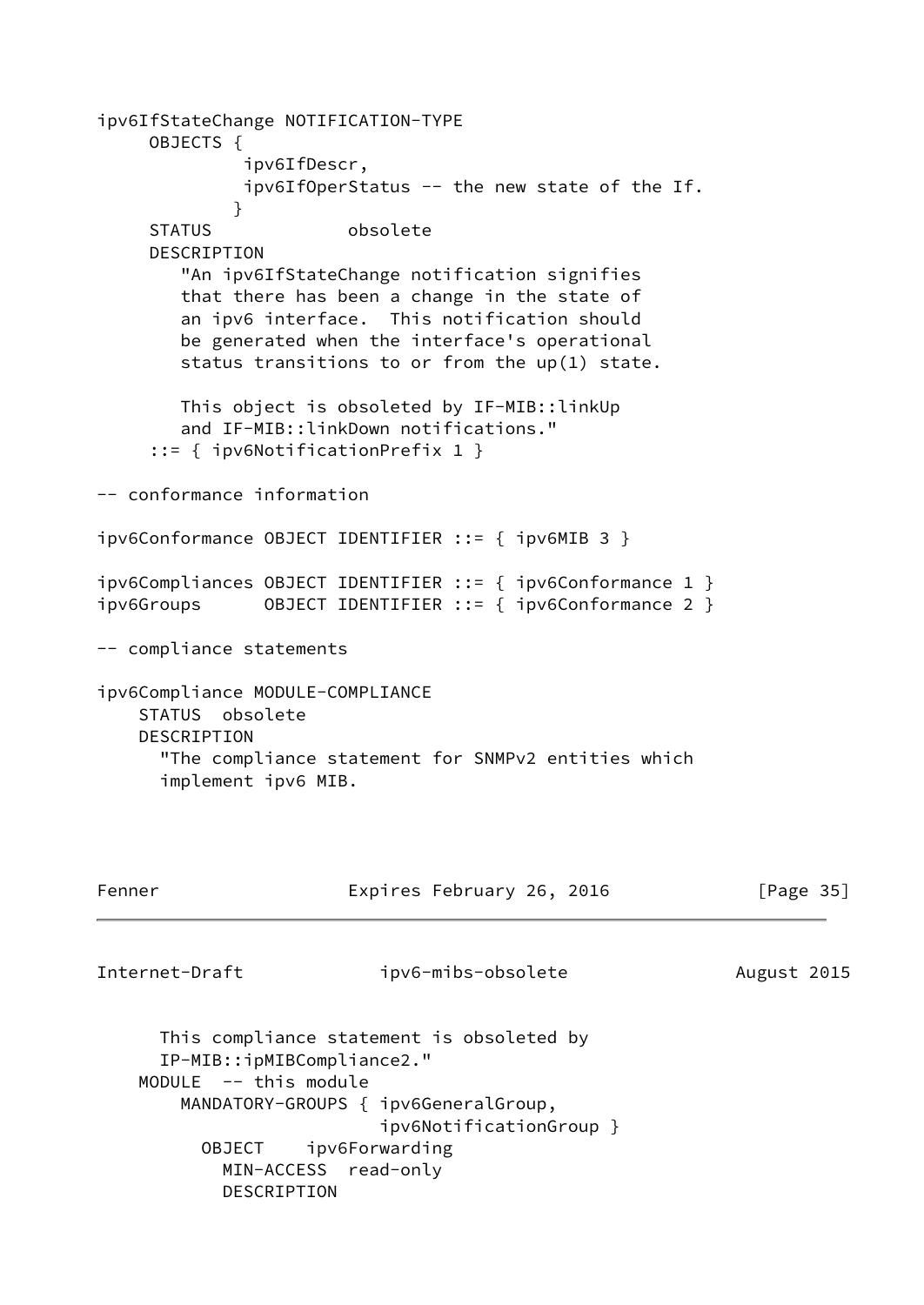"An agent is not required to provide write access to this object" OBJECT ipv6DefaultHopLimit MIN-ACCESS read-only DESCRIPTION "An agent is not required to provide write access to this object" OBJECT ipv6IfDescr MIN-ACCESS read-only DESCRIPTION "An agent is not required to provide write access to this object" OBJECT ipv6IfIdentifier MIN-ACCESS read-only DESCRIPTION "An agent is not required to provide write access to this object" OBJECT ipv6IfIdentifierLength MIN-ACCESS read-only DESCRIPTION "An agent is not required to provide write access to this object" OBJECT ipv6IfAdminStatus MIN-ACCESS read-only DESCRIPTION "An agent is not required to provide write access to this object" OBJECT ipv6RouteValid MIN-ACCESS read-only DESCRIPTION "An agent is not required to provide write access to this object" OBJECT ipv6NetToMediaValid MIN-ACCESS read-only DESCRIPTION "An agent is not required to provide write access to this object" ::= { ipv6Compliances 1 }

Fenner Expires February 26, 2016 [Page 36]

Internet-Draft ipv6-mibs-obsolete August 2015

ipv6GeneralGroup OBJECT-GROUP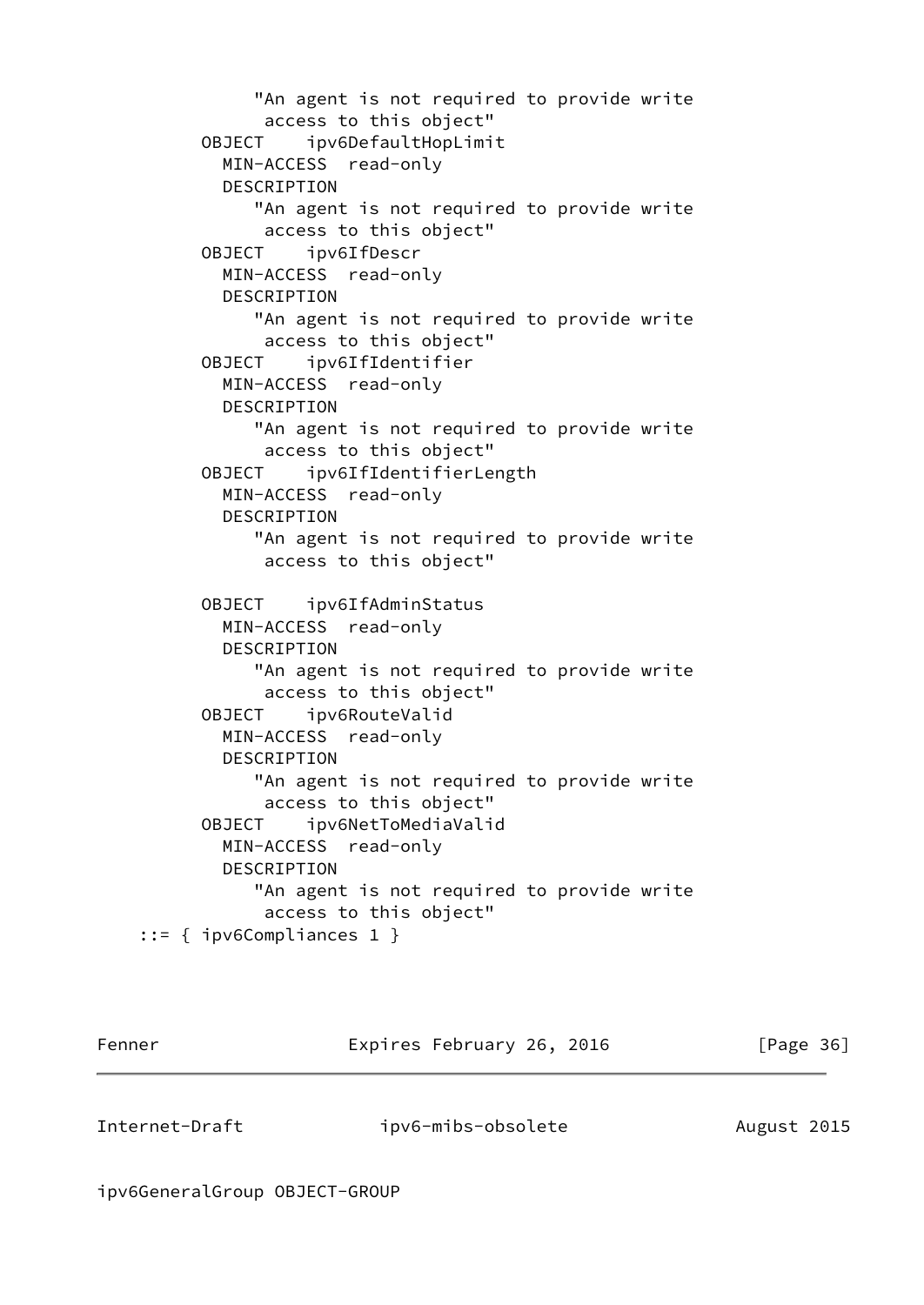OBJECTS { ipv6Forwarding, ipv6DefaultHopLimit, ipv6Interfaces, ipv6IfTableLastChange, ipv6IfDescr, ipv6IfLowerLayer, ipv6IfEffectiveMtu, ipv6IfReasmMaxSize, ipv6IfIdentifier, ipv6IfIdentifierLength, ipv6IfPhysicalAddress, ipv6IfAdminStatus, ipv6IfOperStatus, ipv6IfLastChange, ipv6IfStatsInReceives, ipv6IfStatsInHdrErrors, ipv6IfStatsInTooBigErrors, ipv6IfStatsInNoRoutes, ipv6IfStatsInAddrErrors, ipv6IfStatsInUnknownProtos, ipv6IfStatsInTruncatedPkts, ipv6IfStatsInDiscards, ipv6IfStatsInDelivers, ipv6IfStatsOutForwDatagrams, ipv6IfStatsOutRequests, ipv6IfStatsOutDiscards, ipv6IfStatsOutFragOKs, ipv6IfStatsOutFragFails, ipv6IfStatsOutFragCreates, ipv6IfStatsReasmReqds, ipv6IfStatsReasmOKs, ipv6IfStatsReasmFails, ipv6IfStatsInMcastPkts, ipv6IfStatsOutMcastPkts, ipv6AddrPrefixOnLinkFlag, ipv6AddrPrefixAutonomousFlag, ipv6AddrPrefixAdvPreferredLifetime, ipv6AddrPrefixAdvValidLifetime, ipv6AddrPfxLength, ipv6AddrType, ipv6AddrAnycastFlag, ipv6AddrStatus, ipv6RouteNumber, ipv6DiscardedRoutes, ipv6RouteIfIndex, ipv6RouteNextHop, ipv6RouteType,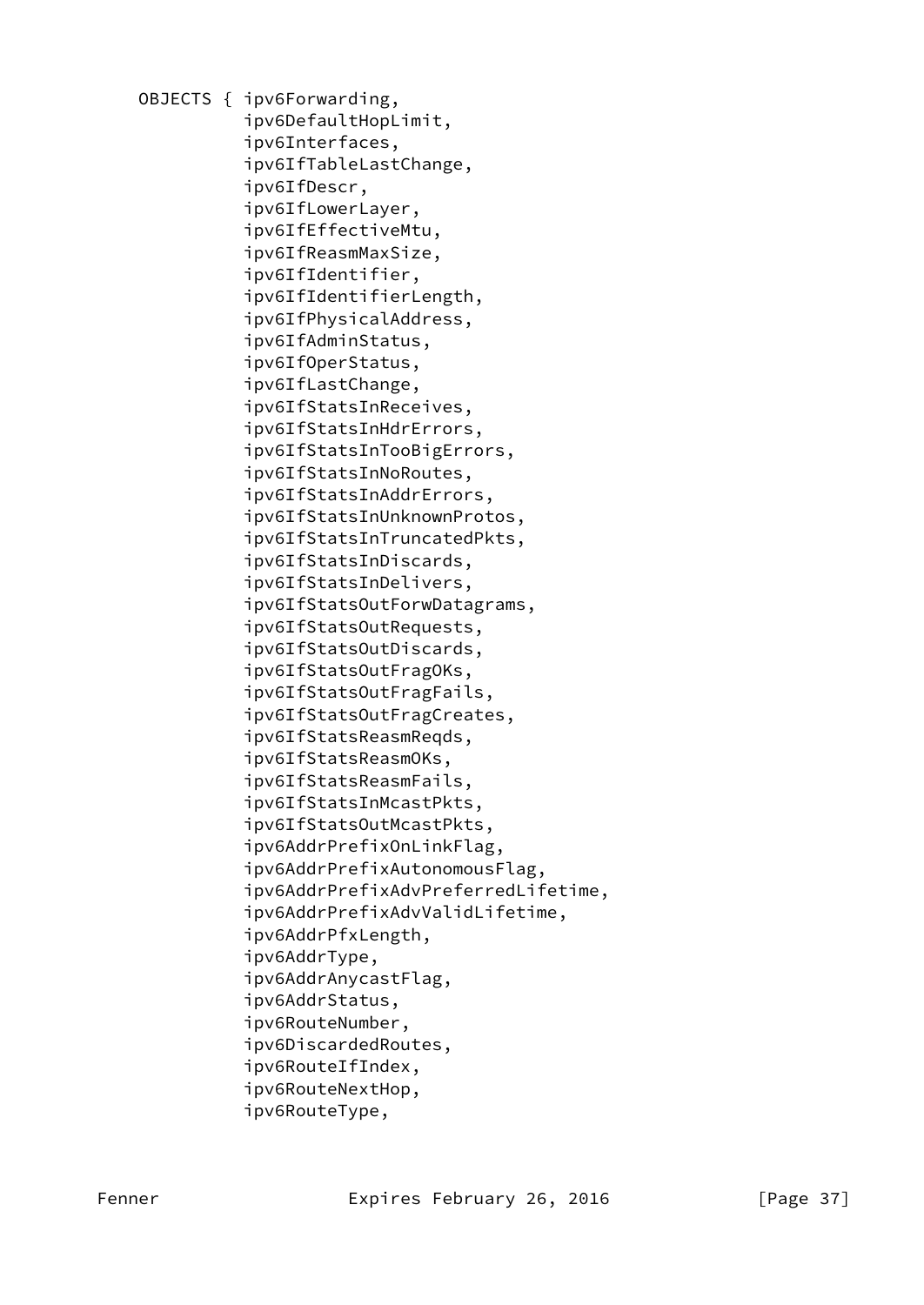Internet-Draft ipv6-mibs-obsolete August 2015 ipv6RouteProtocol, ipv6RoutePolicy, ipv6RouteAge, ipv6RouteNextHopRDI, ipv6RouteMetric, ipv6RouteWeight, ipv6RouteInfo, ipv6RouteValid, ipv6NetToMediaPhysAddress, ipv6NetToMediaType, ipv6IfNetToMediaState, ipv6IfNetToMediaLastUpdated, ipv6NetToMediaValid } STATUS obsolete DESCRIPTION "The IPv6 group of objects providing for basic management of IPv6 entities. This group is obsoleted by various groups in IP-MIB." ::= { ipv6Groups 1 } ipv6NotificationGroup NOTIFICATION-GROUP NOTIFICATIONS { ipv6IfStateChange } STATUS obsolete DESCRIPTION "The notification that an IPv6 entity is required to implement. This group is obsoleted by IF-MIB::linkUpDownNotificationsGroup." ::= { ipv6Groups 2 } END

<span id="page-42-0"></span>[4](#page-42-0). Historic IPV6-ICMP-MIB

IPV6-ICMP-MIB DEFINITIONS ::= BEGIN

IMPORTS

 MODULE-IDENTITY, OBJECT-TYPE, Counter32, mib-2 FROM SNMPv2-SMI MODULE-COMPLIANCE, OBJECT-GROUP FROM SNMPv2-CONF ipv6IfEntry FROM IPV6-MIB;

ipv6IcmpMIB MODULE-IDENTITY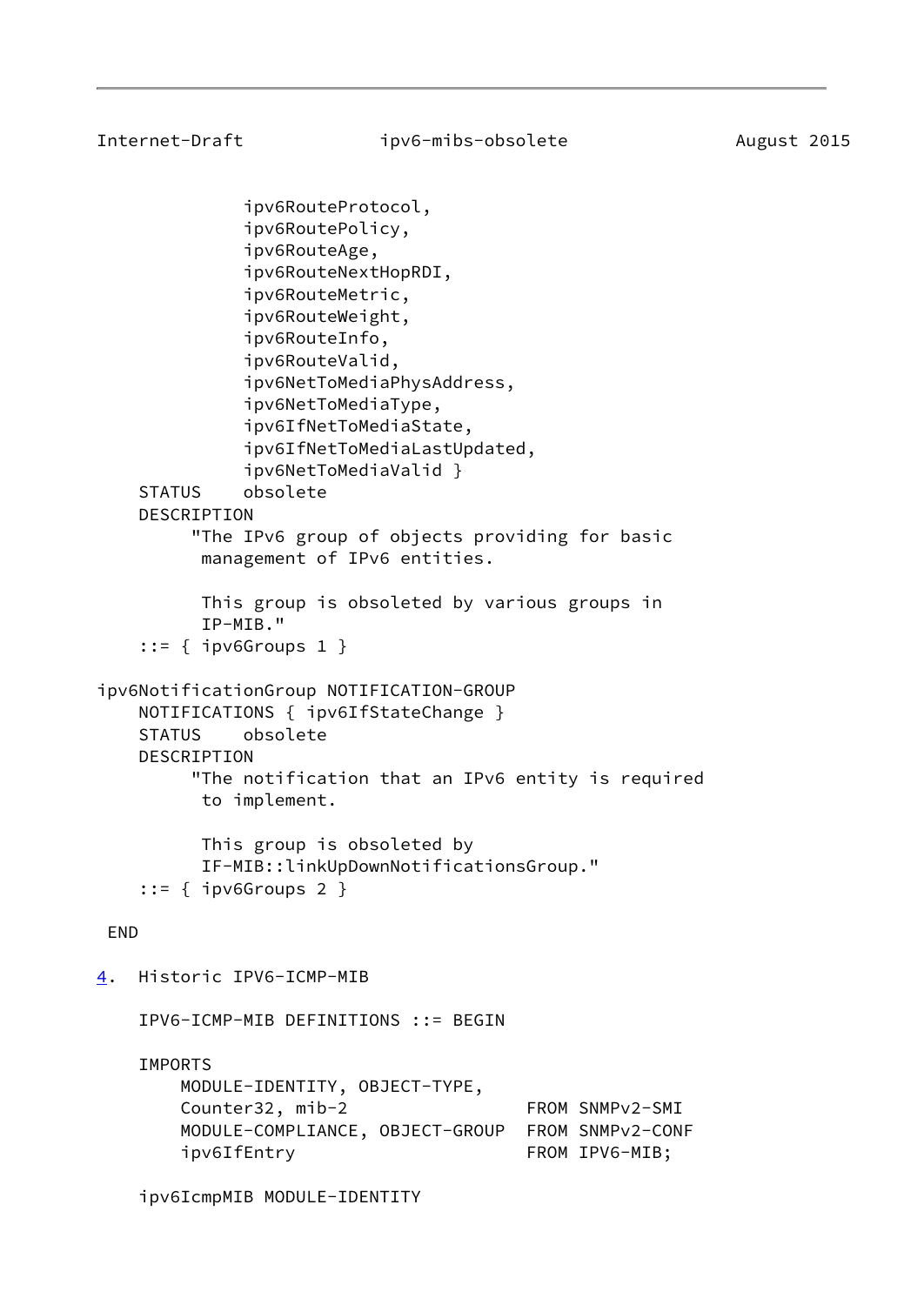## LAST-UPDATED "201505282112Z" ORGANIZATION "IETF IPv6 Working Group"

| Fenner                                                                                                                | Expires February 26, 2016                                                                                                                                                                                                                                                                  | [Page 38]   |
|-----------------------------------------------------------------------------------------------------------------------|--------------------------------------------------------------------------------------------------------------------------------------------------------------------------------------------------------------------------------------------------------------------------------------------|-------------|
| Internet-Draft                                                                                                        | ipv6-mibs-obsolete                                                                                                                                                                                                                                                                         | August 2015 |
| CONTACT-INFO<br>п                                                                                                     | Dimitry Haskin                                                                                                                                                                                                                                                                             |             |
|                                                                                                                       | Postal: Bay Networks, Inc.<br>660 Techology Park Drive.<br>Billerica, MA 01821<br><b>US</b>                                                                                                                                                                                                |             |
|                                                                                                                       | $Tel: +1-978-916-8124$<br>E-mail: dhaskin@baynetworks.com                                                                                                                                                                                                                                  |             |
|                                                                                                                       | Steve Onishi                                                                                                                                                                                                                                                                               |             |
|                                                                                                                       | Postal: Bay Networks, Inc.<br>3 Federal Street<br>Billerica, MA 01821<br>US                                                                                                                                                                                                                |             |
| DESCRIPTION<br>REVISION "201505282112Z"<br>DESCRIPTION<br>REVISION "9801082155Z"<br>DESCRIPTION<br>$::=$ { mib-2 56 } | Tel: +1-978-916-3816<br>E-mail: sonishi@baynetworks.com"<br>"The obsolete MIB module for entities implementing<br>the ICMPv6. Use the IP-MIB instead."<br>"Obsoleting this MIB module; it has been replaced by<br>the revised IP-MIB (RFC4293)."<br>"First revision, published as RFC2466" |             |
| -- the ICMPv6 group                                                                                                   |                                                                                                                                                                                                                                                                                            |             |
|                                                                                                                       | ipv6IcmpMIBObjects OBJECT IDENTIFIER ::= { ipv6IcmpMIB 1 }                                                                                                                                                                                                                                 |             |
|                                                                                                                       | -- Per-interface ICMPv6 statistics table                                                                                                                                                                                                                                                   |             |
| ipv6IfIcmpTable OBJECT-TYPE                                                                                           |                                                                                                                                                                                                                                                                                            |             |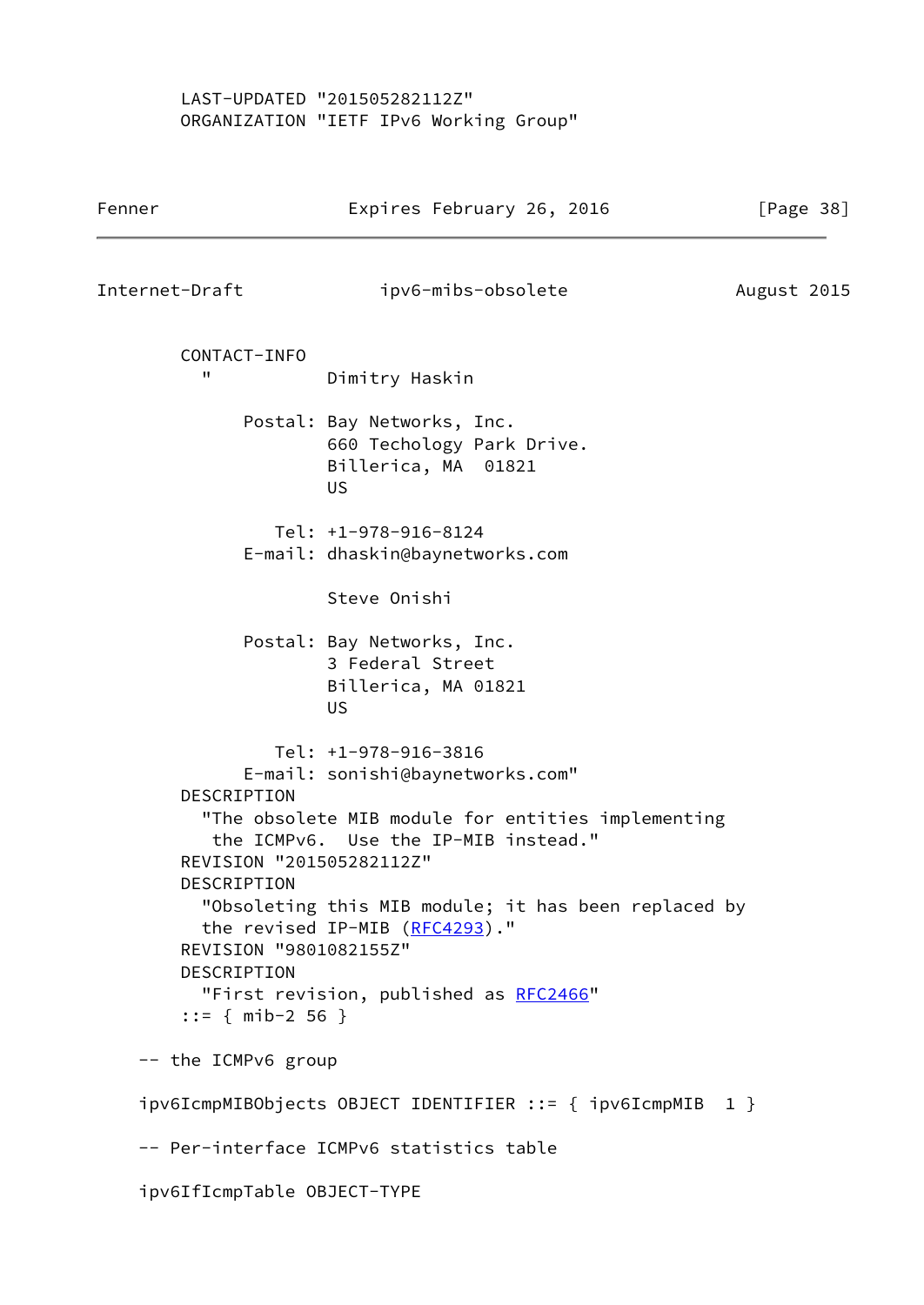SYNTAX SEQUENCE OF Ipv6IfIcmpEntry MAX-ACCESS not-accessible STATUS obsolete DESCRIPTION "IPv6 ICMP statistics. This table contains statistics of ICMPv6 messages that are received and sourced by the entity. This table is obsolete, because systems were found Fenner Expires February 26, 2016 [Page 39] Internet-Draft ipv6-mibs-obsolete August 2015 not to maintain these statistics per-interface." ::= { ipv6IcmpMIBObjects 1 } ipv6IfIcmpEntry OBJECT-TYPE SYNTAX Ipv6IfIcmpEntry MAX-ACCESS not-accessible STATUS obsolete DESCRIPTION "An ICMPv6 statistics entry containing objects at a particular IPv6 interface. Note that a receiving interface is the interface to which a given ICMPv6 message is addressed which may not be necessarily the input interface for the message. Similarly, the sending interface is the interface that sources a given ICMP message which is usually but not necessarily the output interface for the message. This table is obsolete, because systems were found not to maintain these statistics per-interface." AUGMENTS { ipv6IfEntry } ::= { ipv6IfIcmpTable 1 } Ipv6IfIcmpEntry ::= SEQUENCE { ipv6IfIcmpInMsgs Counter32, ipv6IfIcmpInErrors Counter32 ipv6IfIcmpInDestUnreachs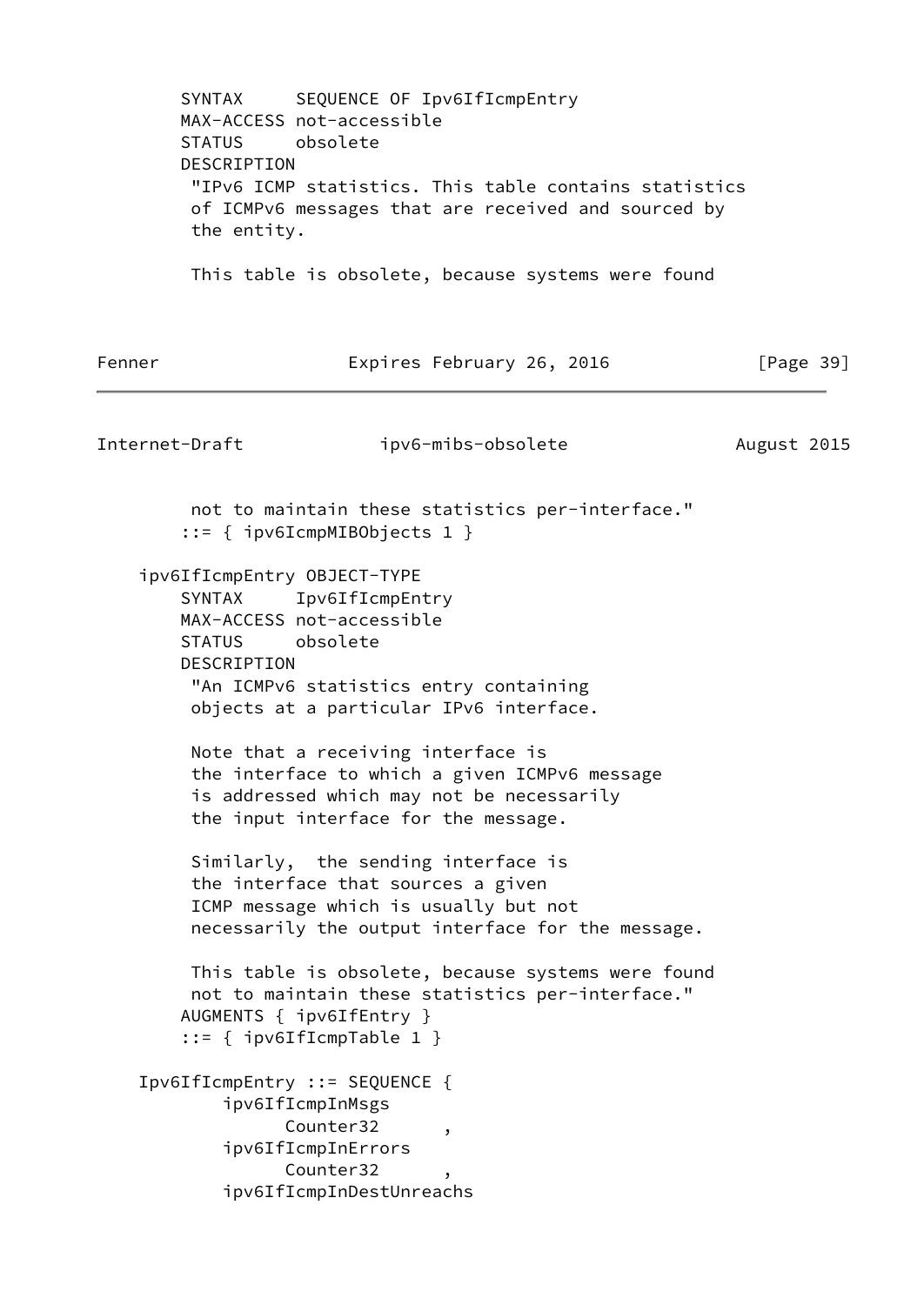Counter32 ipv6IfIcmpInAdminProhibs Counter32 ipv6IfIcmpInTimeExcds Counter32 ipv6IfIcmpInParmProblems Counter32, ipv6IfIcmpInPktTooBigs Counter32, ipv6IfIcmpInEchos Counter32 ipv6IfIcmpInEchoReplies Counter32 ipv6IfIcmpInRouterSolicits Counter32 ipv6IfIcmpInRouterAdvertisements

Fenner **Expires February 26, 2016** [Page 40]

Internet-Draft ipv6-mibs-obsolete August 2015

Counter32 ipv6IfIcmpInNeighborSolicits Counter32, ipv6IfIcmpInNeighborAdvertisements Counter32 ipv6IfIcmpInRedirects Counter32, ipv6IfIcmpInGroupMembQueries Counter32, ipv6IfIcmpInGroupMembResponses Counter32, ipv6IfIcmpInGroupMembReductions Counter32, ipv6IfIcmpOutMsgs Counter32, ipv6IfIcmpOutErrors Counter32, ipv6IfIcmpOutDestUnreachs Counter32 ipv6IfIcmpOutAdminProhibs Counter32 ipv6IfIcmpOutTimeExcds Counter32 ipv6IfIcmpOutParmProblems Counter32,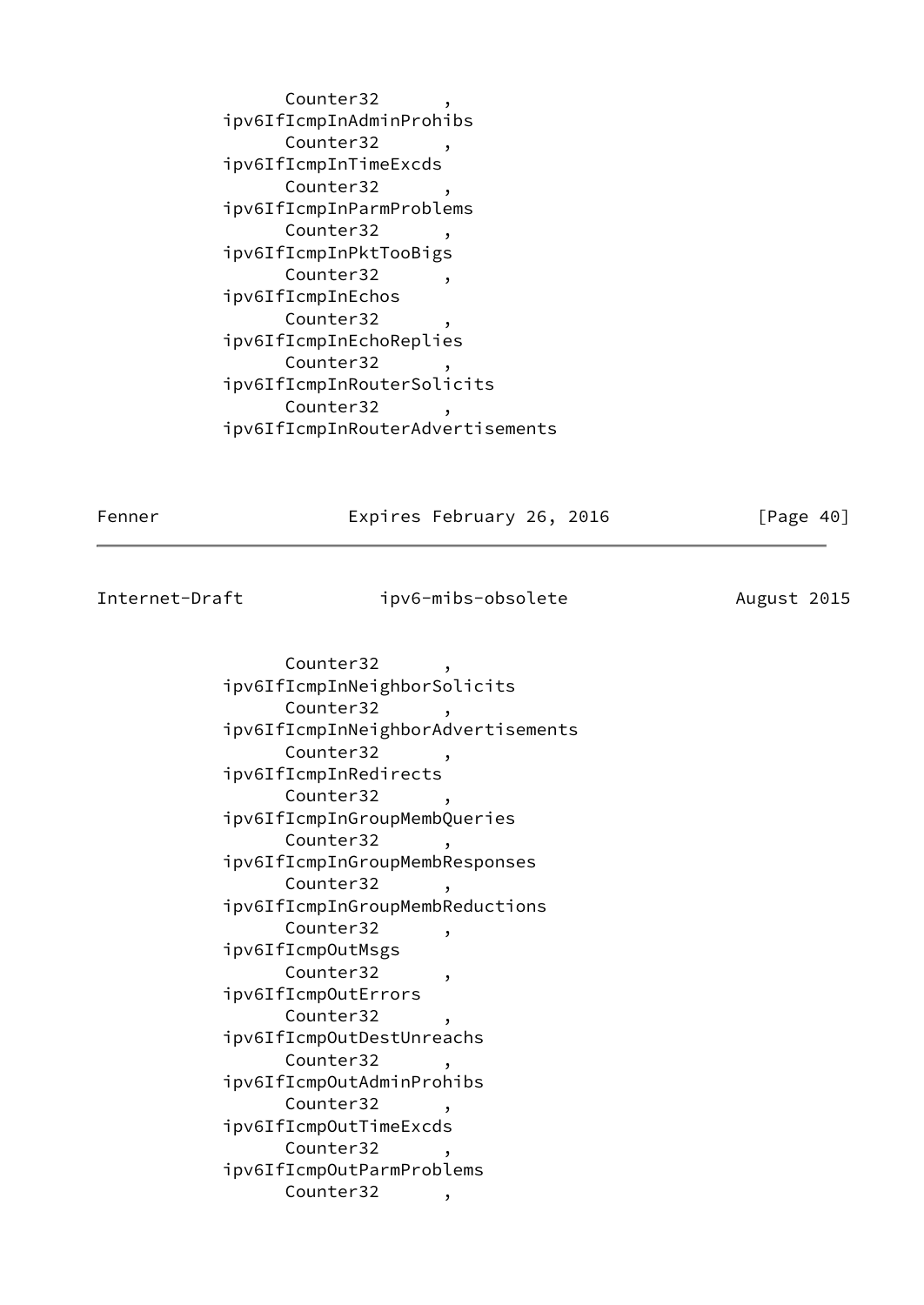|   | ipv6IfIcmpOutPktTooBigs<br>Counter32           |
|---|------------------------------------------------|
|   | $\overline{\phantom{a}}$<br>ipv6IfIcmpOutEchos |
|   | Counter32<br>,                                 |
|   | ipv6IfIcmpOutEchoReplies                       |
|   | Counter32<br>$\overline{\phantom{a}}$          |
|   | ipv6IfIcmp0utRouterSolicits                    |
|   | Counter32<br>$\overline{\phantom{a}}$          |
|   | ipv6IfIcmpOutRouterAdvertisements              |
|   | Counter32<br>$\overline{\phantom{a}}$          |
|   | ipv6IfIcmp0utNeighborSolicits                  |
|   | Counter32<br>$\bullet$                         |
|   | ipv6IfIcmpOutNeighborAdvertisements            |
|   | Counter32<br>$\overline{\phantom{a}}$          |
|   | ipv6IfIcmpOutRedirects                         |
|   | Counter32<br>٠                                 |
|   | ipv6IfIcmpOutGroupMembQueries                  |
|   | Counter32<br>$\overline{\phantom{a}}$          |
|   | ipv6IfIcmp0utGroupMembResponses                |
|   | Counter32<br>$\overline{\phantom{a}}$          |
|   | ipv6IfIcmpOutGroupMembReductions               |
|   | Counter32                                      |
| } |                                                |

Fenner Expires February 26, 2016 [Page 41]

Internet-Draft ipv6-mibs-obsolete August 2015

 ipv6IfIcmpInMsgs OBJECT-TYPE SYNTAX Counter32 MAX-ACCESS read-only STATUS obsolete DESCRIPTION "The total number of ICMP messages received by the interface which includes all those counted by ipv6IfIcmpInErrors. Note that this interface is the interface to which the ICMP messages were addressed which may not be necessarily the input interface for the messages. This object has been obsoleted by IP-MIB::icmpStatsInMsgs." ::= { ipv6IfIcmpEntry 1 } ipv6IfIcmpInErrors OBJECT-TYPE SYNTAX Counter32 MAX-ACCESS read-only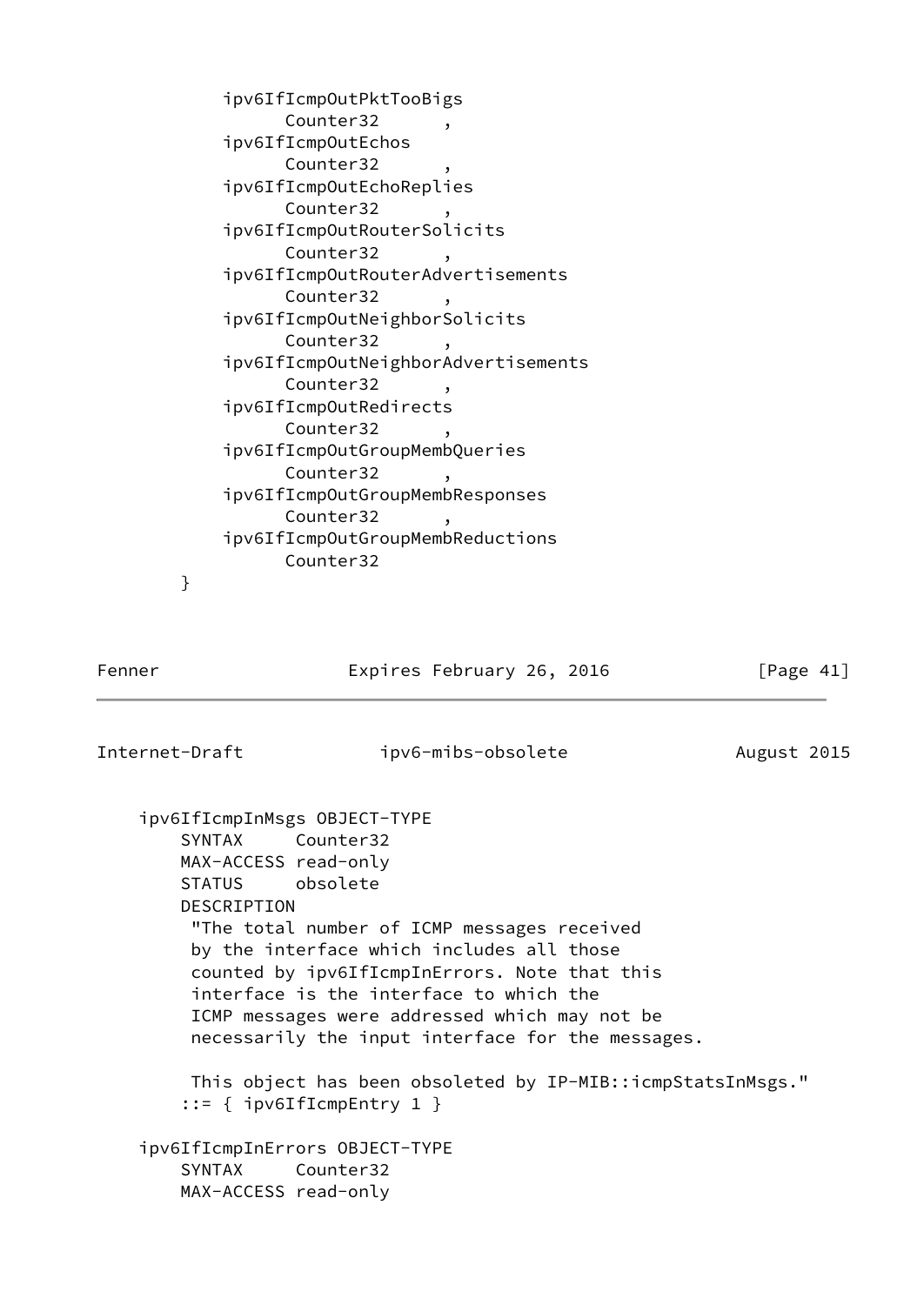STATUS obsolete DESCRIPTION "The number of ICMP messages which the interface received but determined as having ICMP-specific errors (bad ICMP checksums, bad length, etc.). This object has been obsoleted by IP-MIB::icmpStatsInErrors." ::= { ipv6IfIcmpEntry 2 } ipv6IfIcmpInDestUnreachs OBJECT-TYPE SYNTAX Counter32 MAX-ACCESS read-only STATUS obsolete DESCRIPTION "The number of ICMP Destination Unreachable messages received by the interface. This object has been obsoleted by IP-MIB::icmpMsgStatsInPkts in the row corresponding to this message type." ::= { ipv6IfIcmpEntry 3 } ipv6IfIcmpInAdminProhibs OBJECT-TYPE SYNTAX Counter32 MAX-ACCESS read-only STATUS obsolete DESCRIPTION "The number of ICMP destination unreachable/communication administratively prohibited messages received by the interface. Fenner Expires February 26, 2016 [Page 42] Internet-Draft ipv6-mibs-obsolete August 2015 This object has been obsoleted by IP-MIB::icmpMsgStatsInPkts in the row corresponding to this message type." ::= { ipv6IfIcmpEntry 4 } ipv6IfIcmpInTimeExcds OBJECT-TYPE SYNTAX Counter32 MAX-ACCESS read-only STATUS obsolete DESCRIPTION "The number of ICMP Time Exceeded messages received by the interface.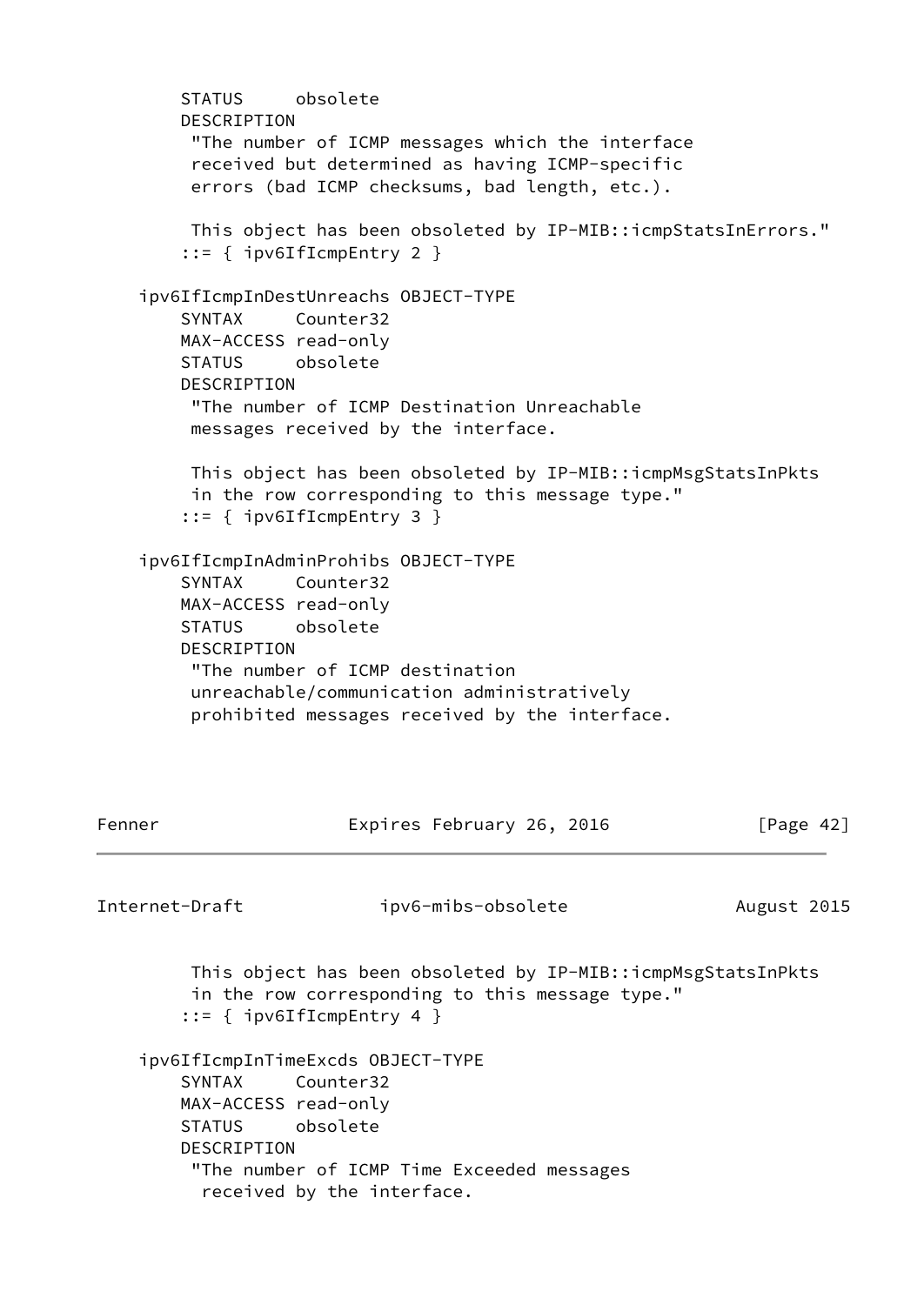```
 This object has been obsoleted by IP-MIB::icmpMsgStatsInPkts
       in the row corresponding to this message type."
     ::= { ipv6IfIcmpEntry 5 }
 ipv6IfIcmpInParmProblems OBJECT-TYPE
     SYNTAX Counter32
    MAX-ACCESS read-only
    STATUS obsolete
   DESCRIPTION
      "The number of ICMP Parameter Problem messages
       received by the interface.
      This object has been obsoleted by IP-MIB::icmpMsgStatsInPkts
       in the row corresponding to this message type."
     ::= { ipv6IfIcmpEntry 6 }
 ipv6IfIcmpInPktTooBigs OBJECT-TYPE
     SYNTAX Counter32
    MAX-ACCESS read-only
    STATUS obsolete
    DESCRIPTION
      "The number of ICMP Packet Too Big messages
      received by the interface.
     This object has been obsoleted by IP-MIB::icmpMsgStatsInPkts
      in the row corresponding to this message type."
     ::= { ipv6IfIcmpEntry 7 }
 ipv6IfIcmpInEchos OBJECT-TYPE
    SYNTAX Counter32
    MAX-ACCESS read-only
    STATUS obsolete
    DESCRIPTION
      "The number of ICMP Echo (request) messages
       received by the interface.
```

| Fenner         | Expires February 26, 2016                                                                                       | [Page 43]   |
|----------------|-----------------------------------------------------------------------------------------------------------------|-------------|
| Internet-Draft | ipv6-mibs-obsolete                                                                                              | August 2015 |
|                | This object has been obsoleted by IP-MIB::icmpMsgStatsInPkts<br>in the row corresponding to this message type." |             |

```
 ::= { ipv6IfIcmpEntry 8 }
```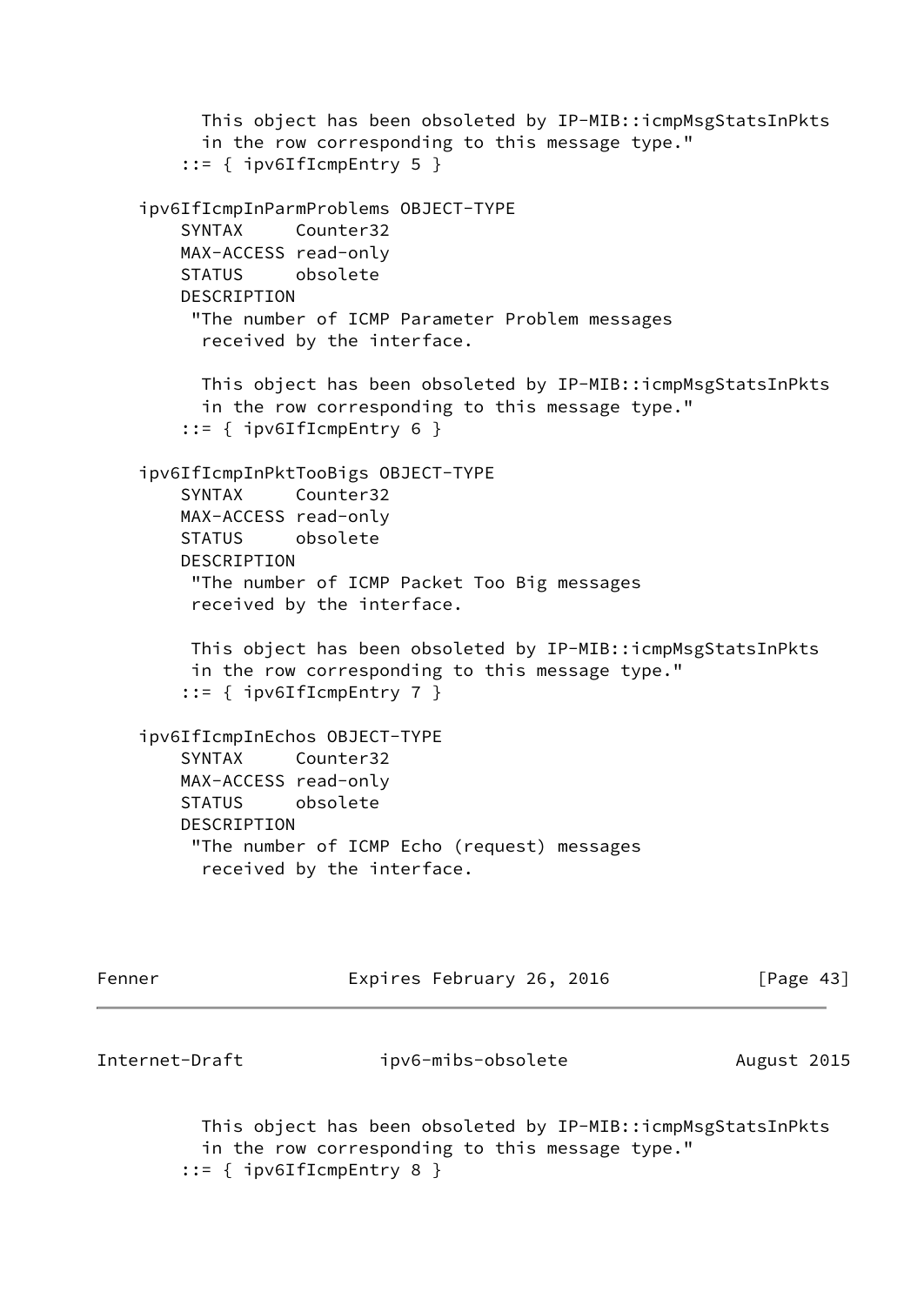```
 ipv6IfIcmpInEchoReplies OBJECT-TYPE
     SYNTAX Counter32
    MAX-ACCESS read-only
    STATUS obsolete
    DESCRIPTION
      "The number of ICMP Echo Reply messages received
      by the interface.
      This object has been obsoleted by IP-MIB::icmpMsgStatsInPkts
      in the row corresponding to this message type."
     ::= { ipv6IfIcmpEntry 9 }
 ipv6IfIcmpInRouterSolicits OBJECT-TYPE
     SYNTAX Counter32
    MAX-ACCESS read-only
    STATUS obsolete
    DESCRIPTION
      "The number of ICMP Router Solicit messages
       received by the interface.
       This object has been obsoleted by IP-MIB::icmpMsgStatsInPkts
       in the row corresponding to this message type."
     ::= { ipv6IfIcmpEntry 10 }
 ipv6IfIcmpInRouterAdvertisements OBJECT-TYPE
     SYNTAX Counter32
    MAX-ACCESS read-only
    STATUS obsolete
    DESCRIPTION
      "The number of ICMP Router Advertisement messages
      received by the interface.
     This object has been obsoleted by IP-MIB::icmpMsgStatsInPkts
      in the row corresponding to this message type."
     ::= { ipv6IfIcmpEntry 11 }
 ipv6IfIcmpInNeighborSolicits OBJECT-TYPE
     SYNTAX Counter32
    MAX-ACCESS read-only
    STATUS obsolete
    DESCRIPTION
      "The number of ICMP Neighbor Solicit messages
       received by the interface.
```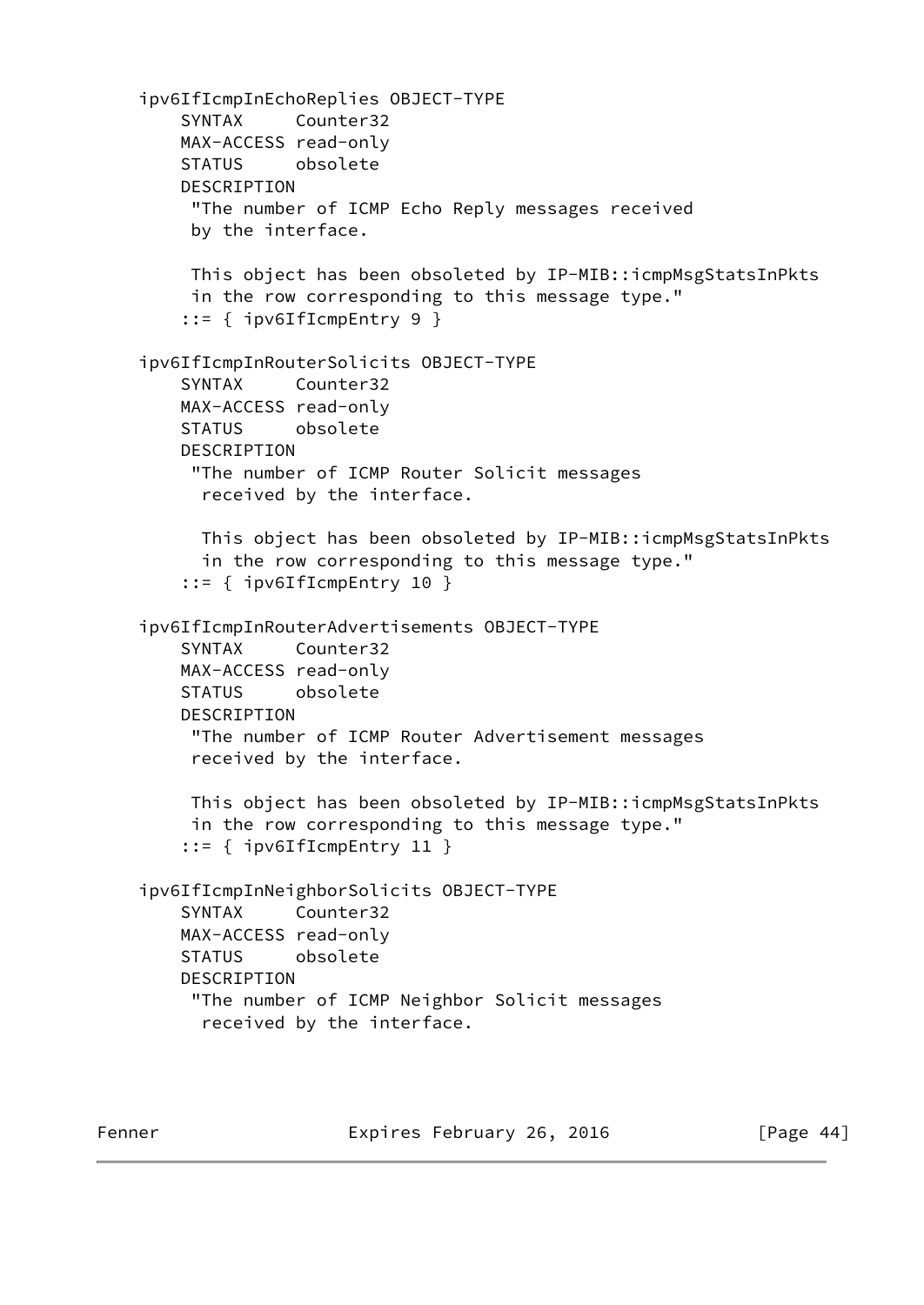```
 This object has been obsoleted by IP-MIB::icmpMsgStatsInPkts
       in the row corresponding to this message type."
     ::= { ipv6IfIcmpEntry 12 }
 ipv6IfIcmpInNeighborAdvertisements OBJECT-TYPE
    SYNTAX Counter32
    MAX-ACCESS read-only
    STATUS obsolete
    DESCRIPTION
      "The number of ICMP Neighbor Advertisement
      messages received by the interface.
     This object has been obsoleted by IP-MIB::icmpMsgStatsInPkts
      in the row corresponding to this message type."
     ::= { ipv6IfIcmpEntry 13 }
 ipv6IfIcmpInRedirects OBJECT-TYPE
     SYNTAX Counter32
    MAX-ACCESS read-only
    STATUS obsolete
    DESCRIPTION
      "The number of Redirect messages received
      by the interface.
     This object has been obsoleted by IP-MIB::icmpMsgStatsInPkts
      in the row corresponding to this message type."
     ::= { ipv6IfIcmpEntry 14 }
 ipv6IfIcmpInGroupMembQueries OBJECT-TYPE
     SYNTAX Counter32
    MAX-ACCESS read-only
    STATUS obsolete
    DESCRIPTION
      "The number of ICMPv6 Group Membership Query
     messages received by the interface.
     This object has been obsoleted by IP-MIB::icmpMsgStatsInPkts
      in the row corresponding to this message type."
     ::= { ipv6IfIcmpEntry 15}
 ipv6IfIcmpInGroupMembResponses OBJECT-TYPE
    SYNTAX Counter32
    MAX-ACCESS read-only
    STATUS obsolete
    DESCRIPTION
      "The number of ICMPv6 Group Membership Response messages
      received by the interface.
```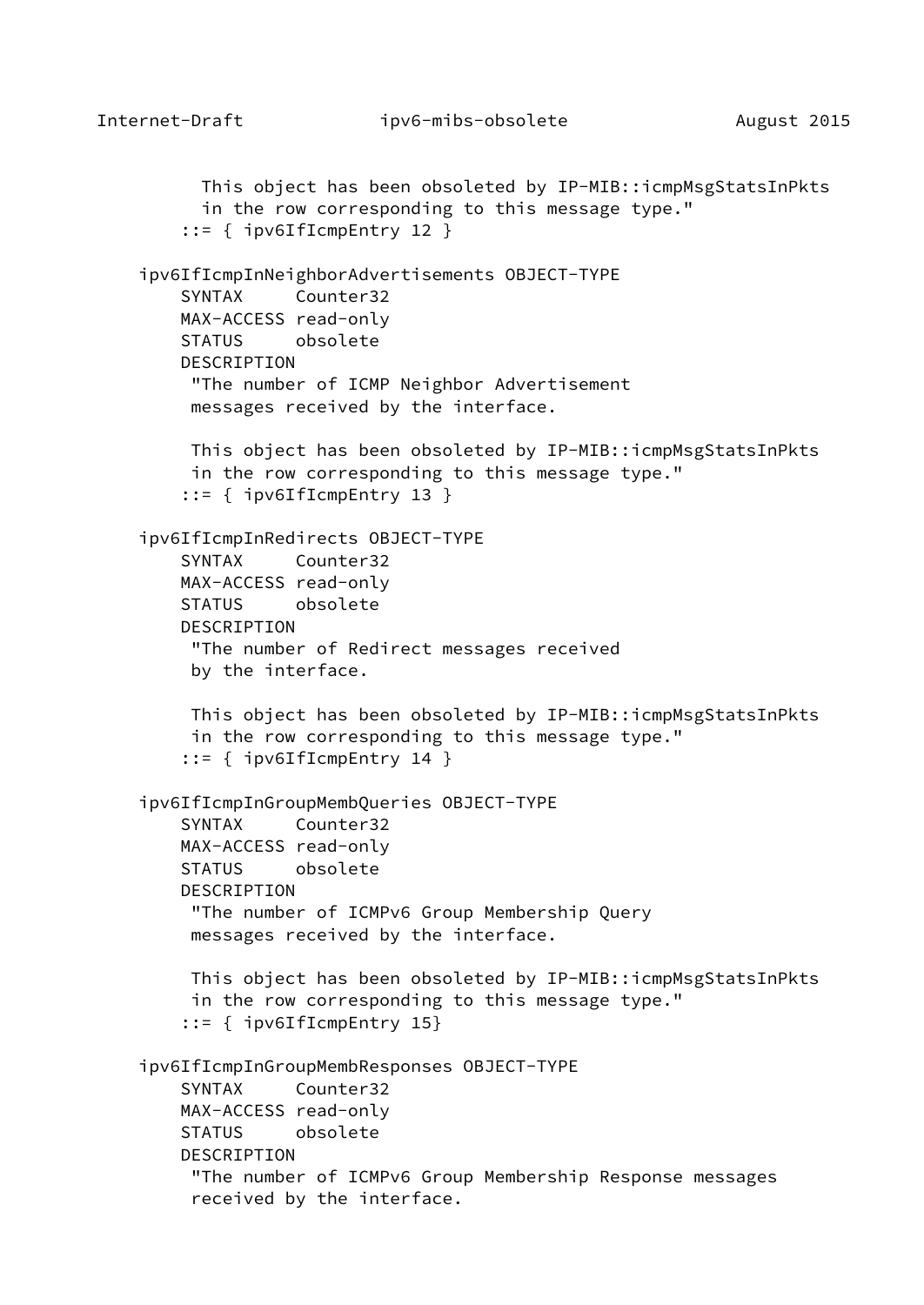Fenner Expires February 26, 2016 [Page 45]

```
Internet-Draft ipv6-mibs-obsolete August 2015
          This object has been obsoleted by IP-MIB::icmpMsgStatsInPkts
          in the row corresponding to this message type."
         ::= { ipv6IfIcmpEntry 16}
      ipv6IfIcmpInGroupMembReductions OBJECT-TYPE
         SYNTAX Counter32
         MAX-ACCESS read-only
         STATUS obsolete
         DESCRIPTION
          "The number of ICMPv6 Group Membership Reduction messages
          received by the interface.
         This object has been obsoleted by IP-MIB::icmpMsgStatsInPkts
          in the row corresponding to this message type."
         ::= { ipv6IfIcmpEntry 17}
     ipv6IfIcmpOutMsgs OBJECT-TYPE
         SYNTAX Counter32
         MAX-ACCESS read-only
         STATUS obsolete
         DESCRIPTION
          "The total number of ICMP messages which this
          interface attempted to send. Note that this counter
          includes all those counted by icmpOutErrors.
          This object has been obsoleted by IP-MIB::icmpStatsOutMsgs."
         ::= { ipv6IfIcmpEntry 18 }
     ipv6IfIcmpOutErrors OBJECT-TYPE
         SYNTAX Counter32
         MAX-ACCESS read-only
         STATUS obsolete
         DESCRIPTION
          "The number of ICMP messages which this interface did
          not send due to problems discovered within ICMP
          such as a lack of buffers. This value should not
          include errors discovered outside the ICMP layer
          such as the inability of IPv6 to route the resultant
          datagram. In some implementations there may be no
          types of error which contribute to this counter's
```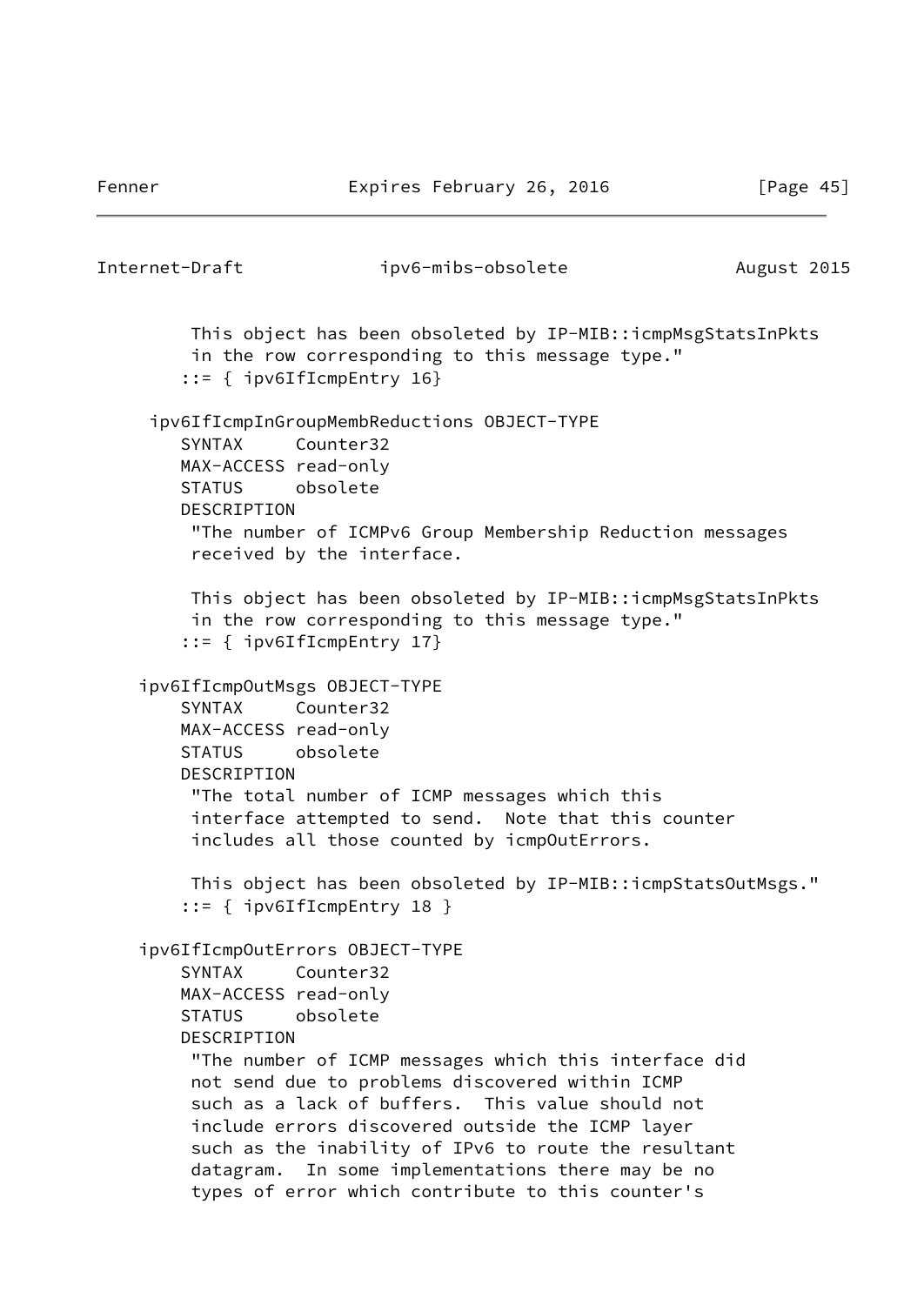```
 value.
```

```
 This object has been obsoleted by IP-MIB::icmpStatsOutErrors."
 ::= { ipv6IfIcmpEntry 19 }
```

```
 ipv6IfIcmpOutDestUnreachs OBJECT-TYPE
     SYNTAX Counter32
    MAX-ACCESS read-only
```

| Fenner | Expires February 26, 2016 | [Page $46$ ] |
|--------|---------------------------|--------------|
|--------|---------------------------|--------------|

```
Internet-Draft ipv6-mibs-obsolete August 2015
        STATUS obsolete
        DESCRIPTION
         "The number of ICMP Destination Unreachable
         messages sent by the interface.
         This object has been obsoleted by IP-MIB::icmpMsgStatsOutPkts
         in the row corresponding to this message type."
         ::= { ipv6IfIcmpEntry 20 }
    ipv6IfIcmpOutAdminProhibs OBJECT-TYPE
        SYNTAX Counter32
        MAX-ACCESS read-only
        STATUS obsolete
        DESCRIPTION
          "Number of ICMP dest unreachable/communication
          administratively prohibited messages sent.
          This object has been obsoleted by IP-MIB::icmpMsgStatsOutPkts
          in the row corresponding to this message type."
         ::= { ipv6IfIcmpEntry 21 }
    ipv6IfIcmpOutTimeExcds OBJECT-TYPE
        SYNTAX Counter32
        MAX-ACCESS read-only
        STATUS obsolete
        DESCRIPTION
         "The number of ICMP Time Exceeded messages sent
         by the interface.
         This object has been obsoleted by IP-MIB::icmpMsgStatsOutPkts
         in the row corresponding to this message type."
         ::= { ipv6IfIcmpEntry 22 }
```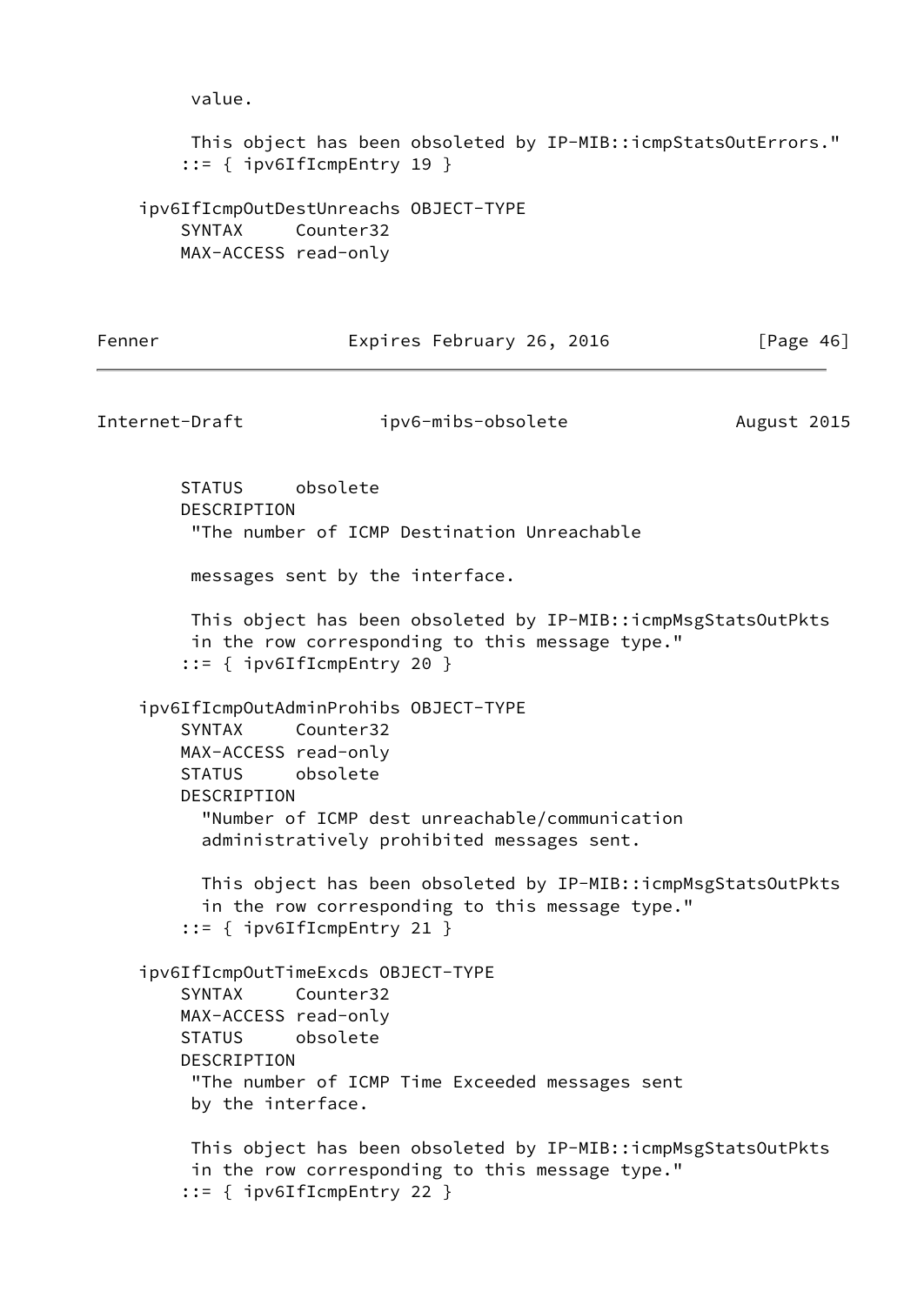ipv6IfIcmpOutParmProblems OBJECT-TYPE SYNTAX Counter32 MAX-ACCESS read-only STATUS obsolete DESCRIPTION "The number of ICMP Parameter Problem messages sent by the interface. This object has been obsoleted by IP-MIB::icmpMsgStatsOutPkts in the row corresponding to this message type." ::= { ipv6IfIcmpEntry 23 } ipv6IfIcmpOutPktTooBigs OBJECT-TYPE SYNTAX Counter32 Fenner **Expires February 26, 2016** [Page 47] Internet-Draft ipv6-mibs-obsolete August 2015 MAX-ACCESS read-only STATUS obsolete DESCRIPTION "The number of ICMP Packet Too Big messages sent by the interface. This object has been obsoleted by IP-MIB::icmpMsgStatsOutPkts in the row corresponding to this message type." ::= { ipv6IfIcmpEntry 24 } ipv6IfIcmpOutEchos OBJECT-TYPE SYNTAX Counter32 MAX-ACCESS read-only STATUS obsolete DESCRIPTION "The number of ICMP Echo (request) messages sent by the interface. This object has been obsoleted by IP-MIB::icmpMsgStatsOutPkts in the row corresponding to this message type." ::= { ipv6IfIcmpEntry 25 } ipv6IfIcmpOutEchoReplies OBJECT-TYPE SYNTAX Counter32 MAX-ACCESS read-only STATUS obsolete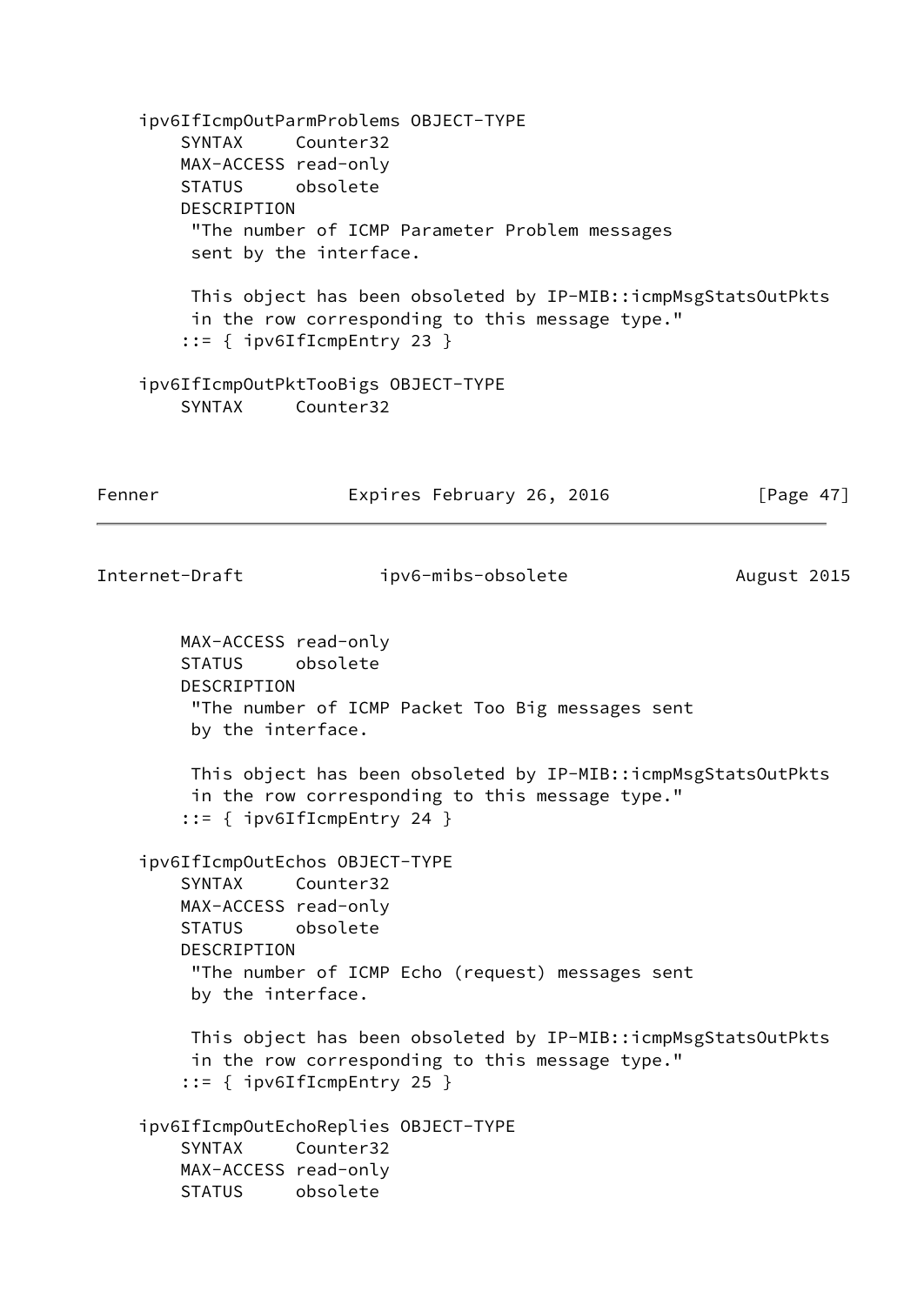DESCRIPTION "The number of ICMP Echo Reply messages sent by the interface. This object has been obsoleted by IP-MIB::icmpMsgStatsOutPkts in the row corresponding to this message type." ::= { ipv6IfIcmpEntry 26 } ipv6IfIcmpOutRouterSolicits OBJECT-TYPE SYNTAX Counter32 MAX-ACCESS read-only STATUS obsolete DESCRIPTION "The number of ICMP Router Solicitation messages sent by the interface. This object has been obsoleted by IP-MIB::icmpMsgStatsOutPkts in the row corresponding to this message type." ::= { ipv6IfIcmpEntry 27 } ipv6IfIcmpOutRouterAdvertisements OBJECT-TYPE SYNTAX Counter32 Fenner Expires February 26, 2016 [Page 48] Internet-Draft ipv6-mibs-obsolete August 2015 MAX-ACCESS read-only STATUS obsolete DESCRIPTION "The number of ICMP Router Advertisement messages sent by the interface. This object has been obsoleted by IP-MIB::icmpMsgStatsOutPkts in the row corresponding to this message type." ::= { ipv6IfIcmpEntry 28 } ipv6IfIcmpOutNeighborSolicits OBJECT-TYPE SYNTAX Counter32 MAX-ACCESS read-only STATUS obsolete DESCRIPTION "The number of ICMP Neighbor Solicitation messages sent by the interface. This object has been obsoleted by IP-MIB::icmpMsgStatsOutPkts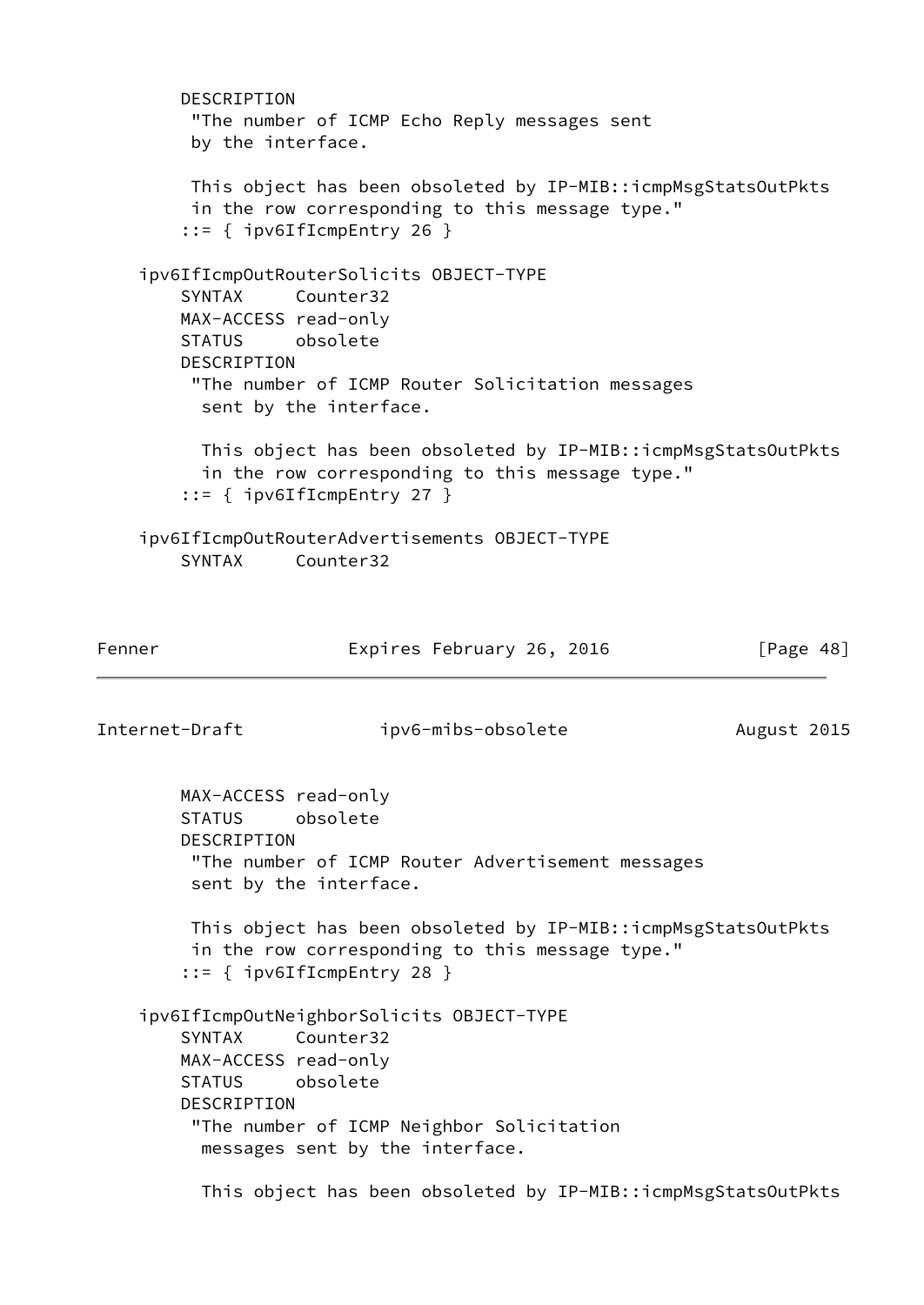in the row corresponding to this message type." ::= { ipv6IfIcmpEntry 29 } ipv6IfIcmpOutNeighborAdvertisements OBJECT-TYPE SYNTAX Counter32 MAX-ACCESS read-only STATUS obsolete DESCRIPTION "The number of ICMP Neighbor Advertisement messages sent by the interface. This object has been obsoleted by IP-MIB::icmpMsgStatsOutPkts in the row corresponding to this message type." ::= { ipv6IfIcmpEntry 30 } ipv6IfIcmpOutRedirects OBJECT-TYPE SYNTAX Counter32 MAX-ACCESS read-only STATUS obsolete DESCRIPTION "The number of Redirect messages sent. For a host, this object will always be zero, since hosts do not send redirects. This object has been obsoleted by IP-MIB::icmpMsgStatsOutPkts in the row corresponding to this message type." ::= { ipv6IfIcmpEntry 31 } ipv6IfIcmpOutGroupMembQueries OBJECT-TYPE Fenner Expires February 26, 2016 [Page 49] Internet-Draft ipv6-mibs-obsolete August 2015 SYNTAX Counter32 MAX-ACCESS read-only STATUS obsolete

 DESCRIPTION "The number of ICMPv6 Group Membership Query messages sent.

 This object has been obsoleted by IP-MIB::icmpMsgStatsOutPkts in the row corresponding to this message type." ::= { ipv6IfIcmpEntry 32}

ipv6IfIcmpOutGroupMembResponses OBJECT-TYPE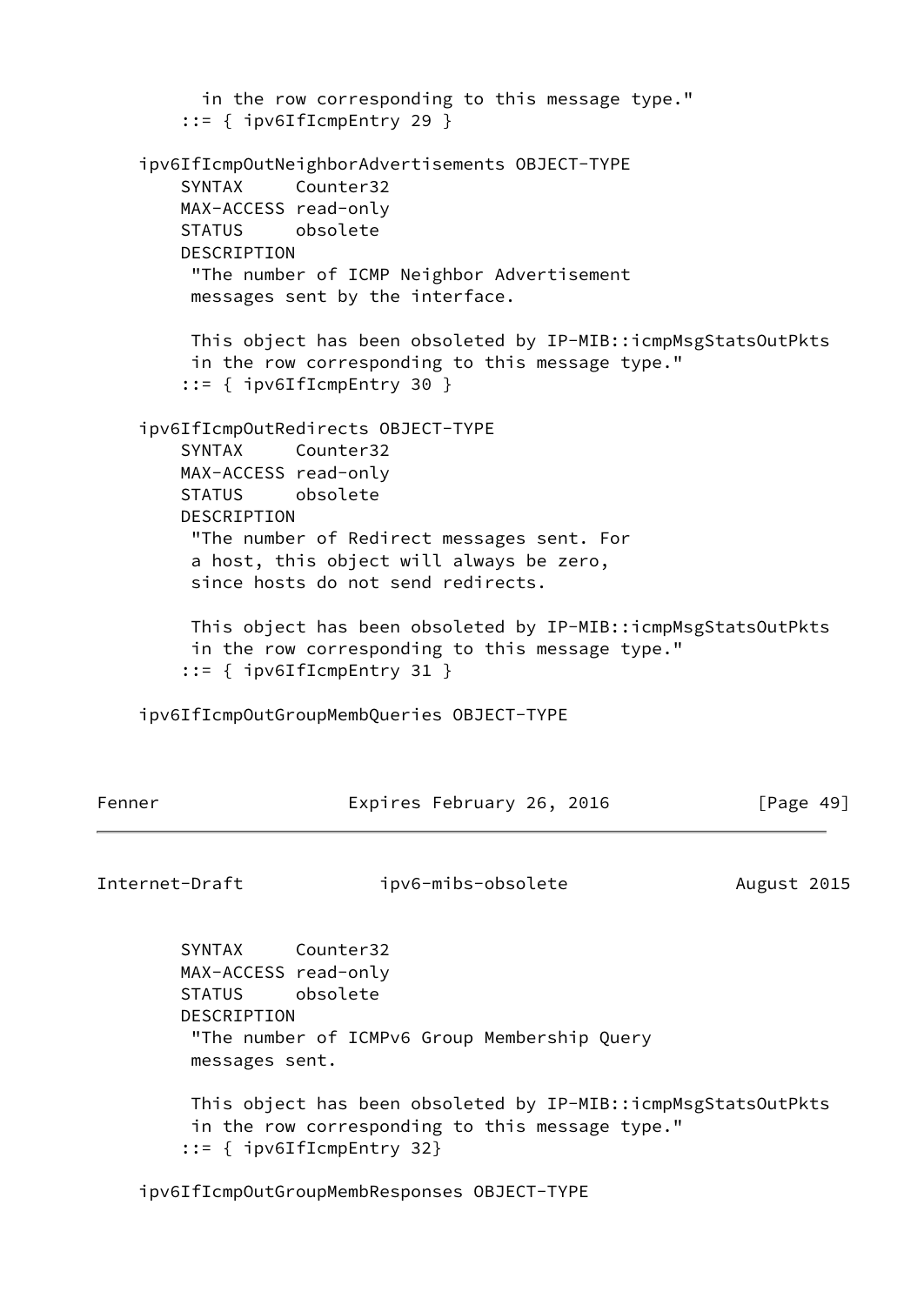```
 SYNTAX Counter32
        MAX-ACCESS read-only
        STATUS obsolete
        DESCRIPTION
         "The number of ICMPv6 Group Membership Response
         messages sent.
         This object has been obsoleted by IP-MIB::icmpMsgStatsOutPkts
         in the row corresponding to this message type."
         ::= { ipv6IfIcmpEntry 33}
     ipv6IfIcmpOutGroupMembReductions OBJECT-TYPE
        SYNTAX Counter32
        MAX-ACCESS read-only
        STATUS obsolete
        DESCRIPTION
         "The number of ICMPv6 Group Membership Reduction
         messages sent.
         This object has been obsoleted by IP-MIB::icmpMsgStatsOutPkts
         in the row corresponding to this message type."
         ::= { ipv6IfIcmpEntry 34}
   -- conformance information
   ipv6IcmpConformance OBJECT IDENTIFIER ::= { ipv6IcmpMIB 2 }
    ipv6IcmpCompliances
           OBJECT IDENTIFIER ::= { ipv6IcmpConformance 1 }
    ipv6IcmpGroups
           OBJECT IDENTIFIER ::= { ipv6IcmpConformance 2 }
   -- compliance statements
    ipv6IcmpCompliance MODULE-COMPLIANCE
       STATUS obsolete
Fenner Expires February 26, 2016 [Page 50]
Internet-Draft ipv6-mibs-obsolete August 2015
       DESCRIPTION
         "The compliance statement for SNMPv2 entities which
         implement ICMPv6.
         This compliance statement has been obsoleted by
```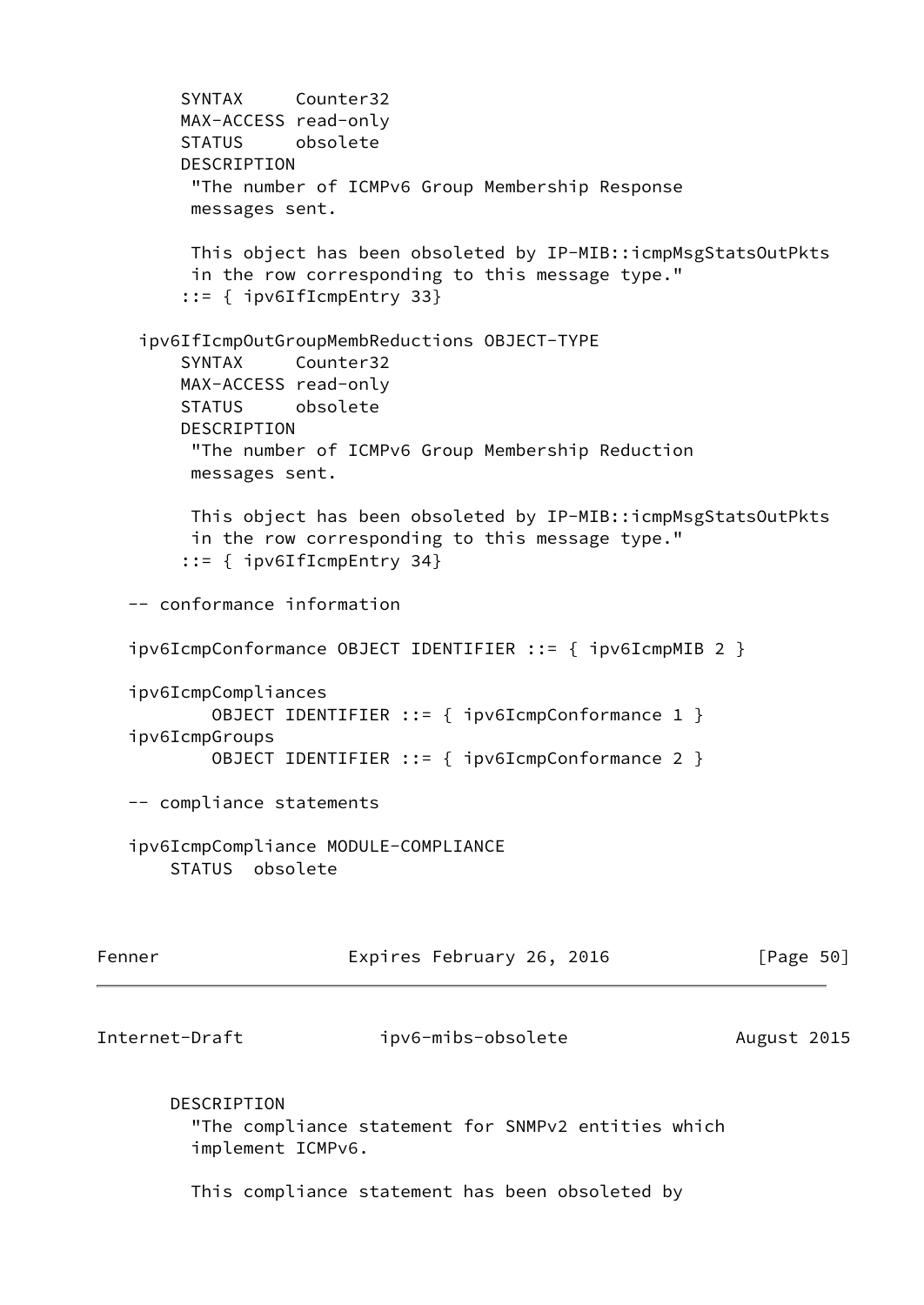```
 IP-MIB::ipMIBCompliance2."
        MODULE -- this module
            MANDATORY-GROUPS { ipv6IcmpGroup }
        ::= { ipv6IcmpCompliances 1 }
    ipv6IcmpGroup OBJECT-GROUP
        OBJECTS {
                    ipv6IfIcmpInMsgs,
                    ipv6IfIcmpInErrors,
                    ipv6IfIcmpInDestUnreachs,
                    ipv6IfIcmpInAdminProhibs,
                    ipv6IfIcmpInTimeExcds,
                    ipv6IfIcmpInParmProblems,
                    ipv6IfIcmpInPktTooBigs,
                    ipv6IfIcmpInEchos,
                    ipv6IfIcmpInEchoReplies,
                    ipv6IfIcmpInRouterSolicits,
                    ipv6IfIcmpInRouterAdvertisements,
                    ipv6IfIcmpInNeighborSolicits,
                    ipv6IfIcmpInNeighborAdvertisements,
                    ipv6IfIcmpInRedirects,
                    ipv6IfIcmpInGroupMembQueries,
                    ipv6IfIcmpInGroupMembResponses,
                    ipv6IfIcmpInGroupMembReductions,
                    ipv6IfIcmpOutMsgs,
                    ipv6IfIcmpOutErrors,
                    ipv6IfIcmpOutDestUnreachs,
                    ipv6IfIcmpOutAdminProhibs,
                    ipv6IfIcmpOutTimeExcds,
                    ipv6IfIcmpOutParmProblems,
                    ipv6IfIcmpOutPktTooBigs,
                    ipv6IfIcmpOutEchos,
                    ipv6IfIcmpOutEchoReplies,
                    ipv6IfIcmpOutRouterSolicits,
                    ipv6IfIcmpOutRouterAdvertisements,
                    ipv6IfIcmpOutNeighborSolicits,
                    ipv6IfIcmpOutNeighborAdvertisements,
                    ipv6IfIcmpOutRedirects,
                    ipv6IfIcmpOutGroupMembQueries,
                    ipv6IfIcmpOutGroupMembResponses,
                    ipv6IfIcmpOutGroupMembReductions
 }
        STATUS obsolete
```
Fenner Expires February 26, 2016 [Page 51]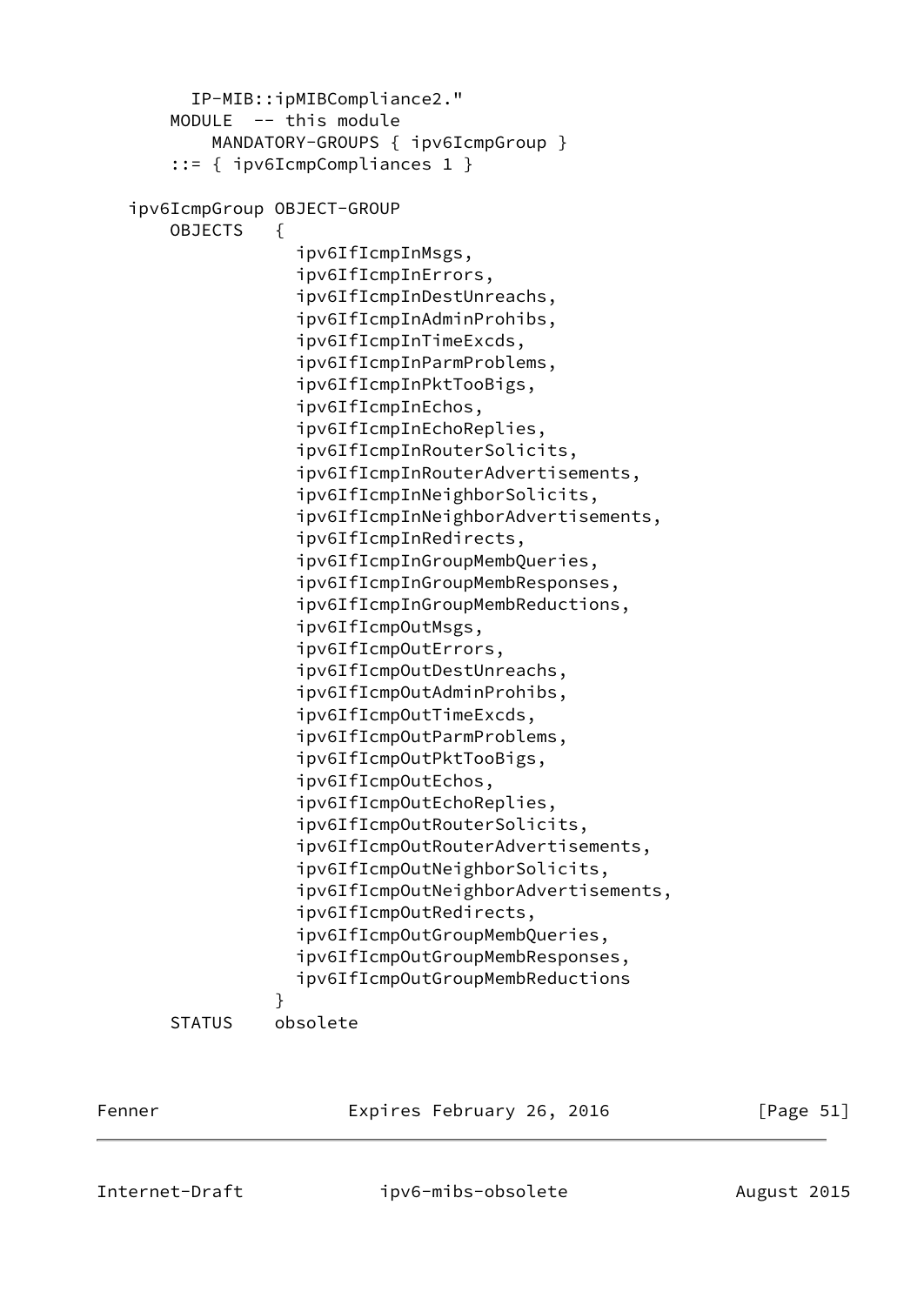```
 DESCRIPTION
            "The ICMPv6 group of objects providing information
             specific to ICMPv6.
             This group has been obsoleted by IP-MIB::icmpStatsGroup."
       ::= { ipv6IcmpGroups 1 }
    END
5. Historic IPV6-UDP-MIB
 IPV6-UDP-MIB DEFINITIONS ::= BEGIN
  IMPORTS
    MODULE-COMPLIANCE, OBJECT-GROUP FROM SNMPv2-CONF
    MODULE-IDENTITY, OBJECT-TYPE,
   mib-2, experimental FROM SNMPv2-SMI
    Ipv6Address, Ipv6IfIndexOrZero FROM IPV6-TC;
  ipv6UdpMIB MODULE-IDENTITY
    LAST-UPDATED "201505282112Z"
    ORGANIZATION "IETF IPv6 MIB Working Group"
    CONTACT-INFO
         " Mike Daniele
                Postal: Compaq Computer Corporation
                        110 Spitbrook Rd
                        Nashua, NH 03062.
US US US
                Phone: +1 603 884 1423
                Email: daniele@zk3.dec.com"
    DESCRIPTION
         "The obsolete MIB module for entities implementing UDP
         over IPv6. Use the UDP-MIB instead."
    REVISION "201505282112Z"
    DESCRIPTION
         "Obsoleting this MIB module; it has been replaced by
        RFC4113)."
    REVISION "9801290000Z"
    DESCRIPTION
        RFC2454"
    ::= { experimental 87 }
  -- objects specific to UDP for IPv6
 udp 0BJECT IDENTIFIER ::= { mib-2 7 }
```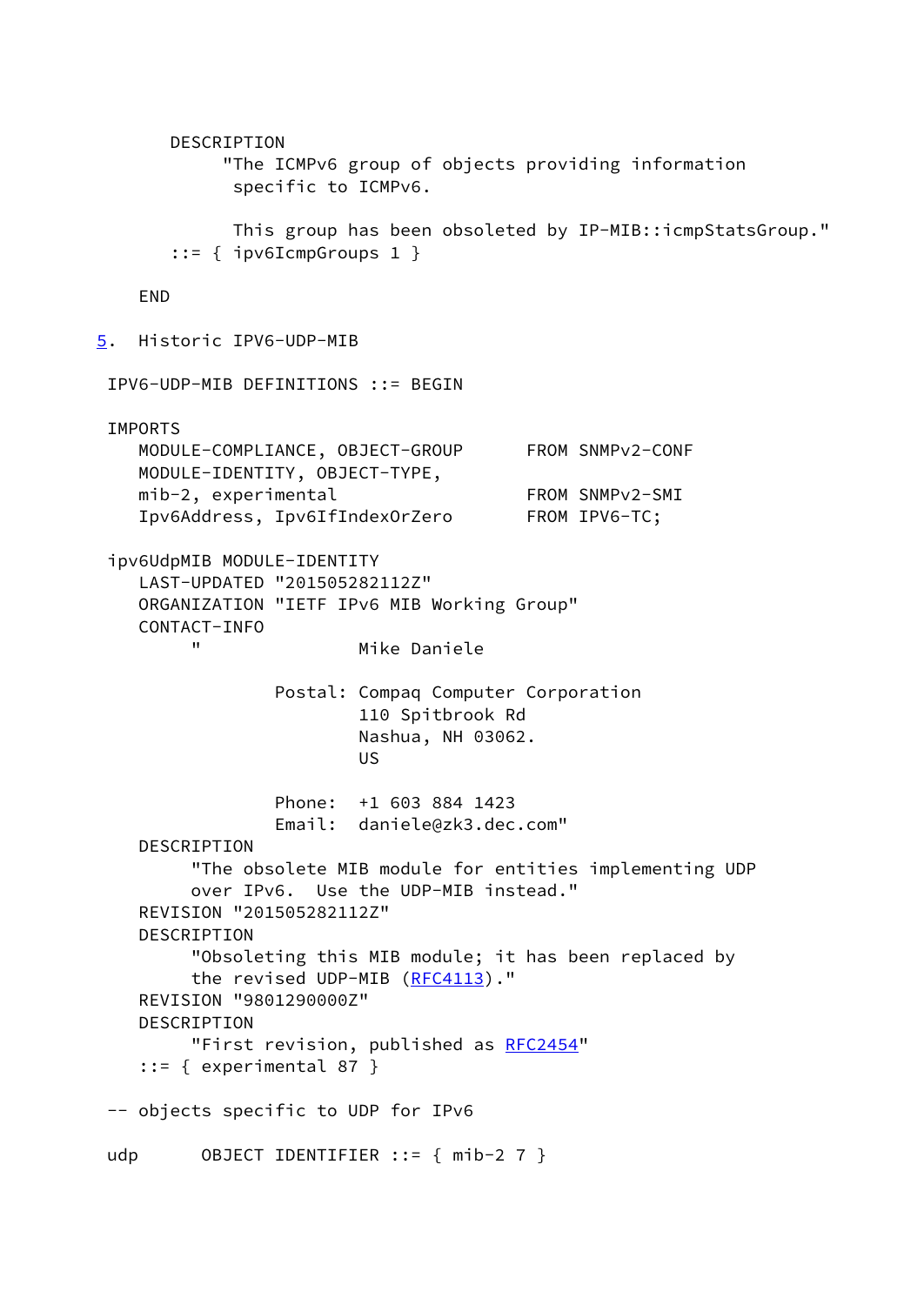```
Internet-Draft ipv6-mibs-obsolete August 2015
  -- the UDP over IPv6 Listener table
  -- This table contains information about this entity's
  -- UDP/IPv6 endpoints. Only endpoints utilizing IPv6 addresses
 -- are contained in this table. This entity's UDP/IPv4 endpoints
  -- are contained in udpTable.
  ipv6UdpTable OBJECT-TYPE
    SYNTAX SEQUENCE OF Ipv6UdpEntry
    MAX-ACCESS not-accessible
    STATUS obsolete
    DESCRIPTION
         "A table containing UDP listener information for
          UDP/IPv6 endpoints.
          This table is obsoleted by UDP-MIB::udpEndpointTable."
    ::= \{ udp 6 \} ipv6UdpEntry OBJECT-TYPE
    SYNTAX Ipv6UdpEntry
    MAX-ACCESS not-accessible
     STATUS obsolete
    DESCRIPTION
         "Information about a particular current UDP listener.
          Note that conceptual rows in this table require an
          additional index object compared to udpTable, since
          IPv6 addresses are not guaranteed to be unique on the
          managed node.
          This entry is obsoleted by UDP-MIB::udpEndpointTable."
     INDEX { ipv6UdpLocalAddress,
              ipv6UdpLocalPort,
              ipv6UdpIfIndex }
     ::= { ipv6UdpTable 1 }
  Ipv6UdpEntry ::= SEQUENCE {
    ipv6UdpLocalAddress Ipv6Address,
 ipv6UdpLocalPort INTEGER (0..65535),
 ipv6UdpIfIndex Ipv6IfIndexOrZero }
```
ipv6UdpLocalAddress OBJECT-TYPE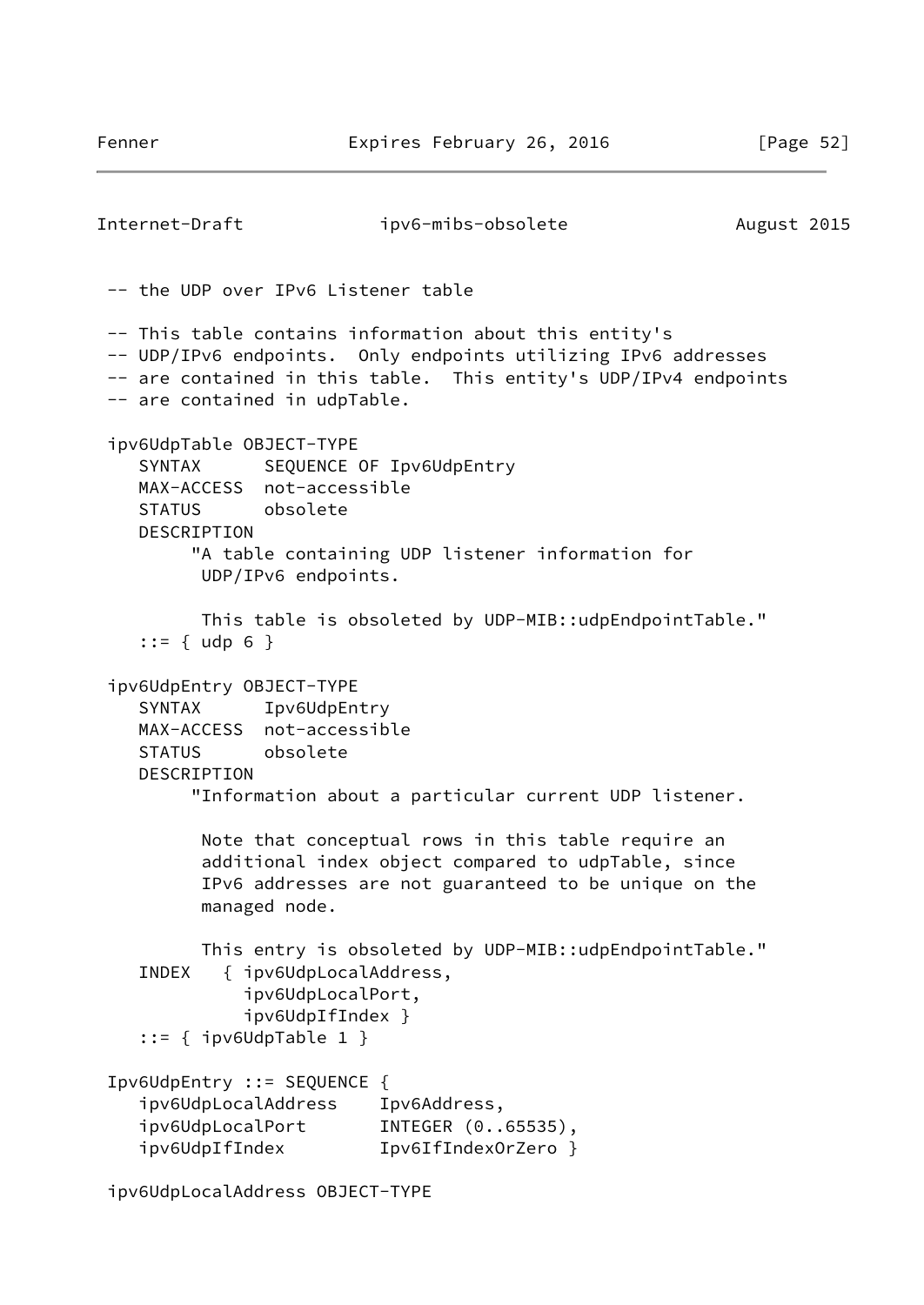SYNTAX Ipv6Address MAX-ACCESS not-accessible STATUS obsolete DESCRIPTION "The local IPv6 address for this UDP listener. In the case of a UDP listener which is willing

Fenner Expires February 26, 2016 [Page 53] Internet-Draft ipv6-mibs-obsolete August 2015 to accept datagrams for any IPv6 address associated with the managed node, the value ::0 is used. This object is obsoleted by UDP-MIB::udpEndpointLocalAddress." ::= { ipv6UdpEntry 1 } ipv6UdpLocalPort OBJECT-TYPE SYNTAX INTEGER (0..65535) MAX-ACCESS not-accessible STATUS obsolete DESCRIPTION "The local port number for this UDP listener. This object is obsoleted by UDP-MIB::udpEndpointLocalPort." ::= { ipv6UdpEntry 2 } ipv6UdpIfIndex OBJECT-TYPE SYNTAX Ipv6IfIndexOrZero MAX-ACCESS read-only STATUS obsolete DESCRIPTION "An index object used to disambiguate conceptual rows in the table, since the ipv6UdpLocalAddress/ipv6UdpLocalPort pair may not be unique. This object identifies the local interface that is associated with ipv6UdpLocalAddress for this UDP listener. If such a local interface cannot be determined, this object should take on the value 0. (A possible example of this would be if the value of ipv6UdpLocalAddress is ::0.) The interface identified by a particular non-0 value of this index is the same interface as identified by the same value of ipv6IfIndex.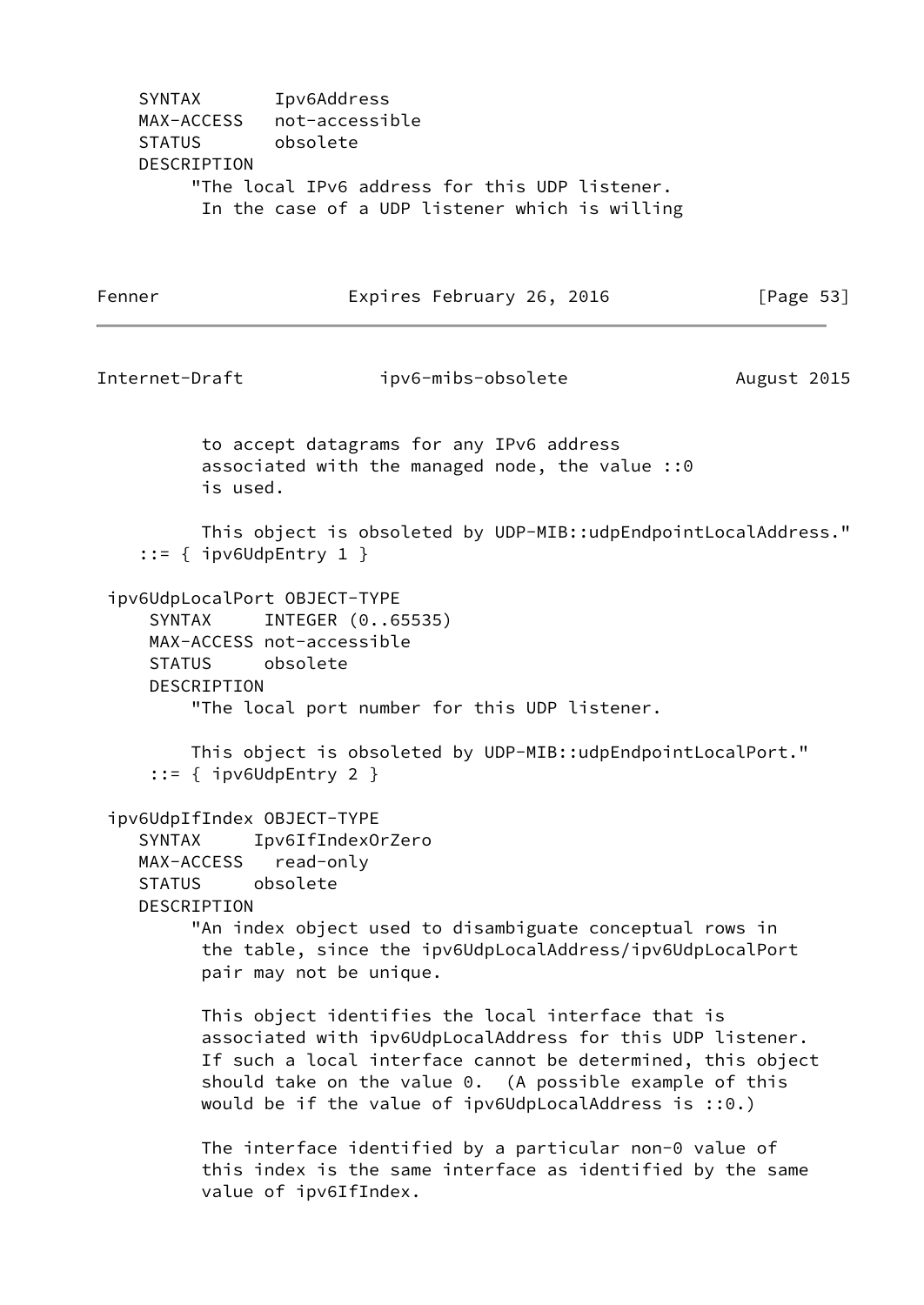```
 The value of this object must remain constant during
          the life of this UDP endpoint.
          This object is obsoleted by the zone identifier in
          an InetAddressIPv6z address in
          UDP-MIB::udpEndpointLocalAddress."
     ::= { ipv6UdpEntry 3 }
 --
 -- conformance information
 -1Fenner Expires February 26, 2016 [Page 54]
Internet-Draft ipv6-mibs-obsolete August 2015
 ipv6UdpConformance OBJECT IDENTIFIER ::= { ipv6UdpMIB 2 }
 ipv6UdpCompliances OBJECT IDENTIFIER ::= { ipv6UdpConformance 1 }
 ipv6UdpGroups OBJECT IDENTIFIER ::= { ipv6UdpConformance 2 }
 -- compliance statements
 ipv6UdpCompliance MODULE-COMPLIANCE
    STATUS obsolete
    DESCRIPTION
         "The compliance statement for SNMPv2 entities which
          implement UDP over IPv6.
          This object is obsoleted by UDP-MIB::udpMIBCompliance2."
    MODULE -- this module
    MANDATORY-GROUPS { ipv6UdpGroup }
     ::= { ipv6UdpCompliances 1 }
 ipv6UdpGroup OBJECT-GROUP
   OBJECTS \{- - \} these are defined in this module
                -- ipv6UdpLocalAddress (not-accessible)
                -- ipv6UdpLocalPort (not-accessible)
                ipv6UdpIfIndex }
    STATUS obsolete
    DESCRIPTION
         "The group of objects providing management of
          UDP over IPv6.
```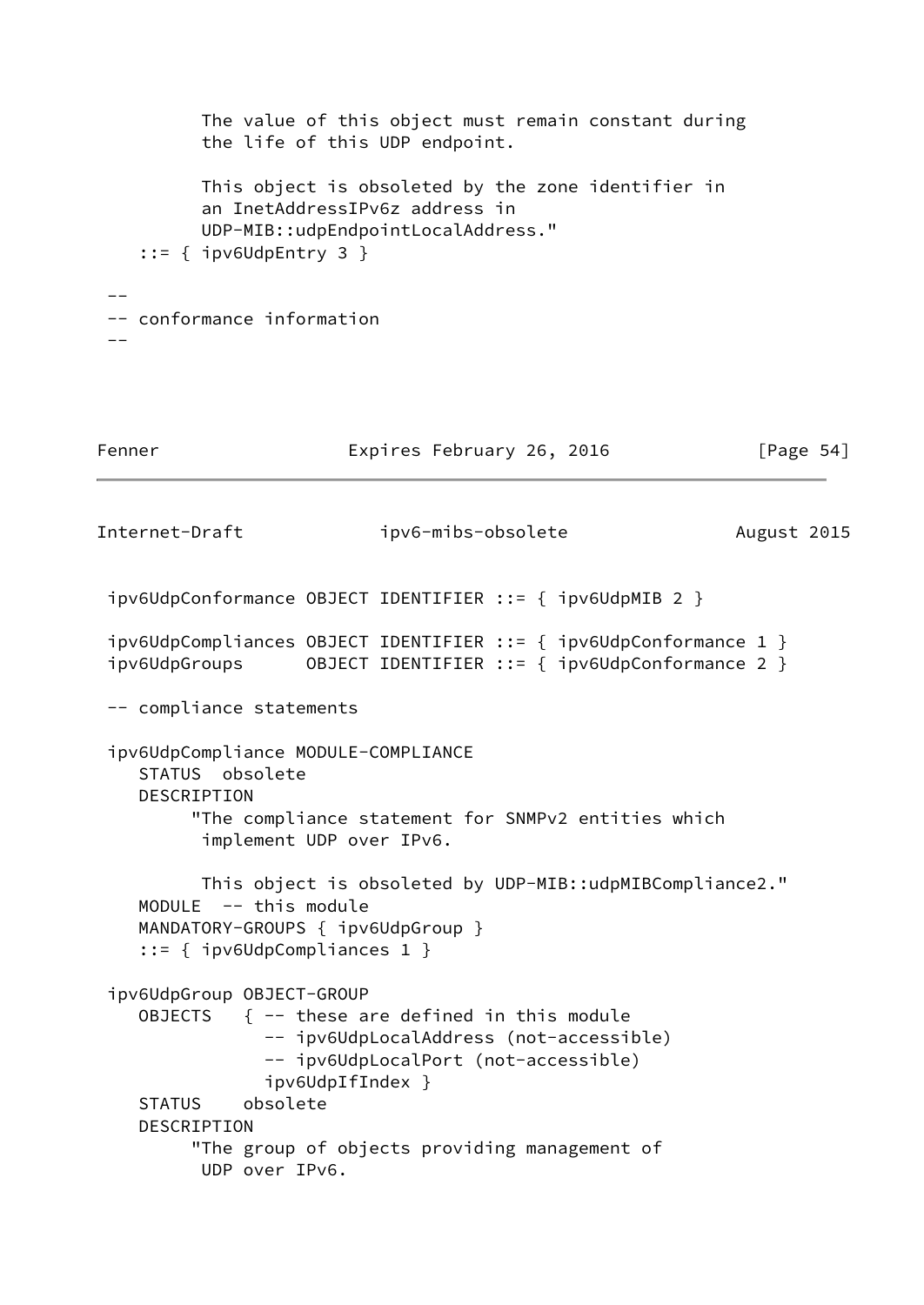<span id="page-62-0"></span> This group is obsoleted by several groups in UDP-MIB." ::= { ipv6UdpGroups 1 } END [6](#page-62-0). Historic IPV6-TCP-MIB IPV6-TCP-MIB DEFINITIONS ::= BEGIN **TMPORTS**  MODULE-COMPLIANCE, OBJECT-GROUP FROM SNMPv2-CONF MODULE-IDENTITY, OBJECT-TYPE, mib-2, experimental FROM SNMPv2-SMI Ipv6Address, Ipv6IfIndexOrZero FROM IPV6-TC; ipv6TcpMIB MODULE-IDENTITY LAST-UPDATED "201505282112Z" ORGANIZATION "IETF IPv6 MIB Working Group" CONTACT-INFO " Mike Daniele Fenner Expires February 26, 2016 [Page 55] Internet-Draft ipv6-mibs-obsolete August 2015 Postal: Compaq Computer Corporation 110 Spitbrook Rd Nashua, NH 03062. **US** *US US*  Phone: +1 603 884 1423 Email: daniele@zk3.dec.com" DESCRIPTION "The obsolete MIB module for entities implementing TCP over IPv6. Use the TCP-MIB instead." REVISION "201505282112Z" DESCRIPTION "Obsoleting this MIB module; it has been replaced by the revised TCP-MIB [\(RFC4022](https://datatracker.ietf.org/doc/pdf/rfc4022))." REVISION "9801290000Z" DESCRIPTION "First revision, published as [RFC2452](https://datatracker.ietf.org/doc/pdf/rfc2452)"  $::=$  { experimental 86 } -- objects specific to TCP for IPv6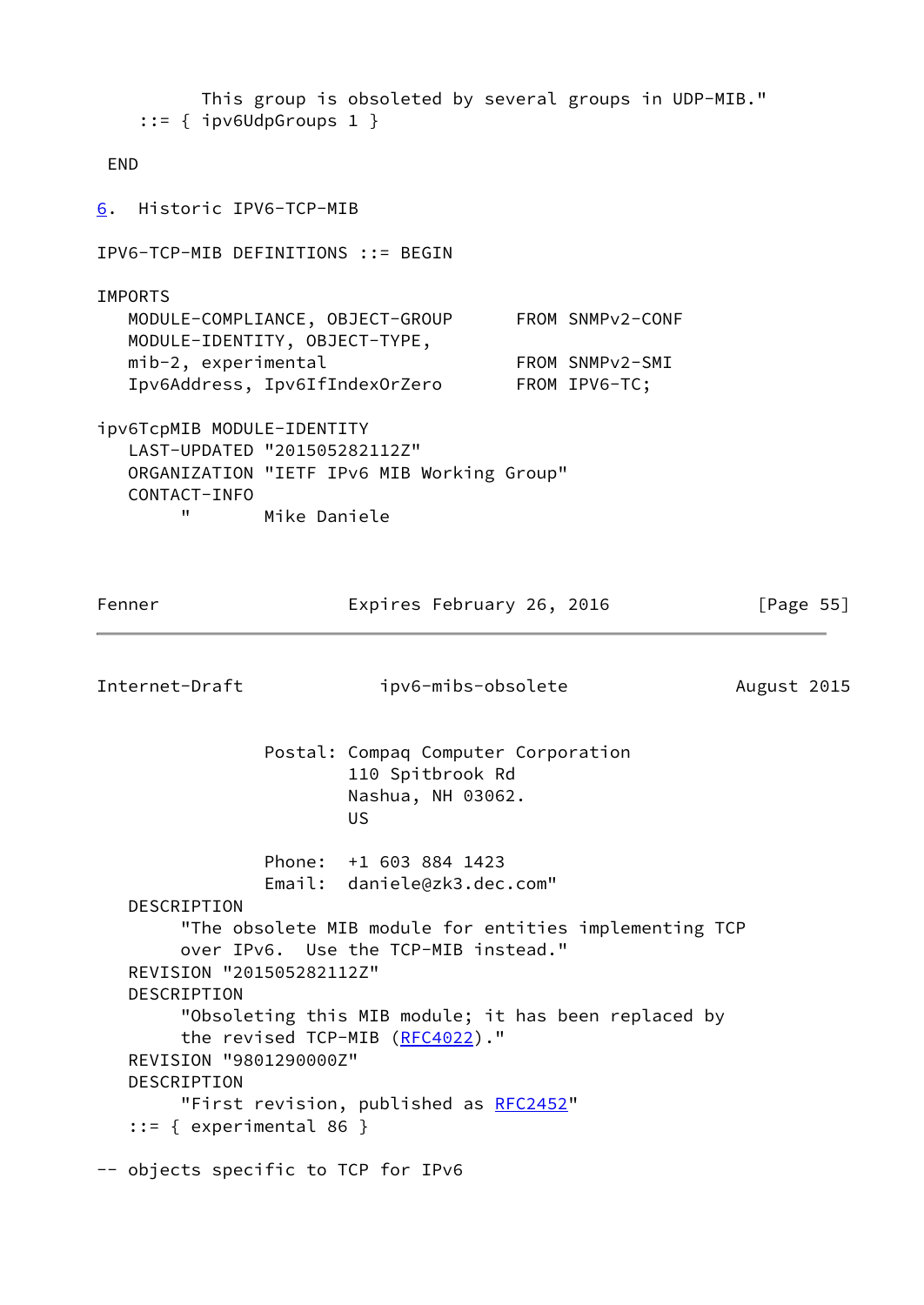```
tcp OBJECT IDENTIFIER ::= { mib-2 6 }
-- the TCP over IPv6 Connection table
-- This connection table contains information about this
-- entity's existing TCP connections between IPv6 endpoints.
-- Only connections between IPv6 addresses are contained in
-- this table. This entity's connections between IPv4
-- endpoints are contained in tcpConnTable.
ipv6TcpConnTable OBJECT-TYPE
   SYNTAX SEQUENCE OF Ipv6TcpConnEntry
   MAX-ACCESS not-accessible
   STATUS obsolete
   DESCRIPTION
         "A table containing TCP connection-specific information,
         for only those connections whose endpoints are IPv6 addresses.
         This table is obsoleted by TCP-MIB::tcpConnectionTable."
    ::= { tcp 16 }
ipv6TcpConnEntry OBJECT-TYPE
    SYNTAX Ipv6TcpConnEntry
   MAX-ACCESS not-accessible
   STATUS obsolete
   DESCRIPTION
         "A conceptual row of the ipv6TcpConnTable containing
Fenner Expires February 26, 2016 [Page 56]
Internet-Draft ipv6-mibs-obsolete August 2015
         information about a particular current TCP connection.
         Each row of this table is transient, in that it ceases to
         exist when (or soon after) the connection makes the transition
         to the CLOSED state.
         Note that conceptual rows in this table require an additional
         index object compared to tcpConnTable, since IPv6 addresses
         are not guaranteed to be unique on the managed node.
         This entry is obsoleted by TCP-MIB::tcpConnectionEntry."
    INDEX { ipv6TcpConnLocalAddress,
             ipv6TcpConnLocalPort,
             ipv6TcpConnRemAddress,
             ipv6TcpConnRemPort,
```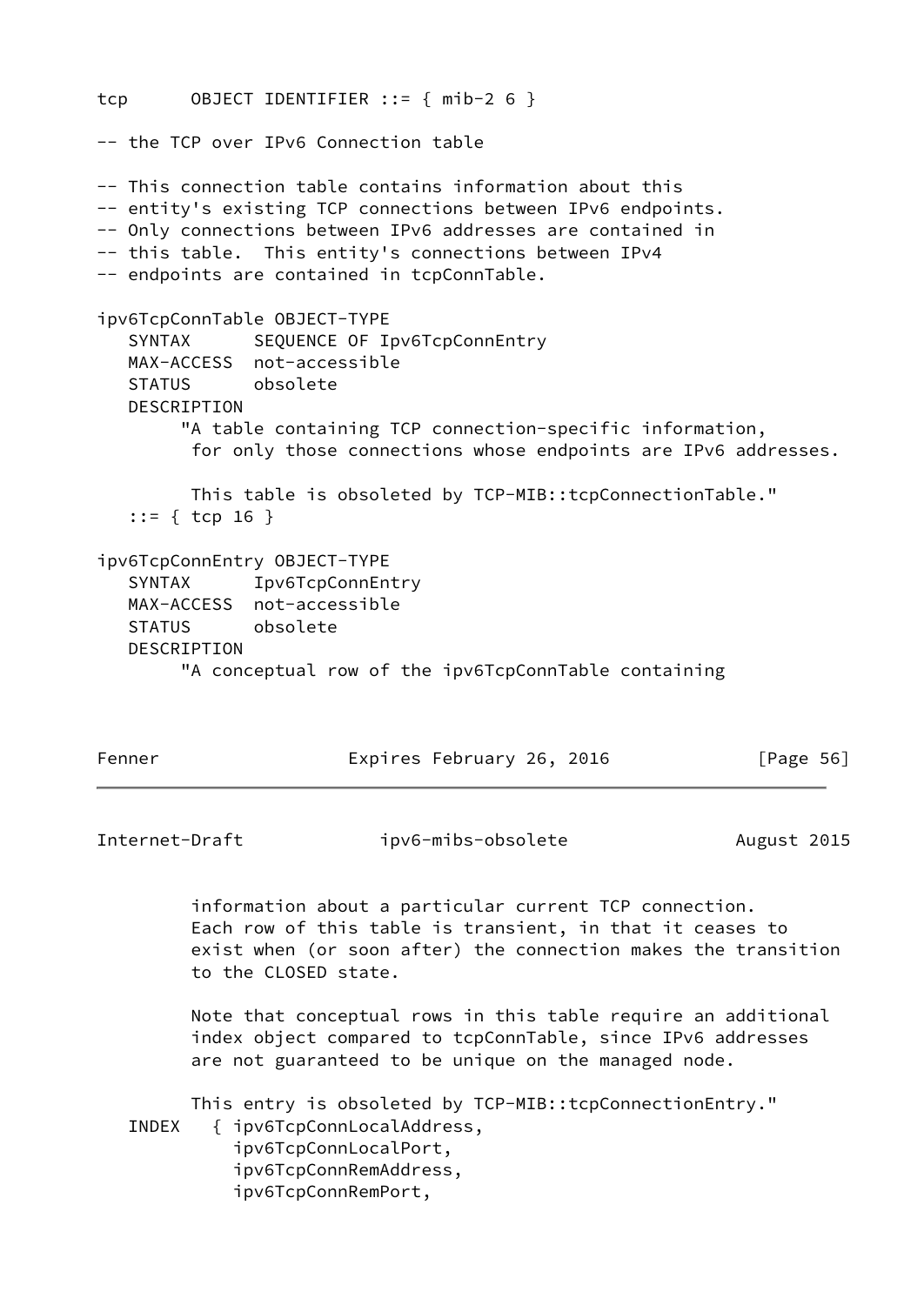ipv6TcpConnIfIndex } ::= { ipv6TcpConnTable 1 } Ipv6TcpConnEntry ::= SEQUENCE { ipv6TcpConnLocalAddress Ipv6Address, ipv6TcpConnLocalPort INTEGER (0..65535), ipv6TcpConnRemAddress Ipv6Address, ipv6TcpConnRemPort INTEGER (0..65535), ipv6TcpConnIfIndex Ipv6IfIndexOrZero, ipv6TcpConnState INTEGER } ipv6TcpConnLocalAddress OBJECT-TYPE SYNTAX Ipv6Address MAX-ACCESS not-accessible STATUS obsolete DESCRIPTION "The local IPv6 address for this TCP connection. In the case of a connection in the listen state which is willing to accept connections for any IPv6 address associated with the managed node, the value ::0 is used. This object is obsoleted by TCP-MIB::tcpConnectionLocalAddressType." ::= { ipv6TcpConnEntry 1 } ipv6TcpConnLocalPort OBJECT-TYPE SYNTAX INTEGER (0..65535) MAX-ACCESS not-accessible STATUS obsolete DESCRIPTION "The local port number for this TCP connection. This object is obsoleted by TCP-MIB::tcpConnectionLocalPort." Fenner Expires February 26, 2016 [Page 57] Internet-Draft ipv6-mibs-obsolete August 2015 ::= { ipv6TcpConnEntry 2 } ipv6TcpConnRemAddress OBJECT-TYPE SYNTAX Ipv6Address MAX-ACCESS not-accessible STATUS obsolete DESCRIPTION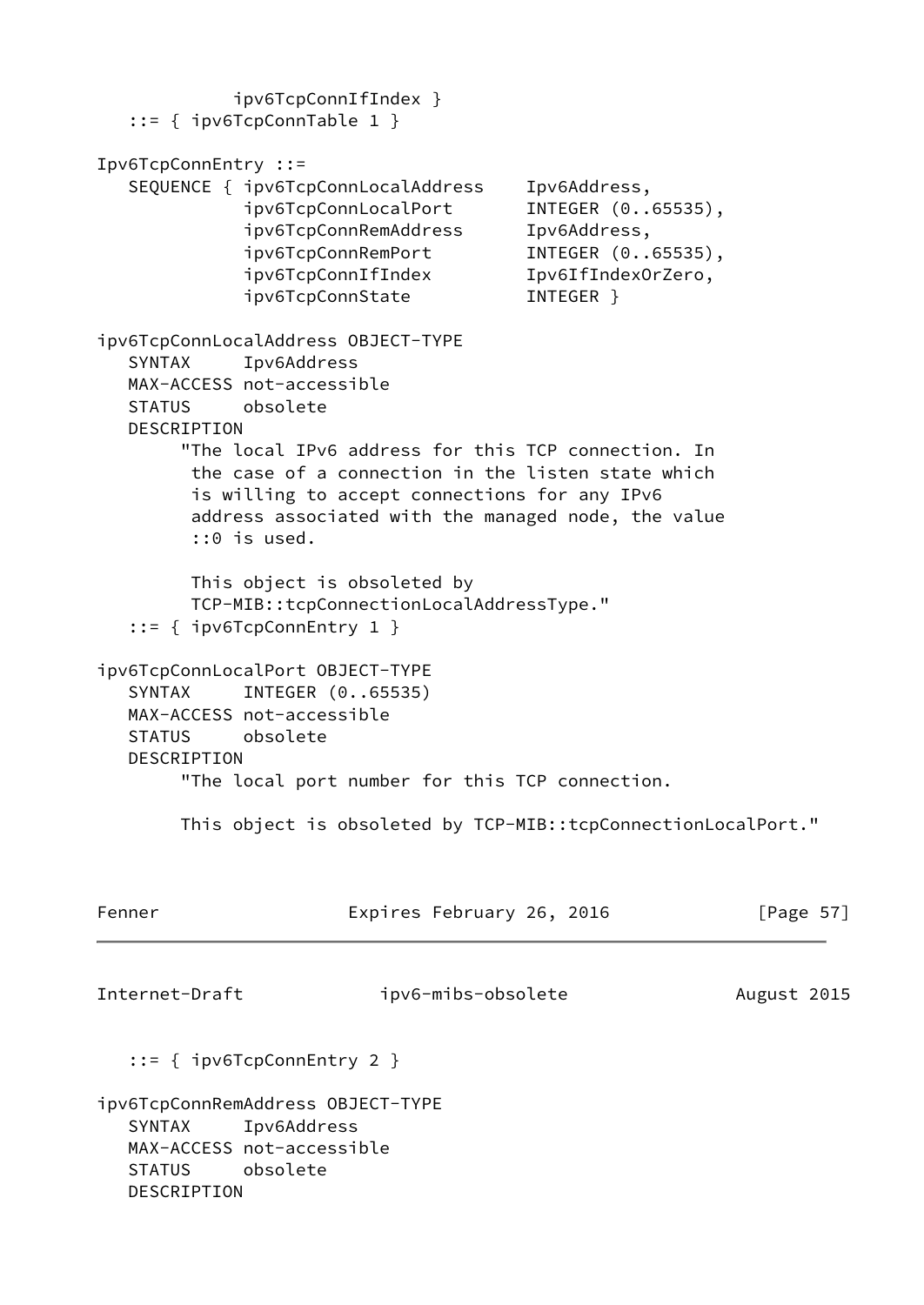```
 "The remote IPv6 address for this TCP connection.
        This object is obsoleted by TCP-MIB::tcpConnectionRemAddress."
    ::= { ipv6TcpConnEntry 3 }
ipv6TcpConnRemPort OBJECT-TYPE
   SYNTAX INTEGER (0..65535)
   MAX-ACCESS not-accessible
   STATUS obsolete
   DESCRIPTION
         "The remote port number for this TCP connection.
        This object is obsoleted by TCP-MIB::tcpConnectionRemPort."
    ::= { ipv6TcpConnEntry 4 }
ipv6TcpConnIfIndex OBJECT-TYPE
    SYNTAX Ipv6IfIndexOrZero
   MAX-ACCESS not-accessible
   STATUS obsolete
   DESCRIPTION
         "An index object used to disambiguate conceptual rows in
         the table, since the connection 4-tuple may not be unique.
          If the connection's remote address (ipv6TcpConnRemAddress)
          is a link-local address and the connection's local address
          (ipv6TcpConnLocalAddress) is not a link-local address, this
          object identifies a local interface on the same link as
          the connection's remote link-local address.
         Otherwise, this object identifies the local interface that
          is associated with the ipv6TcpConnLocalAddress for this
          TCP connection. If such a local interface cannot be determined,
          this object should take on the value 0. (A possible example
         of this would be if the value of ipv6TcpConnLocalAddress is ::0.)
          The interface identified by a particular non-0 value of this
          index is the same interface as identified by the same value
         of ipv6IfIndex.
          The value of this object must remain constant during the life
          of the TCP connection.
Fenner Expires February 26, 2016 [Page 58]
```
Internet-Draft ipv6-mibs-obsolete August 2015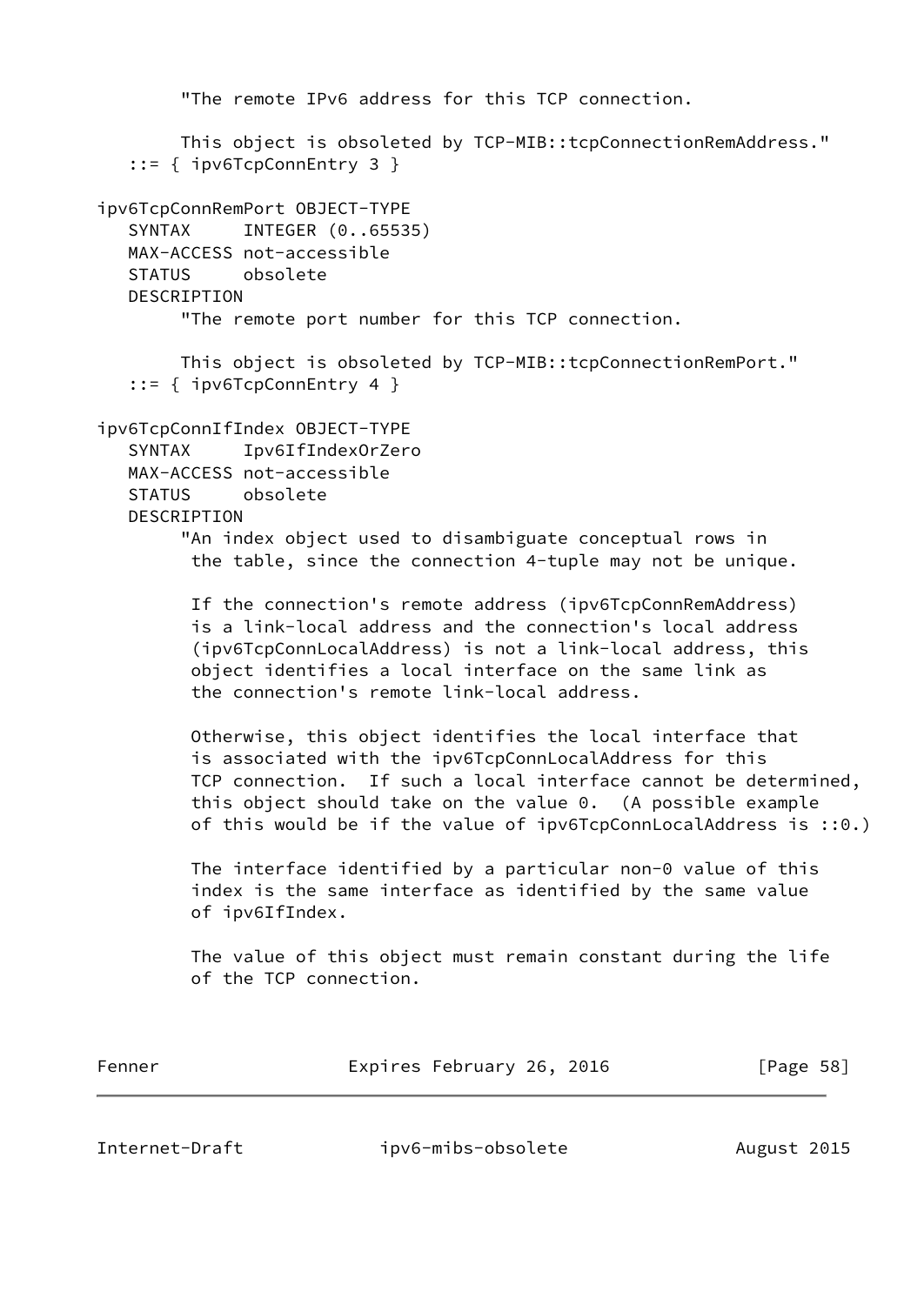```
 This object is obsoleted by the zone identifier in
          an InetAddressIPv6z address in either
          TCP-MIB::tcpConnectionLocalAddress or
          TCP-MIB::tcpConnectionRemAddress."
    ::= { ipv6TcpConnEntry 5 }
ipv6TcpConnState OBJECT-TYPE
    SYNTAX INTEGER {
         closed(1),
         listen(2),
         synSent(3),
         synReceived(4),
         established(5),
         finWait1(6),
         finWait2(7),
         closeWait(8),
         lastAck(9),
         closing(10),
         timeWait(11),
         deleteTCB(12) }
    MAX-ACCESS read-write
    STATUS obsolete
    DESCRIPTION
         "The state of this TCP connection.
          The only value which may be set by a management station is
          deleteTCB(12). Accordingly, it is appropriate for an agent
          to return an error response (`badValue' for SNMPv1, 'wrongValue'
          for SNMPv2) if a management station attempts to set this
          object to any other value.
          If a management station sets this object to the value
          deleteTCB(12), then this has the effect of deleting the TCB
          (as defined in RFC 793) of the corresponding connection on
          the managed node, resulting in immediate termination of the
          connection.
          As an implementation-specific option, a RST segment may be
          sent from the managed node to the other TCP endpoint (note
          however that RST segments are not sent reliably).
          This object is obsoleted by TCP-MIB::tcpConnectionState."
    ::= { ipv6TcpConnEntry 6 }
--
-- conformance information
-
```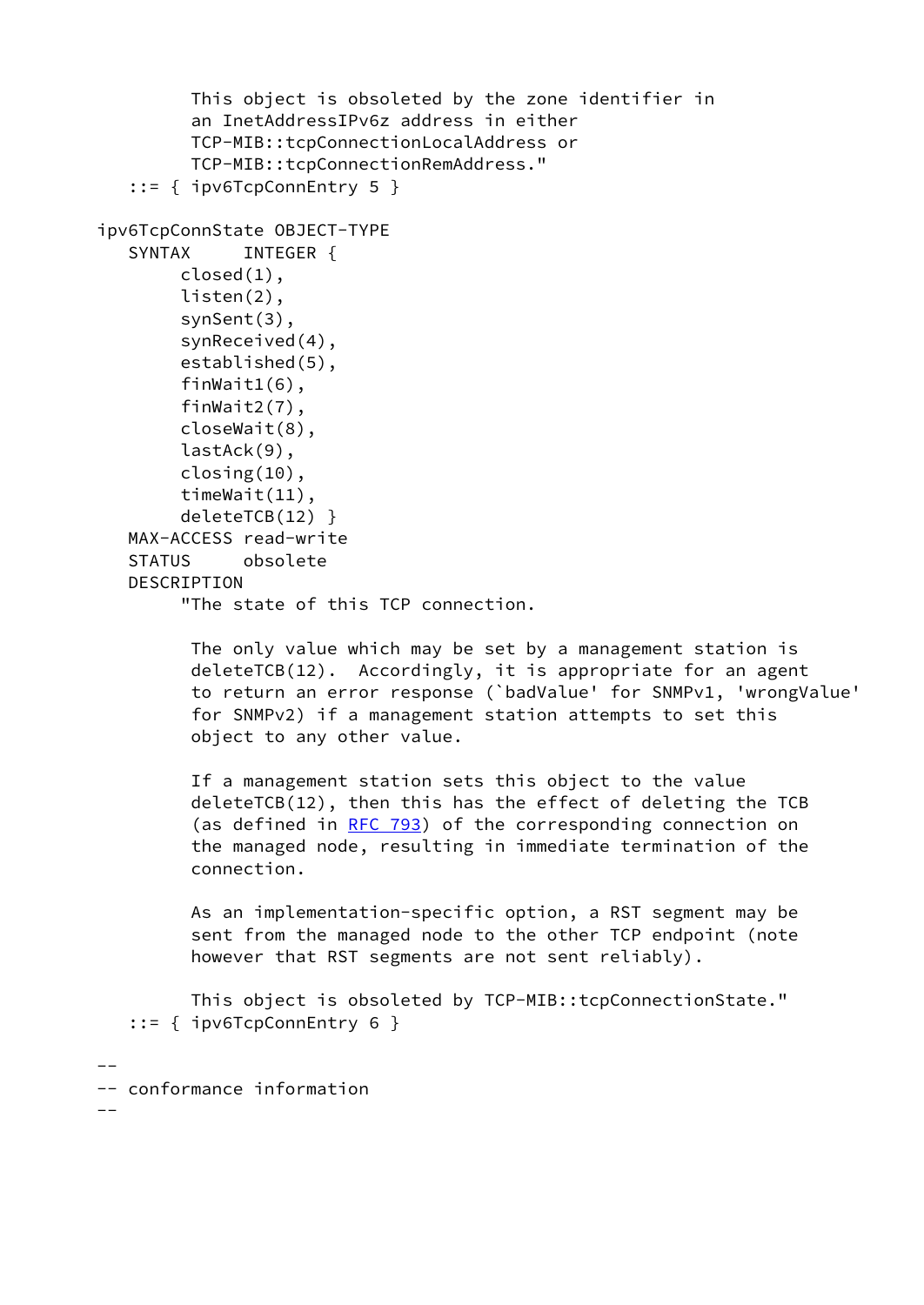```
Internet-Draft ipv6-mibs-obsolete August 2015
ipv6TcpConformance OBJECT IDENTIFIER ::= { ipv6TcpMIB 2 }
ipv6TcpCompliances OBJECT IDENTIFIER ::= { ipv6TcpConformance 1 }
ipv6TcpGroups OBJECT IDENTIFIER ::= { ipv6TcpConformance 2 }
-- compliance statements
ipv6TcpCompliance MODULE-COMPLIANCE
    STATUS obsolete
   DESCRIPTION
         "The compliance statement for SNMPv2 entities which
         implement TCP over IPv6.
         This compliance statement is obsoleted by
         TCP-MIB::tcpMIBCompliance2."
   MODULE -- this module
   MANDATORY-GROUPS { ipv6TcpGroup }
    ::= { ipv6TcpCompliances 1 }
ipv6TcpGroup OBJECT-GROUP
  OBJECTS \{ -- these are defined in this module
               -- ipv6TcpConnLocalAddress (not-accessible)
               -- ipv6TcpConnLocalPort (not-accessible)
               -- ipv6TcpConnRemAddress (not-accessible)
               -- ipv6TcpConnRemPort (not-accessible)
               -- ipv6TcpConnIfIndex (not-accessible)
               ipv6TcpConnState }
   STATUS obsolete
   DESCRIPTION
         "The group of objects providing management of
         TCP over IPv6.
         This group is obsoleted by several groups in TCP-MIB."
    ::= { ipv6TcpGroups 1 }
END
7. Reclassification
  RFC2452]RFC2454[RFC2465], and
    [RFC2466] to Historic.
```
<span id="page-67-1"></span><span id="page-67-0"></span>[8](#page-67-1). Security Considerations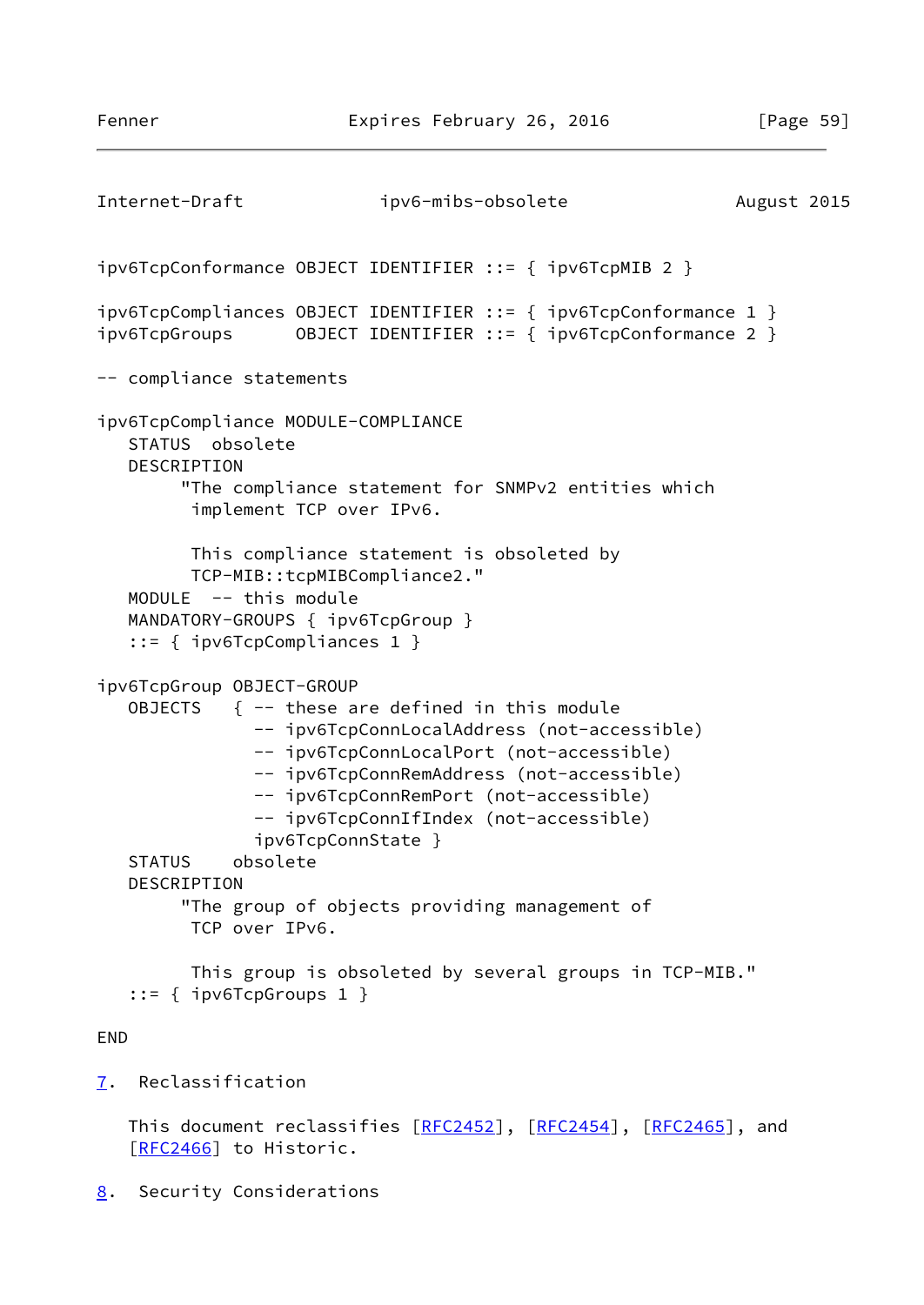This document contains only obsolete objects, which [\[RFC2578](https://datatracker.ietf.org/doc/pdf/rfc2578)] says "should not be implemented and/or can be removed if previously implemented". Since the contents of this document should not be implemented, it has no security implications. If there were any

Fenner **Expires February 26, 2016** [Page 60]

Internet-Draft ipv6-mibs-obsolete August 2015

 security implications based on these objects in an implementation, removing these objects as [[RFC2578](https://datatracker.ietf.org/doc/pdf/rfc2578)] suggests would improve the security of that implementation.

<span id="page-68-0"></span>[9](#page-68-0). IANA Considerations

In smi-numbers  $[1]$  $[1]$ , the entries for [RFC2452](https://datatracker.ietf.org/doc/pdf/rfc2452) and [RFC2454](https://datatracker.ietf.org/doc/pdf/rfc2454), in the "SMI Experimental Codes" section, have an annotation "(Historic)" or "(Historical)".

 IANA is asked to make the following changes to the "SMI Network Management MGMT Codes Internet-standard MIB" section:

- o Remove [RFC1213](https://datatracker.ietf.org/doc/pdf/rfc1213) from the references for mib-2.5 "icmp".
- o Update the reference for mib-2.6 "tcp" to point to [RFC4022](https://datatracker.ietf.org/doc/pdf/rfc4022).
- o Remove [RFC1213](https://datatracker.ietf.org/doc/pdf/rfc1213) from the references for mib-2.7 "udp".
- o Remove [RFC2012](https://datatracker.ietf.org/doc/pdf/rfc2012) from the references for mib-2.49 "tcpMIB".
- o Add the "(Historic)" annotation for the entries for mib-2.55 "ipv6MIB" and for mib-2.56 "ipv6IcmpMIB", and update the reference to point to this document.

 IANA is asked to make the following changes to the "SMI Experimental Codes" section:

- o Add the "(Historic)" annotation for experimental.74 "IPV6 MIB"
- o Change the "(Historical)" annotation for experimental.87 "ipv6UdpMIB" to "(Historic)"
- o Update the reference for experimental.86 "ipv6TcpMIB" and experimental.87 "ipv6UdpMIB" to point to this document.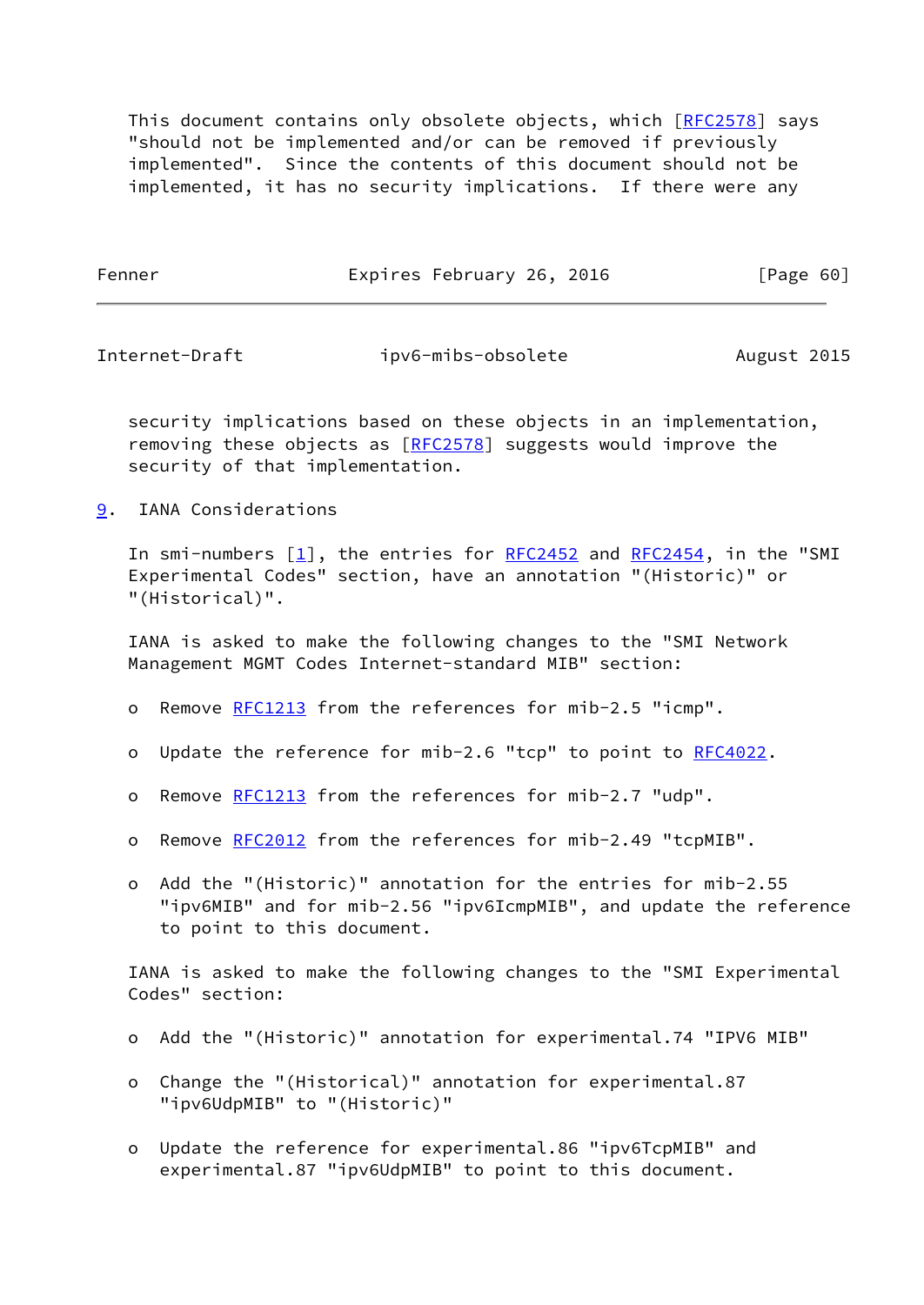## <span id="page-69-0"></span>[10.](#page-69-0) References

<span id="page-69-1"></span>[10.1](#page-69-1). Normative References

 [RFC2578] McCloghrie, K., Ed., Perkins, D., Ed., and J. Schoenwaelder, Ed., "Structure of Management Information Version 2 (SMIv2)", STD 58, [RFC 2578,](https://datatracker.ietf.org/doc/pdf/rfc2578) DOI 10.17487/ [RFC2578](https://datatracker.ietf.org/doc/pdf/rfc2578), April 1999, <<http://www.rfc-editor.org/info/rfc2578>>.

Fenner Expires February 26, 2016 [Page 61]

Internet-Draft ipv6-mibs-obsolete August 2015

- <span id="page-69-2"></span>[10.2](#page-69-2). Informative References
	- [RFC2452] Daniele, M., "IP Version 6 Management Information Base for the Transmission Control Protocol", [RFC 2452,](https://datatracker.ietf.org/doc/pdf/rfc2452) DOI 10.17487/RFC2452, December 1998, <<http://www.rfc-editor.org/info/rfc2452>>.
	- [RFC2454] Daniele, M., "IP Version 6 Management Information Base for the User Datagram Protocol", [RFC 2454](https://datatracker.ietf.org/doc/pdf/rfc2454), DOI 10.17487/ [RFC2454](https://datatracker.ietf.org/doc/pdf/rfc2454), December 1998, <<http://www.rfc-editor.org/info/rfc2454>>.
	- [RFC2465] Haskin, D. and S. Onishi, "Management Information Base for IP Version 6: Textual Conventions and General Group", [RFC](https://datatracker.ietf.org/doc/pdf/rfc2465) [2465,](https://datatracker.ietf.org/doc/pdf/rfc2465) DOI 10.17487/RFC2465, December 1998, <<http://www.rfc-editor.org/info/rfc2465>>.
	- [RFC2466] Haskin, D. and S. Onishi, "Management Information Base for IP Version 6: ICMPv6 Group", [RFC 2466](https://datatracker.ietf.org/doc/pdf/rfc2466), DOI 10.17487/ [RFC2466](https://datatracker.ietf.org/doc/pdf/rfc2466), December 1998, <<http://www.rfc-editor.org/info/rfc2466>>.
	- [RFC4022] Raghunarayan, R., Ed., "Management Information Base for the Transmission Control Protocol (TCP)", [RFC 4022](https://datatracker.ietf.org/doc/pdf/rfc4022), DOI 10.17487/RFC4022, March 2005, <<http://www.rfc-editor.org/info/rfc4022>>.
	- [RFC4113] Fenner, B. and J. Flick, "Management Information Base for the User Datagram Protocol (UDP)", [RFC 4113](https://datatracker.ietf.org/doc/pdf/rfc4113), DOI 10.17487/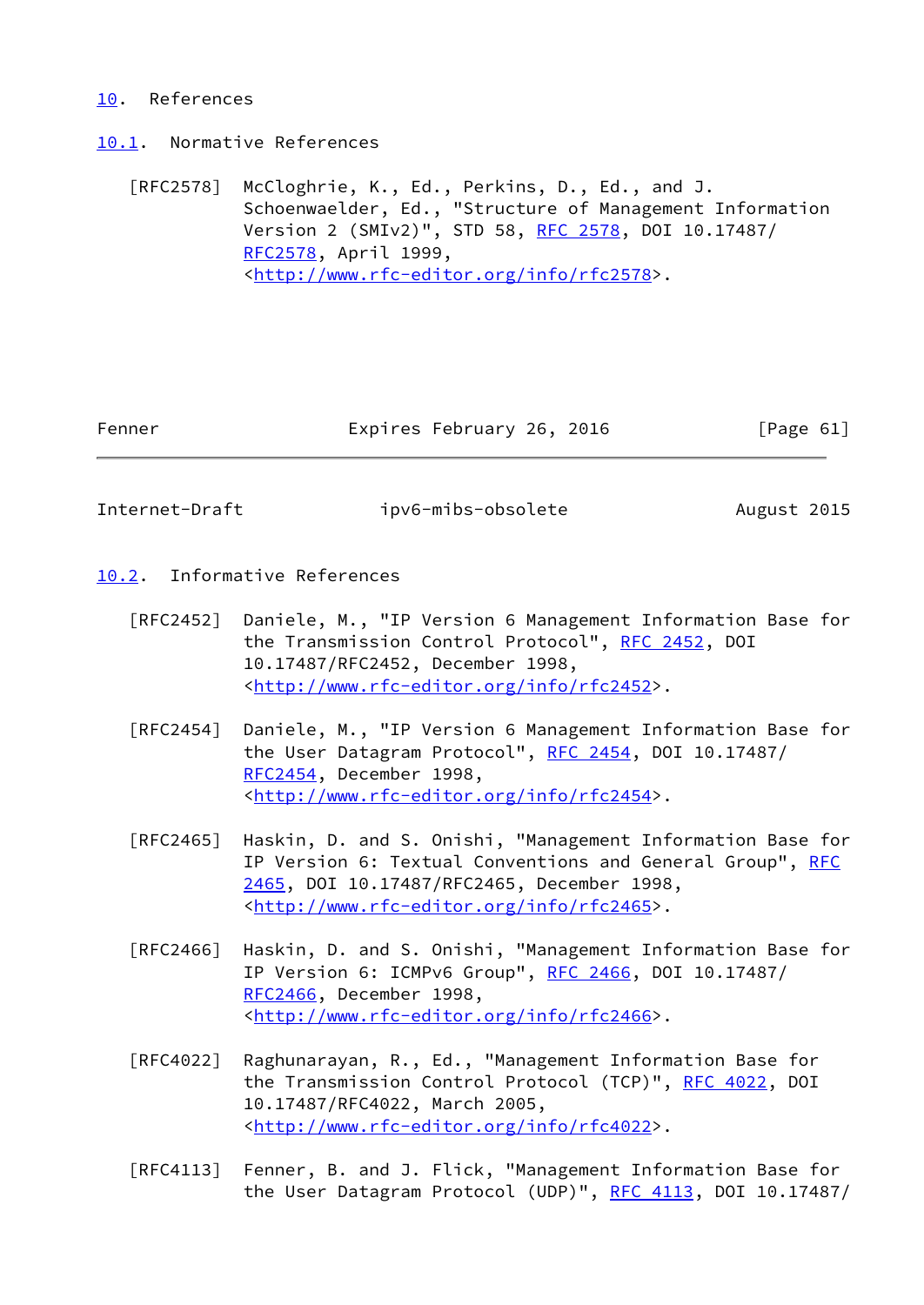[RFC4113](https://datatracker.ietf.org/doc/pdf/rfc4113), June 2005, <<http://www.rfc-editor.org/info/rfc4113>>.

- [RFC4292] Haberman, B., "IP Forwarding Table MIB", [RFC 4292,](https://datatracker.ietf.org/doc/pdf/rfc4292) DOI 10.17487/RFC4292, April 2006, <<http://www.rfc-editor.org/info/rfc4292>>.
- [RFC4293] Routhier, S., Ed., "Management Information Base for the Internet Protocol (IP)", [RFC 4293,](https://datatracker.ietf.org/doc/pdf/rfc4293) DOI 10.17487/RFC4293, April 2006, [<http://www.rfc-editor.org/info/rfc4293](http://www.rfc-editor.org/info/rfc4293)>.

## <span id="page-70-1"></span>[10.3](#page-70-1). URIs

<span id="page-70-0"></span>[1] <http://www.iana.org/assignments/smi-numbers/smi-numbers.xhtml>

| Fenner | Expires February 26, 2016 | [Page 62] |
|--------|---------------------------|-----------|
|        |                           |           |

Internet-Draft ipv6-mibs-obsolete August 2015

<span id="page-70-2"></span>[Appendix A.](#page-70-2) Change history

<span id="page-70-3"></span>[A.1](#page-70-3). Changes since [draft-fenner-ipv6-mibs-obsolete-00](https://datatracker.ietf.org/doc/pdf/draft-fenner-ipv6-mibs-obsolete-00)

- o Realized that IPV6-ICMP-MIB was [[RFC2466\]](https://datatracker.ietf.org/doc/pdf/rfc2466), so modified the added REVISION clause and the Reclassification section.
- o Added Security Considerations
- o Added IANA Considerations
- o Added the 6.c.iii Legend to the copyright statement, since the original RFCs were published before pre-5378.
- o Used "MIB module" instead of "MIB" when referring to a module, and changed REVISION DESCRIPTION to "Obsoleting", not "Deprecating".
- o Added "Obsoletes:" header to document
- o Switched to pre-5378 IPR statement, since the original RFCs were pre-5378.